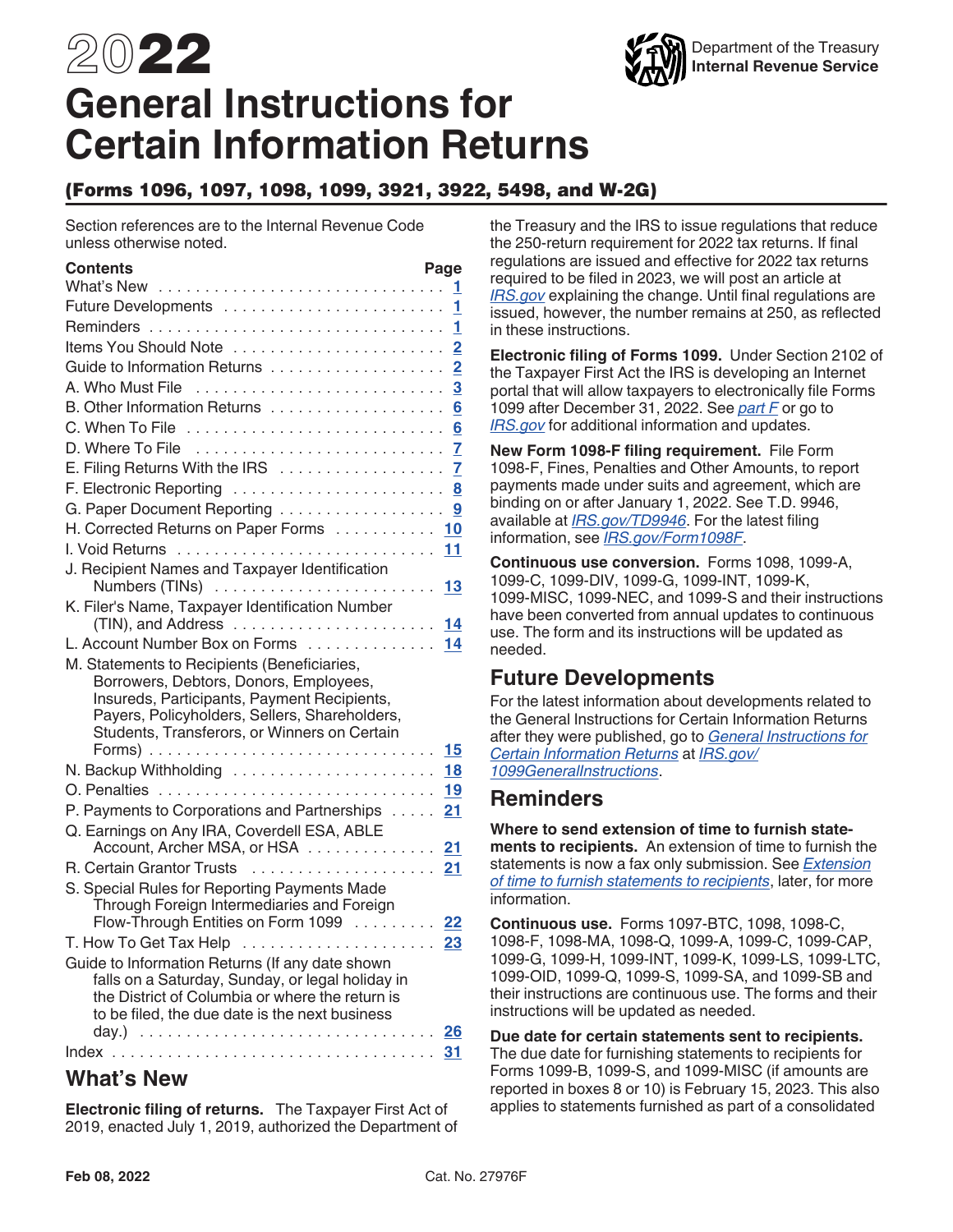<span id="page-1-0"></span>reporting statement. See the [Guide to Information Returns](#page-25-0)  for due dates for all returns.

**Electronic filing.** *E-filers* are reminded that using the FIRE System requires following the specifications contained in Pub. 1220. Also, the IRS does not provide a fill-in form option for most forms *required to be filed with the IRS* covered by these instructions; however, see *[Online fillable forms](#page-7-0)* in part E, later. See part F for information on *[e-file](#page-7-0)*.

**Online fillable forms Copies 1, B, 2, C, and D.** Copies 1, B, 2, C, and D, as applicable, to be furnished to recipients and kept in filers' records, have been made fillable online at *[IRS.gov](https://www.irs.gov)* for many forms referenced in these instructions. See the separate instructions for Forms 1098, 1098-E&T, 1098-F, 1098-Q, 1099-A&C, 1099-B, 1099-DIV, 1099-G, 1099-INT&OID, 1099-K, 1099-LS, 1099-MISC, 1099-NEC, 1099-PATR, 1099-R&5498, 1099-S, 1099-SB, and 3921.

**Payee.** Throughout these instructions, the term "payee" means the person with respect to whom Forms 1097, 1098, 1099, 3921, 3922, 5498, or W-2G are required to be filed, including beneficiaries, borrowers, debtors, donors, employees, insureds, participants, payment recipients, policyholders, sellers, shareholders, students, transferors, and winners.

### **Items You Should Note**

### **Photographs of Missing Children**

The Internal Revenue Service is a proud partner with the *[National Center for Missing & Exploited Children®](http://www.missingkids.com/) [\(NCMEC\)](http://www.missingkids.com/)*. Photographs of missing children selected by the Center may appear in instructions on pages that would otherwise be blank. You can help bring these children home by looking at the photographs and calling 1-800-THE-LOST (1-800-843-5678) if you recognize a child.

#### **Available Instructions**

In addition to these general instructions, which contain general information concerning Forms 1096, 1097, 1098, 1099, 3921, 3922, 5498, and W-2G, we provide specific form instructions separately. Get the instructions you need for completing a specific form from the following list of separate instructions.

- Instructions for Form 1097-BTC.
- Instructions for Form 1098.
- Instructions for Form 1098-C.
- Instructions for Forms 1098-E and 1098-T.
- Instructions for Form 1098-F.
- Instructions for Form 1098-Q.
- Instructions for Forms 1099-A and 1099-C.
- Instructions for Form 1099-B.
- Instructions for Form 1099-CAP.
- Instructions for Form 1099-DIV.
- Instructions for Form 1099-G.
- Instructions for Form 1099-H.
- Instructions for Forms 1099-INT and 1099-OID.
- Instructions for Form 1099-K.
- Instructions for Form 1099-LS.
- Instructions for Form 1099-LTC.
- Instructions for Forms 1099-MISC and 1099-NEC.
- Instructions for Form 1099-PATR.
- Instructions for Form 1099-Q.
- Instructions for Forms 1099-QA and 5498-QA.
- Instructions for Forms 1099-R and 5498.
- Instructions for Form 1099-S.
- Instructions for Forms 1099-SA and 5498-SA.
- Instructions for Form 1099-SB.
- Instructions for Forms 3921 and 3922.
- Instructions for Form 5498-ESA.
- Instructions for Forms W-2G and 5754.

You can also obtain the latest developments for each of the forms and instructions listed here by visiting their information pages at *[IRS.gov](https://www.irs.gov)*. See the separate instructions for each form on the webpage via the link.

See *[How To Get Forms, Publications, and Other](#page-23-0)  [Assistance](#page-23-0)*, later.

### **Guide to Information Returns**

See the [chart,](#page-25-0) later, for a brief summary of information return reporting rules.

### **Use Form 1096 To Send Paper Forms to the IRS**

You must send Copies A of all paper Forms 1097, 1098, 1099, 3921, 3922, 5498, and W-2G to the IRS with Form 1096, Annual Summary and Transmittal of U.S. Information Returns. Instructions for completing Form 1096 are contained on Form 1096. Also see *[part E](#page-6-0)*.

### **Reporting Backup Withholding on Forms 1099 and W-2G**

If you backup withhold on a payment, you must file the appropriate Form 1099 or Form W-2G with the IRS and furnish a statement to the recipient to report the amount of the payment and the amount withheld. This applies even though the amount of the payment may be below the normal threshold for filing Form 1099 or Form W-2G. For how to report backup withholding, see *[part N](#page-17-0)*.

### **Substitute Statements to Recipients**

If you are using a substitute form to furnish information statements to recipients (generally Copy B), be sure your substitute statements comply with the rules in Pub. 1179. Pub. 1179, which is revised annually, explains the requirements for format and content of substitute statements to recipients. See *[part M](#page-14-0)* for additional information.

### **Taxpayer Identification Number (TIN) Matching**

TIN Matching allows a payer or authorized agent who is required to file Forms 1099-B, DIV, G, INT, K, MISC, NEC, OID, and/or PATR, which report income subject to backup withholding, to match TIN and name combinations with IRS records before submitting the forms to the IRS. TIN Matching is one of the e-services products that is offered and is accessible through the IRS website. For program guidelines, see Pub. 2108-A, or go to *[IRS.gov](https://www.irs.gov)* and enter keyword "TIN Matching" in the upper right corner. It is anticipated that payers who validate the TIN and name combinations before filing information returns will receive fewer backup withholding (CP2100) notices and penalty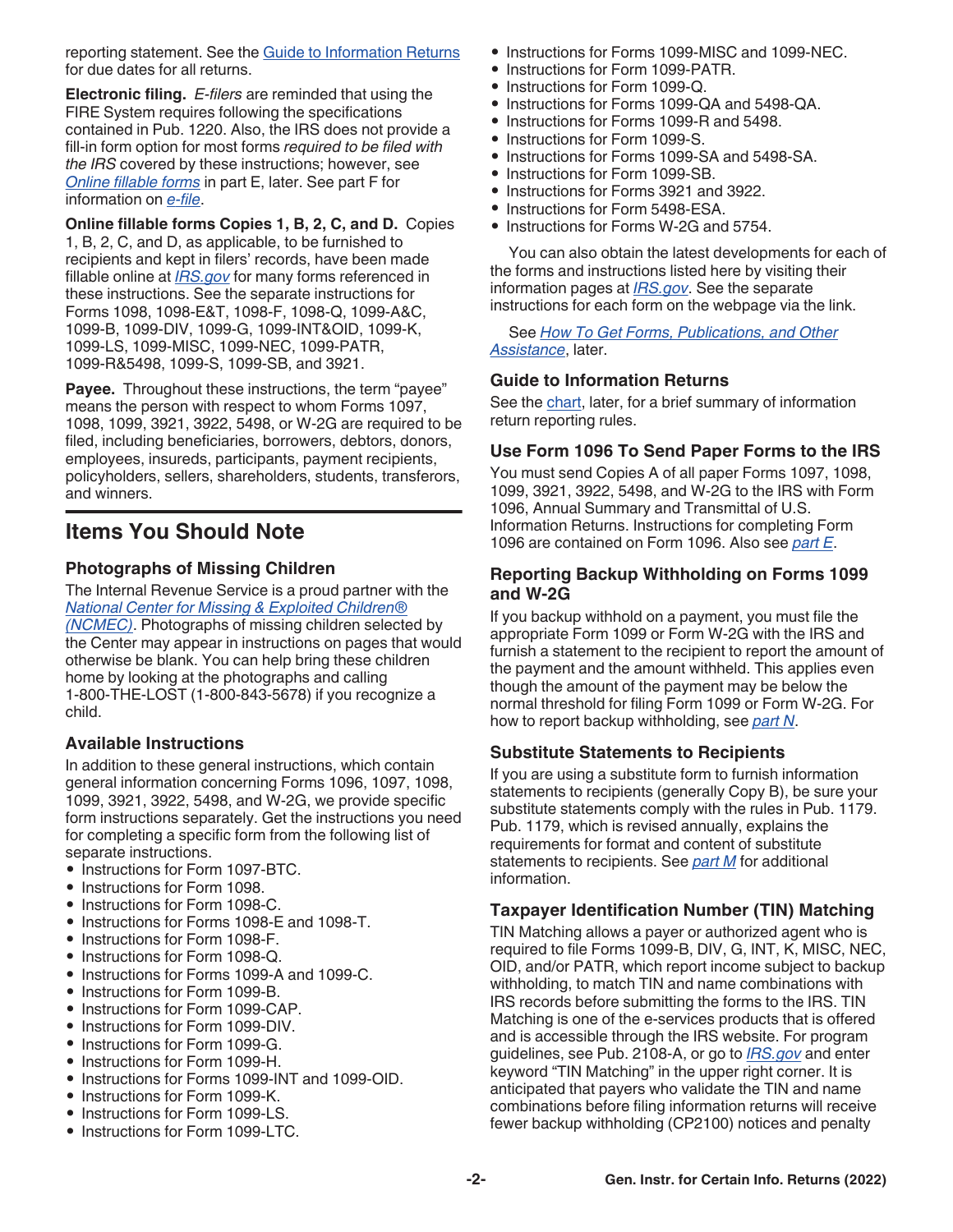<span id="page-2-0"></span>notices. E-services technical support is available by calling 866-255-0654.

# **A. Who Must File**

See the separate specific instructions for each form.

**Nominee/middleman returns.** Generally, if you receive a Form 1099 for amounts that actually belong to another person, you are considered a nominee recipient. You must file a Form 1099 with the IRS (the same type of Form 1099 you received) for each of the other owners showing the amounts allocable to each. You must also furnish a Form 1099 to each of the other owners. File the new Form 1099 with Form 1096 with the IRS Submission Processing Center for your area. On each new Form 1099, list yourself as the "payer" and the other owner as the "recipient." On Form 1096, list yourself as the "Filer." A spouse is not required to file a nominee return to show amounts owned by the other spouse. The nominee, not the original payer, is responsible for filing the subsequent Forms 1099 to show the amount allocable to each owner.

**Successor/predecessor reporting.** A successor business entity (a corporation, partnership, or sole proprietorship) and a predecessor business entity (a corporation, partnership, or sole proprietorship) may agree that the successor will assume all or some of the predecessor's information reporting responsibilities. This would permit the successor to file one Form 1097, 1098, 1099, 3921, 3922, 5498, or W-2G for each recipient combining the predecessor's and successor's reportable amounts, including any withholding. If they so agree and the successor satisfies the predecessor's obligations and the conditions described on this page, the predecessor does not have to file the specified information returns for the acquisition year. If the successor and predecessor do not agree, or if the requirements described are not met, the predecessor and the successor each must file Forms 1097, 1098, 1099, 3921, 3922, 5498, and W-2G for their own reportable amounts as they usually would. For more information and the rules that apply to filing combined Forms 1042-S, see Rev. Proc. 99-50, which is available on page 757 of Internal Revenue Bulletin 1999-52 at *[IRS.gov/pub/irs-irbs/irb99-52.pdf](https://www.irs.gov/pub/irs-irbs/irb99-52.pdf)*.

The combined reporting procedure is available when all the following conditions are met.

1. The successor acquires from the predecessor substantially all the property (a) used in the trade or business of the predecessor, including when one or more corporations are absorbed by another corporation under a merger agreement under which the surviving corporation becomes the owner of all the assets and assumes all the liabilities of the absorbed corporation(s), or (b) used in a separate unit of a trade or business of the predecessor.

2. The predecessor is required to report amounts, including any withholding, on information returns for the year of acquisition for the period before the acquisition.

3. The predecessor is not required to report amounts, including withholding, on information returns for the year of acquisition for the period after the acquisition.

*Combined reporting agreement.* The predecessor and the successor must agree on the specific forms to

which the combined reporting procedure applies and that the successor assumes the predecessor's entire information reporting obligations for these forms. The predecessor and successor may agree to:

1. Use the combined reporting procedure for all Forms 1097, 1098, 1099, 3921, 3922, 5498, and W-2G; or

2. Limit the use of the combined reporting procedure to (a) specific forms, or (b) specific reporting entities, including any unit, branch, or location within a particular business entity that files its own separate information returns. For example, if the predecessor's and successor's only compatible computer or recordkeeping systems are their dividends paid ledgers, they may agree to use the combined reporting procedure for Forms 1099-DIV only. Similarly, if the only compatible systems are in their Midwest branches, they may agree to use the combined reporting procedure for only the Midwest branches.

*Combined reporting procedure.* On each Form 1097, 1098, 1099, 3921, 3922, 5498, and W-2G filed by the successor, the successor must combine the predecessor's (before the acquisition) and successor's reportable amounts, including any withholding, for the acquisition year and report the aggregate. For transactional reporting, the successor must report each of the predecessor's transactions and each of its own transactions on the appropriate form. The successor may include with the form sent to the recipient additional information explaining the combined reporting.

For purposes of the combined reporting procedure, the sharing of TINs and other information obtained under section 3406 for information reporting and backup withholding purposes does not violate the confidentiality rules in section 3406(f).

**Statement required.** The successor must file a statement with the IRS indicating the forms that are being filed on a combined basis under Rev. Proc. 99-50. The statement must:

1. Include the predecessor's and successor's names, addresses, telephone numbers, employer identification numbers (EINs), and the name and telephone number of the person responsible for preparing the statement;

2. Reflect separately the amount of federal income tax withheld by the predecessor and by the successor for each type of form being filed on a combined basis (for example, Form 1099-R or 1099-MISC); and

3. Be sent separately from Forms 1097, 1098, 1099, 3921, 3922, 5498, and W-2G by the forms' due date to:

Internal Revenue Service Information Returns Branch 230 Murall Drive, Mail Stop 4360 Kearneysville, WV 25430

Do not send Form 1042-S statements to this address. Instead, use the address given in the Instructions for Form 1042-S; see Rev. Proc. 99-50.

**Qualified settlement funds.** A qualified settlement fund must file information returns for distributions to claimants if any transferor to the fund would have been required to file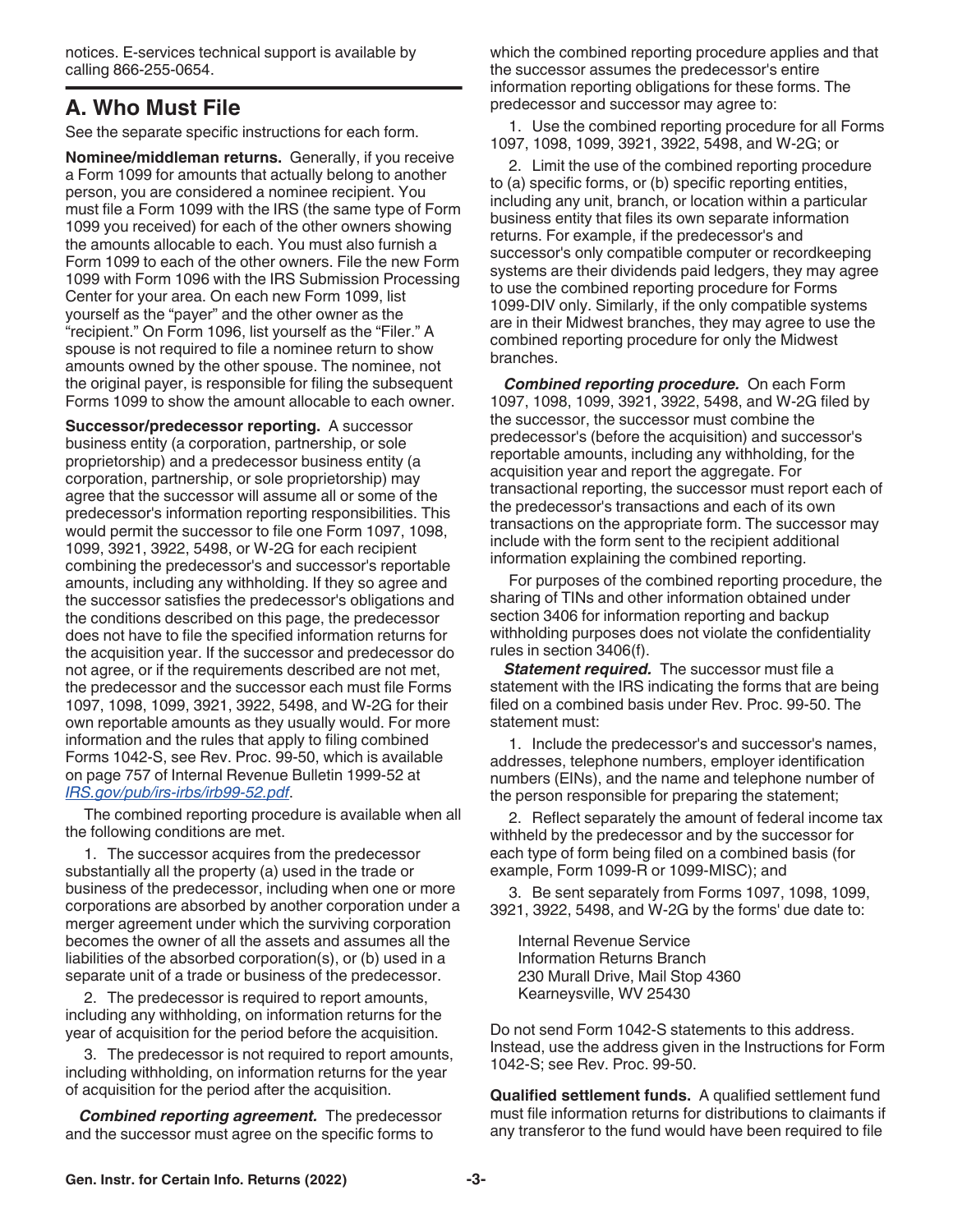<span id="page-3-0"></span>if the transferor had made the distributions directly to the claimants.

For distributions to transferors, a fund is considered in a trade or business for information reporting purposes and may be required to file Form 1099-MISC or other information returns. For payments made by the fund on behalf of a claimant or transferor, the fund is subject to these same rules and may have to file information returns for payment to third parties. For information reporting purposes, a payment made by the fund on behalf of a claimant or transferor is considered a distribution to the claimant or transferor and is also subject to information reporting requirements.

The same filing requirements, exceptions, and thresholds may apply to qualified settlement funds as apply to any other payer. That is, the fund must determine the character of the payment (for example, interest, fixed or determinable income, or gross proceeds from broker transactions) and to whom the payment is made (for example, corporation or individual).

For more information, see Regulations section 1.468B-2(l). Also, see Treasury Decision (TD) 9249, 2006-10 I.R.B. 546, available at *[IRS.gov/irb/](https://www.irs.gov/irb/2006-10_IRB#TD-9249) [2006-10\\_IRB#TD-9249](https://www.irs.gov/irb/2006-10_IRB#TD-9249)*. TD 9249 relates to escrow and similar funds.

**Payments to foreign persons.** See the Instructions for Form 1042-S, relating to U.S. source income of foreign persons, for reporting requirements relating to payments to foreign persons.

#### **Widely held fixed investment trusts (WHFITs).**

Trustees and middlemen of WHFITs are required to report all items of gross income and proceeds on the appropriate Form 1099. For the definition of a WHFIT, see Regulations section 1.671-5(b)(22). A tax information statement that includes the information provided to the IRS on Forms 1099, as well as additional information identified in Regulations section 1.671-5(e), must be furnished to trust interest holders (TIHs).

Items of gross income (including original issue discount (OID)) attributable to the TIH for the calendar year, including all amounts of income attributable to selling, purchasing, or redeeming of a trust holder's interest in the WHFIT, must be reported. Items of income that are required to be reported, including non-pro rata partial principal payments, trust sales proceeds, redemption asset proceeds, and sales of a trust interest on a secondary market, must be reported on Form 1099-B. See Regulations section 1.671-5(d).

Safe harbor rules for determining the amount of an item to be reported on Form 1099 and a tax information statement with respect to a TIH in a non-mortgage WHFIT (NMWHFIT) and a widely held mortgage trust (WHMT) are found in Regulations sections 1.671-5(f) and (g), respectively.

Trustees and middlemen must follow all the rules for filing Forms 1099 with the IRS and furnishing a statement to the TIH (except as noted below) as described in parts A through S of these instructions. Trustees and middlemen should also follow the separate instructions for Forms 1099-B, 1099-DIV, 1099-INT, 1099-MISC, and 1099-OID,

as applicable, which may address additional income reporting requirements.

*Due date and other requirements for furnishing statement to TIH.* The written tax information for 2022 furnished to the TIH is due on or before March 15, 2023. For other items of expense and credit that must be reported to the TIH, see Regulations section 1.671-5(c).

There is no reporting requirement if the TIH is an exempt recipient unless the trustee or middleman backup withholds under section 3406. If the trustee or middleman backup withholds, then follow the rules in *[part N](#page-17-0)*. An exempt recipient for this purpose is defined in Regulations section 1.671-5(b)(7).

*Reporting to foreign persons.* Items of a WHFIT attributable to a TIH who is not a U.S. person must be reported and amounts withheld following the provisions of sections 1441 through 1464. See Form 1042-S and its separate instructions for more information.

#### **Foreign Account Tax Compliance Act (FATCA) Filing Requirements of Certain Foreign Financial Institutions (FFIs)**

If you are required to report an account that is a U.S. account under chapter 4 of the Internal Revenue Code, you may be eligible to elect to report the account on Form(s) 1099 instead of on Form 8966, FATCA Report.

*If the account is either a U.S. account held by a passive nonfinancial foreign entity (NFFE) that is a*  **P** passive nonfinancial foreign entity (NFFE) that is **caution** U.S.-owned foreign entity or an account held by *an owner-documented FFI, do not file a Form 1099 with respect to such an account. Instead, you must file Form 8966, in accordance with its requirements and its accompanying instructions, to report the account for chapter 4 purposes.*

#### **Election described in Regulations section**

**1.1471-4(d)(5)(i)(A).** You are eligible to make this election to report an account on Form(s) 1099 if: • You are a participating FFI (including a Reporting Model 2 FFI) (PFFI) or are a registered deemed-compliant FFI (RDC FFI) (other than a Reporting Model 1 FFI) required to report a U.S. account as a condition of your applicable RDC FFI status (see Regulations section 1.1471-5(f)(1)  $(i))$ ;

• You are required to report the account as a U.S. account for chapter 4 purposes; and

• The account is a U.S. account held by a specified U.S. person.

#### **Election described in Regulations section**

**1.1471-4(d)(5)(i)(B).** You are eligible to make this election to report an account on Form(s) 1099 if: • You are a PFFI or are an RDC FFI (other than a Reporting Model 1 FFI) required to report a U.S. account as a condition of your applicable RDC FFI status (see Regulations section  $1.1471-5(f)(1)(i)$ ;

• You are required to report the account as a U.S. account for chapter 4 purposes; and

• The account is a U.S. account held by a specified U.S. person that is a cash value insurance contract or annuity contract that you elect to report in a manner similar to section 6047(d).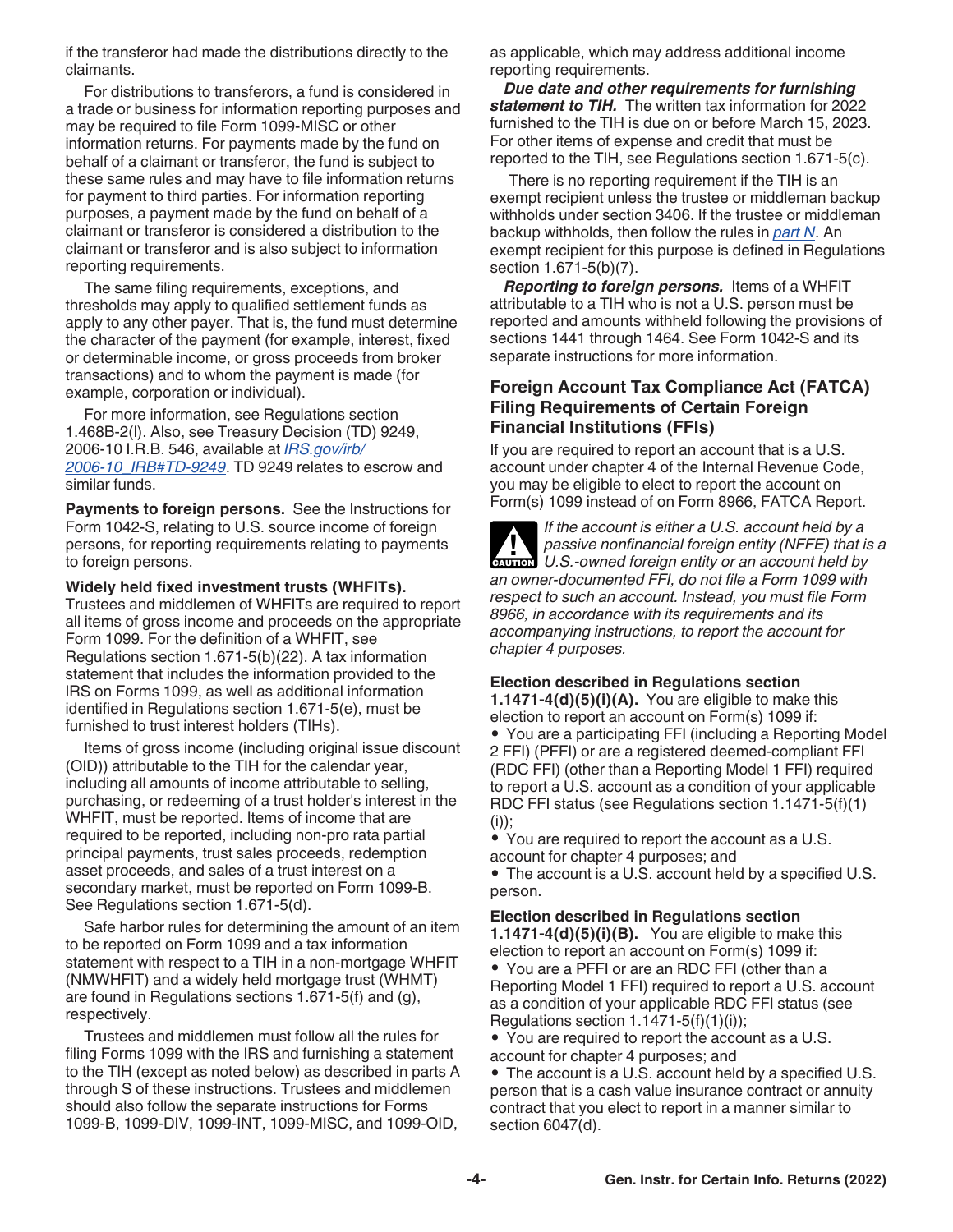You may make an election described in Regulations section 1.1471-4(d)(5)(i)(A) or (B) either with respect to all such U.S. accounts or with respect to any clearly identified group of such accounts (for example, by line of business or by location where the account is maintained).

**Special reporting by U.S. payer described in Regulations section 1.1471-4(d)(2)(iii)(A).** If you are a U.S. payer that is a PFFI other than a U.S. branch, you may also satisfy your requirement to report with respect to a U.S. account for chapter 4 purposes by reporting on each appropriate Form 1099 in the manner described in Regulations section 1.1471-4(d)(2)(iii)(A).

**Reporting procedure.** If you are an FFI that is eligible to make an election described in Regulations section 1.1471-4 $(d)(5)(i)(A)$  or  $(B)$  or are a U.S. payer reporting as described in Regulations section 1.1471-4(d)(2)(iii)(A), you must do so by filing each appropriate Form 1099 with the IRS and reporting the payments required to be reported by a U.S. payer (as defined in Regulations section 1.6049-5(c)(5)) with respect to the account. However, see *Payments required to be reported*, later. Also see the separate specific instructions for each form to determine which form to file.

*All Form 1099 filers must have an EIN. If you have not previously filed a Form 1099 or other return, you must obtain an EIN and include it on each Form 1099 that you file. See* [part K](#page-13-0) *for more information, including how to obtain an EIN and exceptions to the EIN rule.* **TIP**

In addition to the information otherwise required to be reported on the appropriate Form 1099, you must also include the following information for each account you are reporting as described in Regulations section 1.1471-4(d)  $(2)(iii)(A)$  or  $(d)(5)(i)(A)$  or  $(B)$ .

• The name, address, and TIN of the account holder.

• The account number.

• If applicable, the jurisdiction of the branch that

maintains the account being reported by adding the branch's jurisdiction after the payer's name, that is, "Payer's Name (Jurisdiction X branch)."

*If you are an FFI making an election described in Regulations section 1.1471-4(d)(5)(i)(A) or (B), or*  **Regulations section 1.1471-4(d)(5)(i)(A) of a union are a U.S. payer reporting as described in** *Regulations section 1.1471-4(d)(2)(iii)(A), you are required to report the payee's account number on each Form 1099 you file (regardless of the fact that the account number may otherwise be optional for purposes of reporting on the applicable Form 1099).*

If you are a sponsoring entity that is reporting a U.S. account on behalf of a sponsored FFI described above, report on the appropriate Form(s) 1099 the following information in the payer boxes (if filing on paper) or in the appropriate fields of the payer record (if filing electronically).

• For the name, enter the sponsored FFI's name on the first line and the sponsoring entity's name on the second line.

- For the address, enter the sponsoring entity's address.
- For the federal (or taxpayer) identification number,
- enter the sponsored FFI's EIN.

In addition, if you are filing electronically, enter numeric code "1" in the "Transfer Agent Indicator" field. See Pub. 1220 for electronic filing of forms. If you are filing on paper, enter your Global Intermediary Identification Number (GIIN) in the lower right-hand portion of the title area on the top of Form 1096. For transmittal of paper forms, see Form 1096 and its accompanying instructions.

If you are an FFI described above that is electing to report an account to which you did not make any payments for the calendar year that are required to be reported on a Form 1099, you must report the account on Form 1099-MISC or Form 1099-NEC. In addition, if you made any payments for the calendar year that would be required to be reported on a Form 1099 if not for an applicable dollar amount threshold, you must also report the account on Form 1099-MISC or Form 1099-NEC. See the Instructions for Forms 1099-MISC and 1099-NEC.

**Payments required to be reported.** If you make an election described in Regulations section 1.1471-4(d)(5)  $(i)(A)$  or  $(B)$ , you are required to report any payments made to the account as required for purposes of the election, that is, payments that would be reportable under sections 6041, 6042, 6045, and 6049 if you were a U.S. payer.



*Reporting under chapter 4 does not affect an FFI's otherwise applicable obligations to report*  otherwise applicable obligations to reposition of the payments as a payer under chapter 61.

**Forms 1099 used.** The payments required to be reported under this election for calendar year 2022 must be reported, as applicable, on Form 1099-B, Proceeds From Broker or Barter Exchange Transactions; Form 1099-DIV, Dividends and Distributions; 1099-INT, Interest Income; 1099-MISC, Miscellaneous Information; 1099-NEC, Nonemployee Compensation; 1099-OID, Original Issue Discount; or 1099-R, Distributions From Pensions, Annuities, Retirement or Profit-Sharing Plans, IRAs, Insurance Contracts, etc. Also see the separate specific instructions for each form.

**Definitions.** Generally, for detailed information about definitions that apply for purposes of chapter 4, see Regulations section 1.1471-1(b). A Reporting FI under a Model 2 Intergovernmental Agreement (IGA) should also refer to definitions that may apply under that IGA or apply pursuant to any applicable domestic law pertaining to its FATCA obligations. Solely for purposes of filing Forms 1099, the following definitions are provided to help guide filers through the process.

*Account.* An account means a financial account described in Regulations section 1.1471-5(b), including a cash value insurance contract and annuity contract.

*Account holder.* An account holder is the person who holds a financial account, as determined under Regulations section 1.1471-5(a)(3).

*Foreign financial institution (FFI).* An FFI generally means a foreign entity that is a financial institution.

*Owner-documented FFI.* An owner-documented FFI is an FFI described in Regulations section 1.1471-5(f)(3).

*Participating FFI (PFFI).* A PFFI is an FFI that has agreed to comply with the requirements of an FFI agreement with respect to all branches of the FFI, other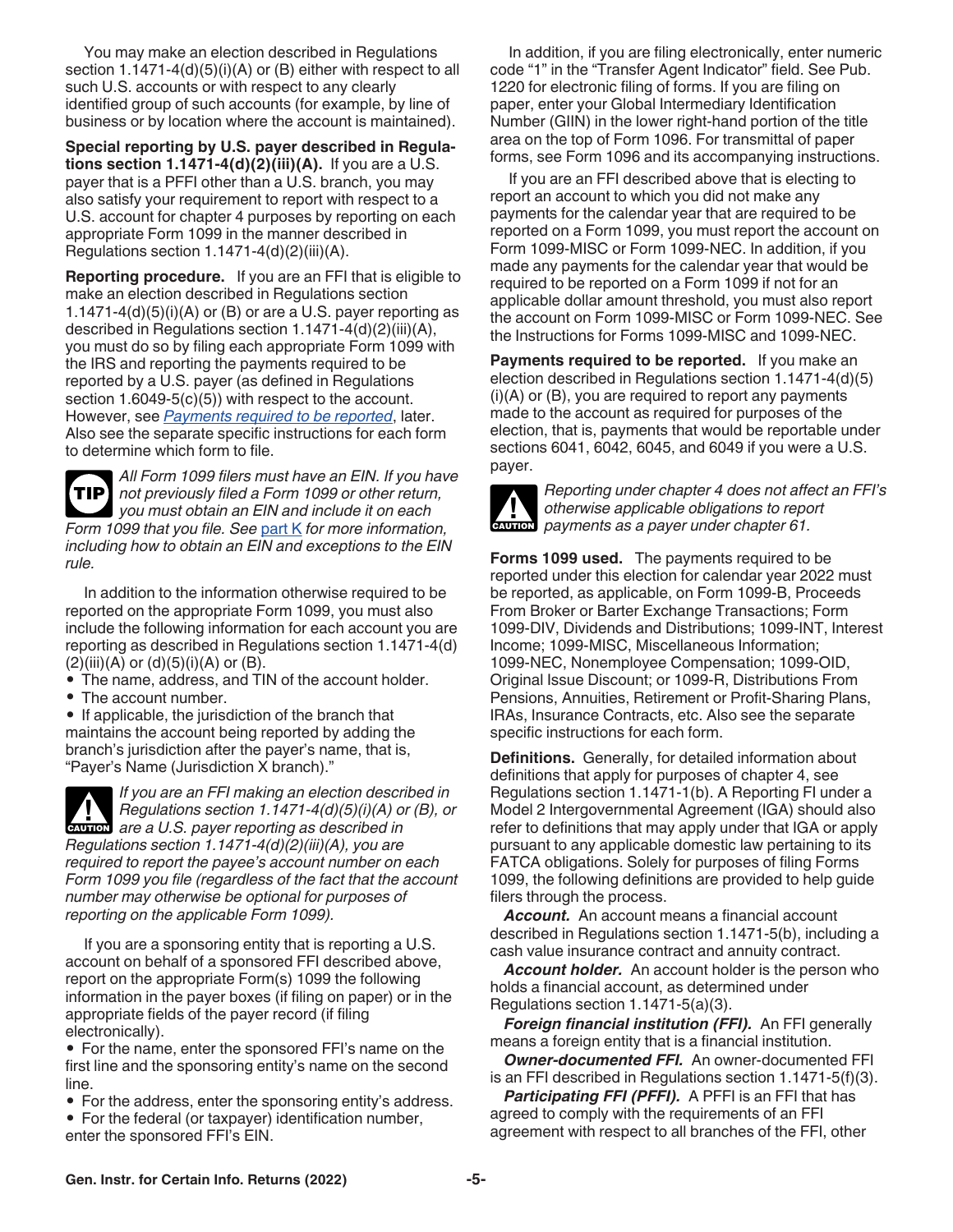<span id="page-5-0"></span>than a branch that is a Reporting Model 1 FFI or a U.S. branch. The term "PFFI" also includes an FFI described in a Model 2 IGA that has agreed to comply with the requirements of an FFI agreement with respect to a branch, and a *[Qualified Intermediary \(QI\)](#page-21-0)* branch of a U.S. financial institution, unless such branch is a Reporting Model 1 FFI.

*Recalcitrant account holder.* A recalcitrant account holder is an account holder (other than an account holder that is an FFI) of a PFFI or registered deemed-compliant FFI that has failed to provide the FFI maintaining its account with the information required under Regulations section 1.1471-5(g).

*Registered deemed-compliant FFI (RDC FFI).* An RDC FFI is an FFI described in Regulations section 1.1471-5(f)(1), and includes a Reporting Model 1 FFI, a QI branch of a U.S. financial institution that is a Reporting Model 1 FFI, and a nonreporting *[Foreign Intermediary \(FI\)](#page-21-0)*  treated as a registered deemed-compliant FFI under a Model 2 IGA.

*Reporting Model 1 FFI.* A Reporting Model 1 FFI is an FI, including a foreign branch of a U.S. financial institution, treated as a reporting financial institution under a Model 1 IGA.

*Reporting Model 2 FFI.* A Reporting Model 2 FFI is an FI or branch of an FI treated as a reporting financial institution under a Model 2 IGA.

*Specified U.S. person.* A specified U.S. person is any U.S. person described in Regulations section 1.1473-1(c).

*Sponsored FFI.* A Sponsored FFI is an FFI that is an investment entity, a controlled foreign corporation, or a closely held investment vehicle that has a Sponsoring Entity that performs certain due diligence, withholding, and reporting obligations on behalf of the Sponsored FFI.

**Sponsoring Entity.** A Sponsoring Entity is an entity that has registered with the IRS to perform the due diligence, withholding, and reporting obligations of one or more Sponsored FFIs or Sponsored Direct Reporting NFFEs.

*U.S. account.* A U.S. account is any account held by one or more specified U.S. persons. A U.S. account also includes any account held by a passive NFFE that has one or more substantial U.S. owners, or in the case of a Reporting Model 2 FFI, any account held by a passive NFFE that has one or more controlling persons that are specified U.S. persons. See Regulations section 1.1471-5(a) and an applicable Model 2 IGA.

# **B. Other Information Returns**

The income information you report on the following forms must not be repeated on Forms 1099 or W-2G.

• Form W-2, reporting wages and other employee compensation.

• Forms 1042-S and 1000, reporting income to foreign persons.

- Form 2439, reporting undistributed long-term capital gains of a regulated investment company (RIC) or real estate investment trust (REIT).
- Schedule K-1 (Form 1065), reporting distributive shares to members of a partnership.
- Schedule K-1 (Form 1041), reporting distributions to beneficiaries of trusts or estates.

• Schedule K-1 (Form 1120-S), reporting distributive shares to shareholders of S corporations.

• Schedule K of Form 1120-IC-DISC, reporting actual and constructive distributions to shareholders and deferred DISC income.

• Schedule Q (Form 1066), reporting income from a real estate mortgage investment conduit (REMIC) to a residual interest holder.

# **C. When To File**

Except as indicated below, file Forms 1097, 1098, 1099, 3921, 3922, or W-2G on paper by February 28, 2023, or March 31, 2023, if filing electronically. File Forms 5498, 5498-ESA, 5498-QA, and 5498-SA by May 31, 2023. Form 1096 must accompany all paper submissions. See *[part E](#page-6-0)* for paper and *[part F](#page-7-0)* for electronic filing requirements.



*The following are exceptions to the filing deadlines shown above.*

*• File and furnish a copy of Form 1099-NEC on paper or electronically by January 31, 2023.*

*• Form 1099-SB is generally due by February 28, 2023, or March 31, 2023, if filing electronically, but see Regulations section 1.6050Y-3(c) for a special exception.*

You will meet the requirement to file timely if the form is properly addressed, postmarked, and mailed using the official mail of the United States, or a private delivery service (PDS) designated by the IRS on or before the due date. If the regular due date falls on a Saturday, Sunday, or legal holiday in the District of Columbia or where the return is to be filed, file by the next business day. A business day is any day that is not a Saturday, Sunday, or legal holiday in the District of Columbia or where the return is to be filed. See *[part M](#page-14-0)* about providing Forms 1097, 1098, 1099, 3921, 3922, 5498, and W-2G or statements to recipients. See section 11 of Pub. 15 for a list of legal holidays.

**Private delivery services (PDSs).** You can use certain PDSs designated by the IRS to meet the "timely mailing as timely filing" rule for information returns. Go to *[IRS.gov/PDS](https://www.irs.gov/PDS)* for the current list of designated PDSs.

The PDS can tell you how to get written proof of the mailing date.

For the IRS mailing address to use if you're using a PDS, go to *[IRS.gov/PDSstreetAddresses](https://www.irs.gov/PDSstreetAddresses)* and select the address that corresponds with the city of the address where you would otherwise mail your information returns according to the *[D. Where To File](#page-6-0)* section.



*PDSs can't deliver items to P.O. boxes. You must use the U.S. Postal Service to mail any item to an*  **IRS P.O. box address. Go to** *[IRS.gov/](https://www.irs.gov/PDSstreetAddresses)* 

*[PDSstreetAddresses](https://www.irs.gov/PDSstreetAddresses) for the street addresses to be used by PDSs.*

**Reporting period.** Forms 1097, 1098, 1099, 3921, 3922, and W-2G are used to report amounts received, paid, credited, donated, transferred, or canceled, in the case of Form 1099-C, during the calendar year. Forms 5498, 5498-ESA, 5498-QA, and 5498-SA are used to report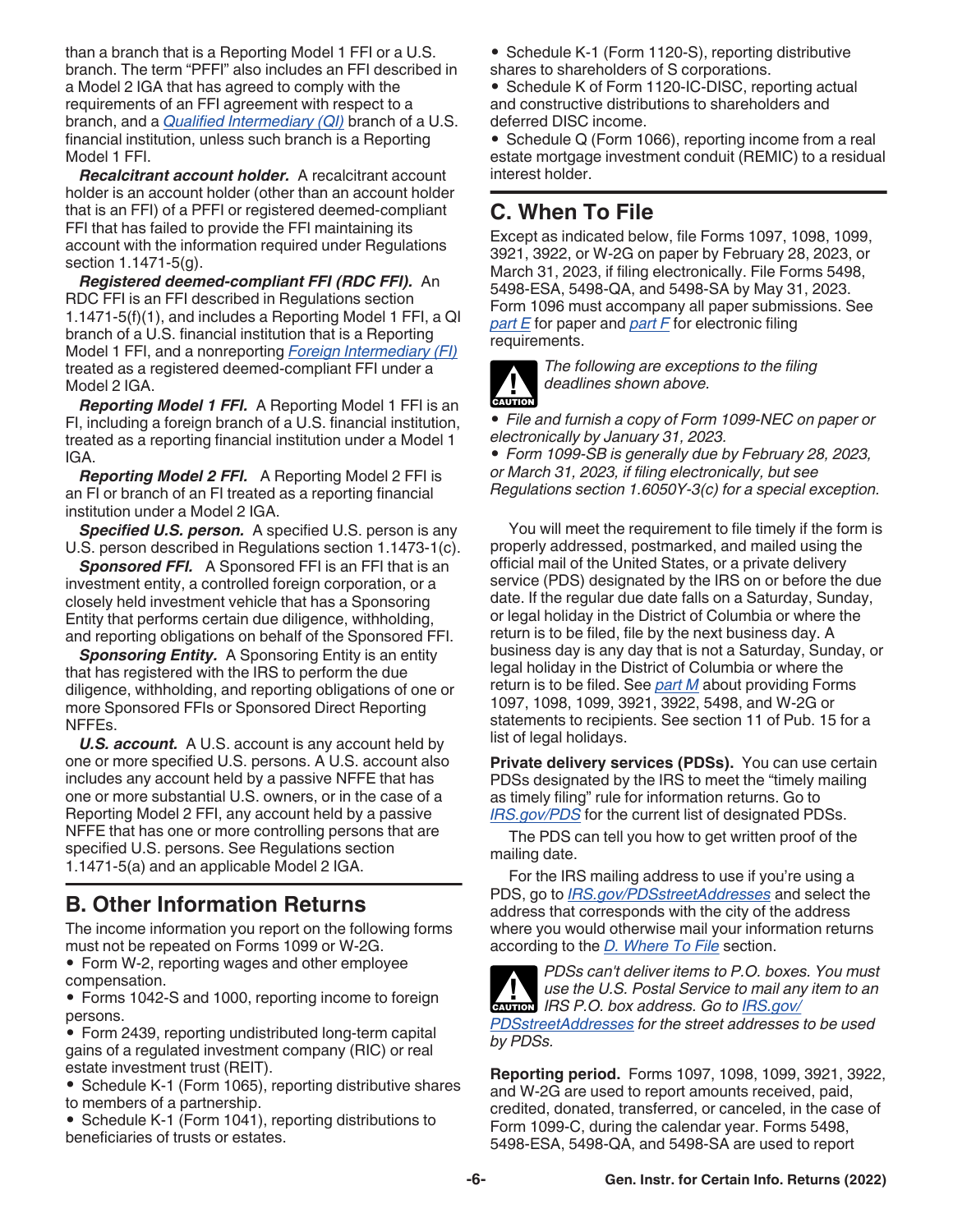<span id="page-6-0"></span>amounts contributed and the fair market value (FMV) of an account for the calendar year.

**Extension of time to file.** You can get an automatic 30-day extension of time to file by completing Form 8809. The form may be submitted on paper, or through the FIRE System either as a fill-in form or an electronic file. A signature or explanation may be required for the extension. However, you must file Form 8809 by the due date of the returns in order to get the 30-day extension. Under certain hardship conditions, you may apply for an additional 30-day extension. See Form 8809 for more information.



*For Forms W-2 and 1099-NEC, no automatic extension is available. See Form 8809.*



*For tax year 2022, requests for extensions of time to file Forms 1099-QA and 5498-QA may be filed on paper only.*

*How to apply.* As soon as you know that a 30-day extension of time to file is needed, file Form 8809.

• Follow the instructions on Form 8809 and mail it to the address listed in the instructions on the form. See the instructions for Form 8809 for more information.

• You can submit the extension request online through the FIRE System. You are encouraged to submit requests using the online fillable form. See Pub. 1220, Part B, for more information on filing online or electronically.

*Extension for statements to recipients.* For information on requesting an extension of time to furnish statements to recipients, see *[Extension of time to furnish](#page-17-0) [statements to recipients](#page-17-0)* under *part M*.

### **D. Where To File**



*Use the 3-line address for your state for mailing information returns.*

Send all information returns filed on paper to the following.

#### **If your principal business, office or agency, or legal residence in the case of an individual, is located in Use the following address ▼ ▼**

Alabama, Arizona, Arkansas, Delaware, Florida, Georgia, Kentucky, Maine, Massachusetts, Mississippi, New Hampshire, New Jersey, New Mexico, New York, North Carolina, Ohio, Texas, Vermont, Virginia

Rhode Island, West Virginia

Alaska, Colorado, Hawaii, Idaho, Illinois, Indiana, Iowa, Kansas, Michigan, Minnesota, Missouri, Montana, Nebraska, Nevada, North Dakota, Oklahoma, Oregon, South Carolina, South Dakota, Tennessee, Utah, Washington, Wisconsin, Wyoming Department of the Treasury IRS Submission Processing **Center** P.O. Box 219256 Kansas City, MO 64121-9256 California, Connecticut, District of Columbia, Louisiana, Maryland, Pennsylvania, Department of the Treasury IRS Submission Processing **Center** 

Internal Revenue Service Austin Submission Processing **Center** P.O. Box 149213 Austin, TX 78714

1973 North Rulon White Blvd. Ogden, UT 84201

If your legal residence or principal place of business, or principal office or agency, is outside the United States, use the following address.

Internal Revenue Service Austin Submission Processing Center P.O. Box 149213 Austin, TX 78714

**State and local tax departments.** Contact the applicable state and local tax department as necessary for reporting requirements and where to file.

# **E. Filing Returns With the IRS**

The IRS strongly encourages the quality review of data before filing to prevent erroneous notices from being mailed to payees (or others for whom information is being reported).



*Generally, you are not required to report payments smaller than the minimum described for a form; however, you may prefer, for economy and your own convenience, to file Copies A for all payments. The IRS encourages this.*

If you must file any Form 1097, 1098, 1099, 3921, 3922, 5498, or W-2G with the IRS and you are filing paper forms, you must send a Form 1096 with each type of form as the transmittal document. You must group the forms by form number and submit each group with a separate Form 1096. For example, if you file Forms 1098, 1099-A, and 1099-MISC, complete one Form 1096 to transmit Forms 1098, another for Forms 1099-A, and a third for Forms 1099-MISC. Specific instructions for completing Form

**Gen. Instr. for Certain Info. Returns (2022) -7-**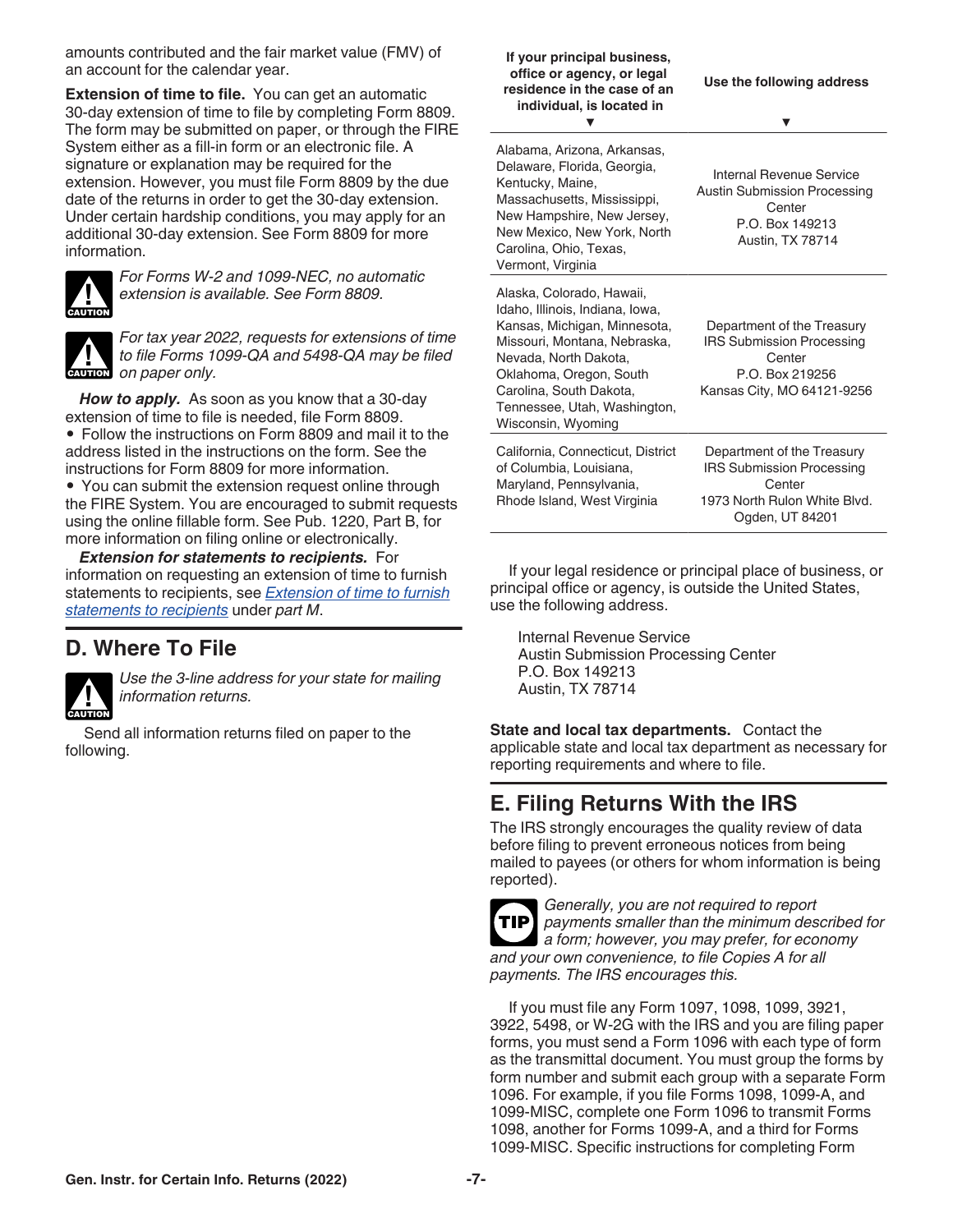<span id="page-7-0"></span>1096 are included on the form. Also, see *Transmitters, paying agents, etc.*, later. For information about filing corrected paper returns, see *[part H](#page-9-0)*.

*Because the IRS processes paper forms by machine (optical character recognition*  **Properties Analysis of Contracts and CAUTION**<br> **CAUTION** equipment), you cannot file Form 1096 or Copy A *of Forms 1098, 1099, 3921, or 5498 that you print from the IRS website. But see* Online fillable forms*, later, for some forms that you can fill in and print from the IRS website. Additionally, you can still use Copy B of online forms to provide recipient statements, even if you can't file the online forms with the IRS.*

You can order information returns and instructions online at *[IRS.gov/OrderForms](https://www.irs.gov/orderforms)*, or you can mail an order to the address in *[part T](#page-22-0)*.

See Pub. 1179 for specifications for private printing of substitute information returns. You may not request special consideration. Only forms that conform to the official form and the specifications in Pub. 1179 are acceptable for filing with the IRS.

**Online fillable forms.** Due to the very low volume of paper Forms 1097-BTC, 1098-C, 1098-MA, 1098-Q, 1099-CAP, 1099-LTC, 1099-Q, 1099-QA, 1099-SA, 3922, 5498-ESA, 5498-QA, and 5498-SA received and processed by the IRS each year, these forms have been converted to online fillable PDFs. You may fill out these forms, found online at *[IRS.gov/FormsPubs](https://www.irs.gov/formspubs)*, and send Copy B to each recipient. For filing with the IRS, follow your usual procedures for filing electronically if you are filing 100 or more of a form type. If you are filing any of these forms on paper due to a low volume of recipients, **for these forms only**, you may file a black-and-white Copy A that you print from the IRS website with Form 1096. See *[part G](#page-8-0)* for paper document reporting. You must not use these online fillable forms if you are required to file electronically.

**Transmitters, paying agents, etc.** A transmitter, service bureau, paying agent, or disbursing agent (hereafter referred to as "agent") may sign Form 1096 on behalf of any person required to file (hereafter referred to as "payer") if the conditions in (1) and (2) below are met.

1. The agent has the authority to sign the form under an agency agreement (oral, written, or implied) that is valid under state law.

2. The agent signs the form and adds the caption "For: (Name of payer)."

Signing of the form by an authorized agent on behalf of the payer does not relieve the payer of the liability for penalties for not filing a correct, complete, and timely Form 1096 and accompanying returns.

Forms 1097, 1098, 1099, 3921, 3922, 5498, W-2G, or acceptable substitute statements to recipients issued by a service bureau or agent should show the same payer's name as shown on the information returns filed with the IRS.

For information about the election to report and deposit backup withholding under the agent's TIN and how to prepare forms if the election is made, see Rev. Proc.

84-33, 1984-1 C.B. 502, and the Instructions for Form 945.

**Keeping copies.** Generally, keep copies of information returns you filed with the IRS, or have the ability to reconstruct the data, for at least 3 years (4 years for Form 1099-C), from the due date of the returns. Keep copies of information returns for 4 years if backup withholding was imposed.

**Shipping and mailing.** Send the forms to the IRS in a flat mailer (not folded). If you are sending many forms, you may send them in conveniently sized packages. On each package, write your name, number the packages consecutively, and place Form 1096 in package number 1. Postal regulations require forms and packages to be sent by First-Class Mail.

# **F. Electronic Reporting**

Electronic filing is available, and may be required, for filing all information returns discussed in these instructions, other than Forms 1099-QA and 5498-QA (see *[Who must](#page-8-0)  [file electronically](#page-8-0)*, later). Different types of payments, such as interest, dividends, and rents, may be reported in the same submission.



You can file Forms 1097, 1098, 1099, 3921, 3922, 5498, and W-2G, **except Forms 1099-QA and 5498-QA,** 

electronically through the Filing Information Returns Electronically System (FIRE System); however, you must have software that can produce a file in the proper format according to Pub. 1220. Pub. 1220 provides the procedures for reporting electronically and is updated annually. Pub. 1220 is available at *[IRS.gov](https://www.irs.gov)*. The FIRE System does not provide a fill-in form option for information return reporting. The FIRE System operates 24 hours a day, 7 days a week. You may access the FIRE System online at *[FIRE.IRS.gov](https://fire.irs.gov/)*.



*Forms 1099-QA and 5498-QA can only be filed on paper.*

**Information Reporting Intake System (IRIS).** Provision 2102 of the Taxpayer First Act requires IRS to develop an Internet portal by January 1, 2023, that allows taxpayers to electronically file all Forms 1099. The IRS portal will provide taxpayers with IRS resources and guidance, and allow them to prepare, file and distribute Forms 1099, and create and maintain tax records. For the latest updates, please visit *[IRS.gov](https://www.irs.gov)*.

**Due dates.** File Forms 1097, most Forms 1098, and most Forms 1099, 3921, 3922, or W-2G electronically by March 31, 2023. File Forms 5498, 5498-ESA, 5498-QA, or 5498-SA by May 31, 2023. See *[part M](#page-14-0)* about furnishing Forms 1097, 1098, 1099, 3921, 3922, 5498, and W-2G, or statements, to recipients.

*File Form 1099-NEC by January 31, 2023.* **!**

**How to request an extension of time to file.** For information about requesting an extension of time to file, see *[Extension of time to file](#page-6-0)*, earlier, under *part C*.

**CAUTION**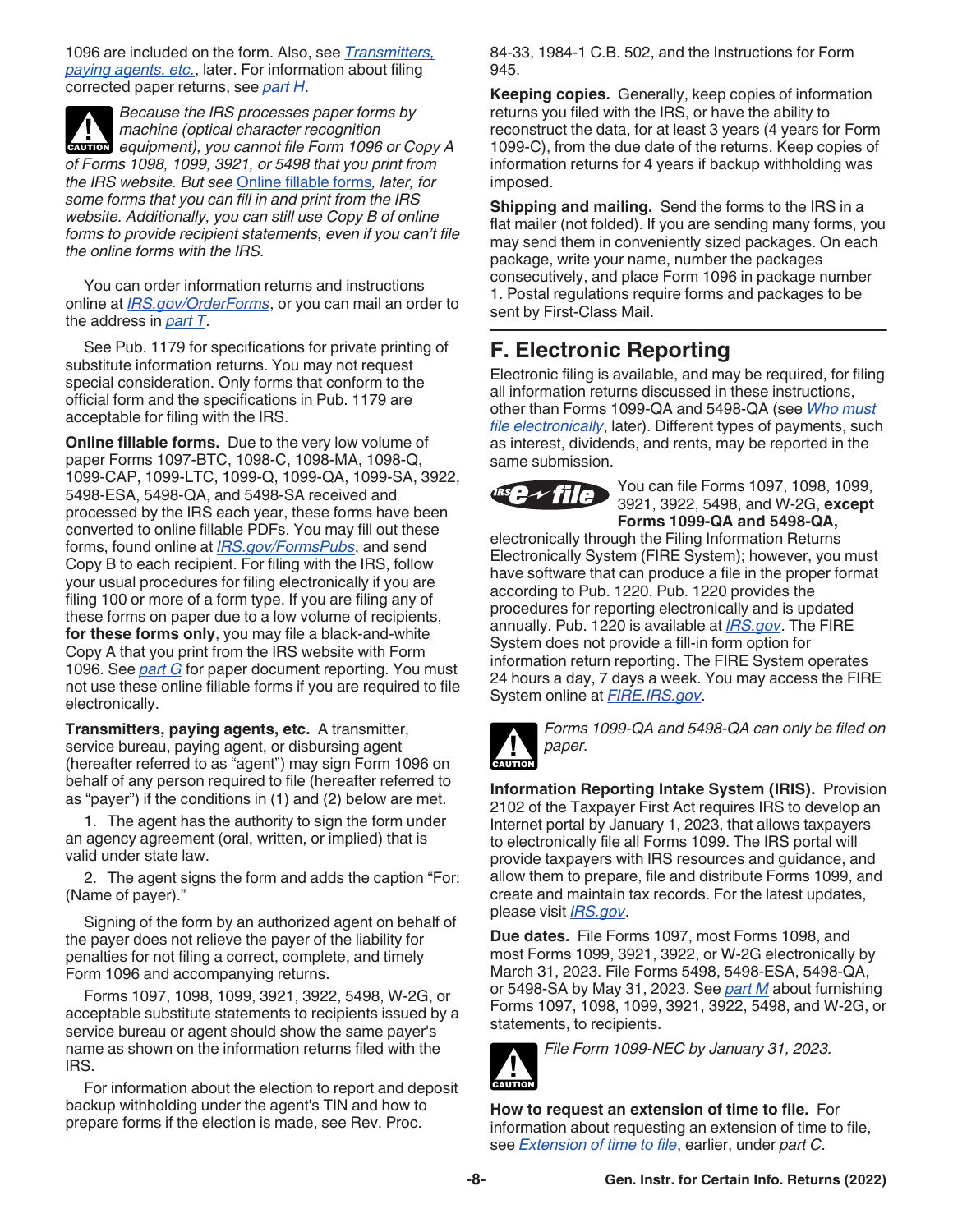<span id="page-8-0"></span>

*If you file electronically, do not file the same returns on paper.*

**Who must file electronically.** If you are required to file 250 or more information returns during the year, you must file electronically. The 250-or-more requirement applies separately to each type of form. For example, if you must file 500 Forms 1098 and 100 Forms 1099-A, you must file Forms 1098 electronically, but you are not required to file Forms 1099-A electronically.

The electronic filing requirement does not apply if you apply for and receive a hardship waiver. See *How to request a waiver from filing electronically*, later.

*If you are required to file 250 or more information returns of any one type, you must file*  **Products** *electronically. The Taxpayer First Act of 2019, enacted July 1, 2019, authorized the Department of the Treasury and the IRS to issue regulations that reduce the 250-return requirement for 2022 tax returns. If final regulations are issued and if they are effective for 2022 tax returns required to be filed in 2023, we will post an article at [IRS.gov](https://www.irs.gov) explaining the change. Until regulations are issued, however, the number remains at 250, as reflected in this publication. If you are required to file electronically but fail to do so, and you do not have an approved waiver, you may be subject to a penalty.*



*The IRS encourages you to file electronically.*

**Filing requirement applies separately to originals and corrections.** The electronic filing requirements apply separately to original returns and corrected returns. Originals and corrections are not aggregated to determine whether you are required to file electronically. For example, if you file 400 Forms 1098 electronically and you are making 75 corrections, your corrections can be filed on paper because the number of corrections for Form 1098 is less than the 250 filing requirement. However, if you are filing 250 or more Form 1098 corrections, they have to be filed electronically.

**How to report incorrect payer name and/or TIN.** If a payer discovers an error in reporting the payer (not recipient) name and/or TIN, write a letter containing the following information.

1. Name and address of the payer.

2. Type of error (including the incorrect payer name/TIN that was reported).

- 3. Tax year.
- 4. Payer TIN.
- 5. Transmitter Control Code (TCC).
- 6. Type of return.
- 7. Number of payees.
- 8. Filing method (paper or electronic).
- 9. Was federal income tax withheld?

Send the letter to:

Internal Revenue Service Information Returns Branch 230 Murall Drive, Mail Stop 4360 Kearneysville, WV 25430



*If a payer realizes duplicate reporting or a large percentage of incorrect information has been filed,*  **Percentage of incorrect information has been filed, contact the information reporting customer service** *site at 866-455-7438 for further instructions.*

**How to get approval to file electronically.** File Form 4419 by November 1 of the year before your information return(s) is due to ensure you are ready to electronically file. Forms 4419 received after November 1 may not be processed in time to meet your electronic filing needs. Allow 45 days for processing. See Form 4419 for more information. Once you have received approval, you need not reapply each year.

**How to request a waiver from filing electronically.** To receive a waiver from the required filing of information returns electronically, submit Form 8508 at least 45 days before the due date of the returns for which you are requesting a waiver. You cannot apply for a waiver for more than 1 tax year at a time. If you need a waiver for more than 1 tax year, you must reapply at the appropriate time each year.

If a waiver for original returns is approved, any corrections for the same types of returns will be covered under the waiver. However, if you submit original returns electronically but you want to submit your corrections on paper, a waiver must be approved for the corrections if you must file 250 or more corrections.

If you receive an approved waiver, do not send a copy of it to the IRS Submission Processing Center where you file your paper returns. Keep the waiver for your records only.

**Penalty.** If you are required to file electronically but fail to do so, and you do not have an approved waiver, you may be subject to a penalty for failure to file electronically unless you establish reasonable cause. For most of the information returns discussed in these instructions, the maximum penalty is \$290 per return. However, you can file up to 249 returns on paper; those returns will not be subject to a penalty for failure to file electronically. See *[part O](#page-18-0)*.

The penalty applies separately to original returns and corrected returns. See *Filing requirement applies separately to originals and corrections*, earlier.

# **G. Paper Document Reporting**

If you are required to file 250 or more information returns, see *[part F](#page-7-0)*.

#### **Follow these guidelines.**

1. Although handwritten forms are acceptable, they must be completely legible and accurate to avoid processing errors. Handwritten forms often result in name/TIN mismatches. Use block print, not script characters. If you have a small number of forms, consider contacting an IRS business partner who may be able to prepare them with little or no cost to you. See (5) below for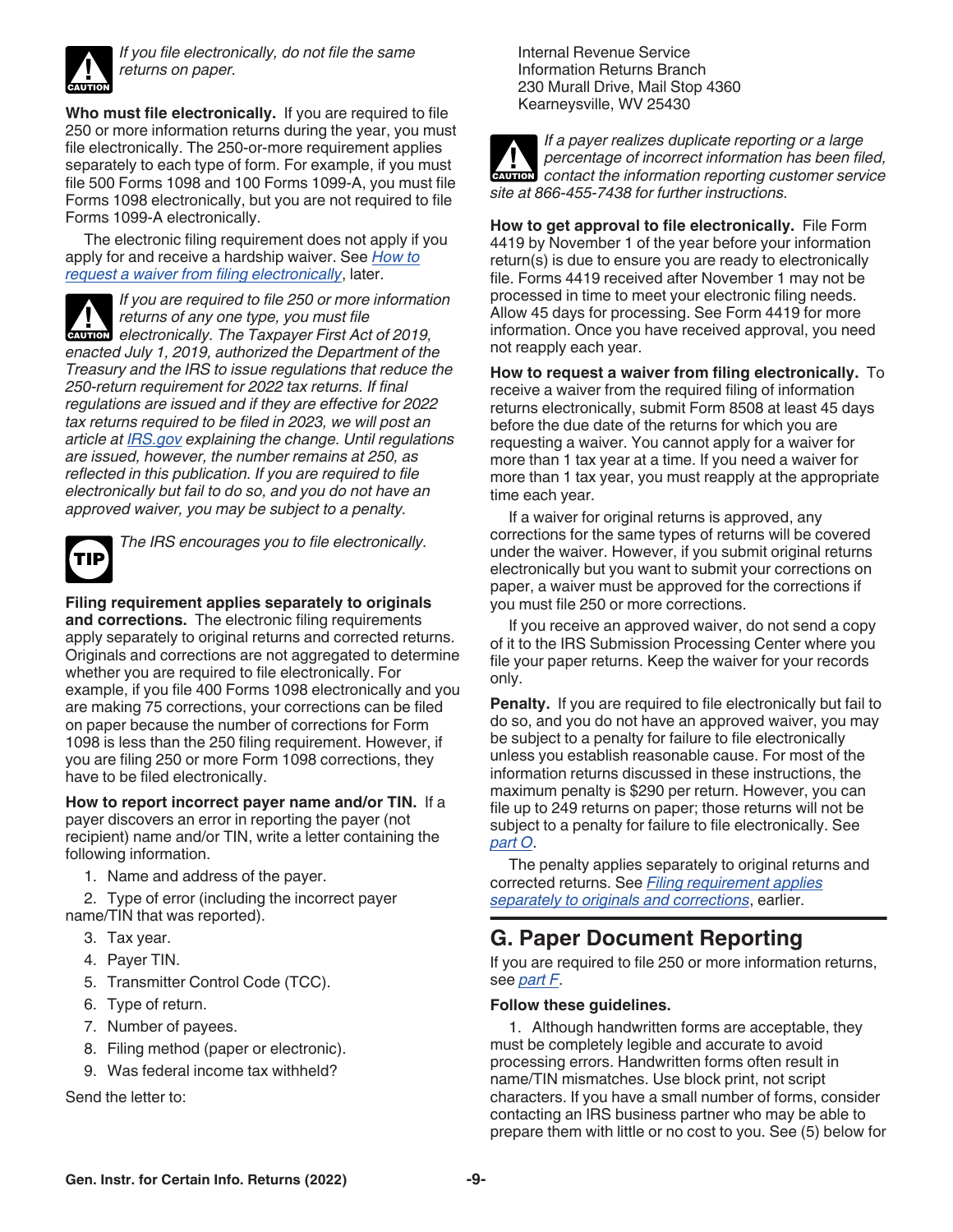<span id="page-9-0"></span>details. Type entries using black ink in 12-point Courier font. Copy A is read by machine and must be typed clearly using no corrections in the data entry fields. Data must be printed in the middle of the blocks, well separated from other printing and guidelines. Entries completed by hand, or using script, italic, or proportional spaced fonts, or in colors other than black, cannot be read correctly by machine. Make all dollar entries without the dollar sign, but include the decimal point (for example, 00000.00). Show the cents portion of the money amounts. If a box does not apply, leave it blank.

2. Do not enter 0 (zero) or "None" in money amount boxes when no entry is required. Leave the boxes blank unless the instructions specifically require that you enter a 0 (zero). For example, in some cases, you must enter 0 (zero) to make corrections. See *part H*.

3. Do not enter number signs (#)—RT 2, not Rt. #2.

4. Send the entire page of Copy A of your information returns with Form 1096 to the IRS even if some of the forms are blank or void. Do not use staples on any forms.

5. To locate an IRS business partner who may be able to offer low-cost or even free filing of certain forms, enter "*e-file* for Business Partners" in the search box on *[IRS.gov](https://www.irs.gov)*.

**Multiple filings.** If, after you file Forms 1097, 1098, 1099, 3921, 3922, 5498, or W-2G, you discover additional forms that are required to be filed, file these forms with a new Form 1096. Do not include copies or information from previously filed returns.

**Required format.** Because paper forms are scanned, all Forms 1096 and Copies A of Forms 1097, 1098, 1099, 3921, 3922, and 5498 must be prepared in accordance with the following instructions. If these instructions are not followed, you may be subject to a penalty for each incorrectly filed document. See *[part O](#page-18-0)*.

1. Do not cut or separate Copies A of the forms that are printed two or three to a sheet (except Form W-2G). Generally, Forms 1097, 1098, 1099, 3921, 3922, and 5498 are printed two or three to an 81/2 x 11 inch sheet. Form 1096 is printed one to an  $8^{1/2}$  x 11 inch sheet. These forms must be submitted to the IRS on the 81/2 x 11 inch sheet. If at least one form on the page is correctly completed, you must submit the entire page. Forms W-2G may be separated and submitted as single forms. Send the forms to the IRS in a flat mailer (not folded).

2. Forms 1098, 1098-MA, 1099-A, 1099-C, 1099-CAP, 1099-G, 1099-H, 1099-INT,1099-K, 1099-LTC, 1099-QA, 1099-S, 1099-SA, 5498-ESA, 5498-QA, and 5498-SA that you print from *[IRS.gov](https://www.irs.gov)* will print 1-to-a-page on 81/2 x 11 inch paper. Do not cut off the excess paper, unless you are using a pinfeed printer. If so, remove the pinfeed strip.

3. No photocopies of any forms are acceptable. See *[How To Get Forms, Publications, and Other Assistance](#page-23-0),*  later.

4. Do not staple, tear, or tape any of these forms. It will interfere with the IRS's ability to scan the documents.

5. Pinfeed holes on the form are not acceptable. Pinfeed strips outside the 81/2 x 11 inch area must be removed before submission, without tearing or ripping the form. Substitute forms prepared in continuous or strip form must be burst and stripped to conform to the size specified for a single sheet (81/2 x 11 inches) before they are filed with the IRS.

6. Do not change the title of any box on any form. Do not use a form to report information that is not properly reportable on that form. If you are unsure of where to report the data, call the information reporting customer service site at 866-455-7438 (toll free).

7. Report information only in the appropriate boxes provided on the forms. Make only one entry in each box unless otherwise indicated in the form's specific instructions.

8. Do not submit any copy other than Copy A to the IRS.

9. Do not use prior year forms unless you are reporting prior year information. Do not use subsequent year forms for the current year. Because forms are scanned, you must use the current year form to report current year information.

10. Use the official forms or substitute forms that meet the specifications in Pub. 1179. If you submit substitute forms that do not meet the current specifications and that are not scannable, you may be subject to a penalty for each return for improper format. See *[part O](#page-18-0)*.

11. Do not use dollar signs (\$) (they are preprinted on the forms), ampersands (&), asterisks (\*), commas (,), or other special characters in money amount boxes.

12. Do not use apostrophes ('), asterisks (\*), or other special characters on the payee name line.

**Common errors.** Be sure to check your returns to prevent the following common errors.

1. Duplicate filing. Do not send the same information to the IRS more than once. Also see *Multiple filings*, earlier.

2. Filer's name, address, and TIN are not the same on Form 1096 and the attached Forms 1097, 1098, 1099, 3921, 3922, 5498, or W-2G.

3. Decimal point to show dollars and cents omitted. For example, 1230.00 is correct, not 1230.

4. Two or more types of returns submitted with one Form 1096 (for example, Forms 1099-INT and 1099-MISC with one Form 1096). You must submit a separate Form 1096 with each type of return.

### **H. Corrected Returns on Paper Forms**



*To file corrections for electronically filed forms, see* [part F](#page-7-0) *and Pub. 1220.*

If you filed a return with the IRS and later discover you made an error on it, you must:

• Correct it as soon as possible and file Copy A and Form 1096 with your IRS Submission Processing Center (see *[part D](#page-6-0)*), and

• Furnish statements to recipients showing the correction.

When making a correction, complete all information (see *[Filing corrected returns on paper forms](#page-10-0)*, later).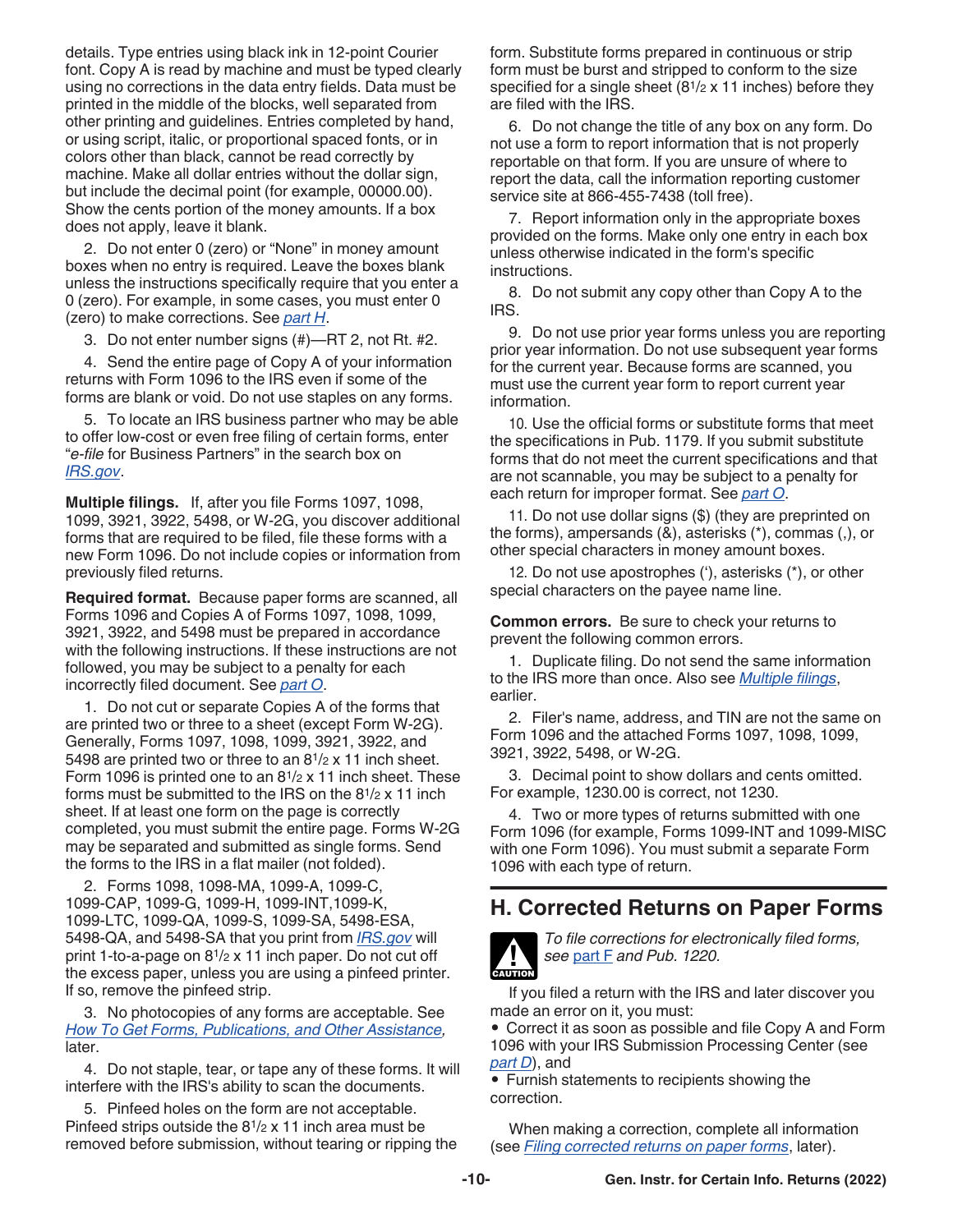<span id="page-10-0"></span>• Do not cut or separate forms that are two or three to a page. Submit the entire page even if only one of the forms on the page is completed.

• Do not staple the forms to Form 1096.

• Do not send corrected returns to the IRS if you are correcting state or local information only. Contact the state or local tax department for help with this type of correction.

To correct payer information, see *[Reporting incorrect](#page-8-0)  [payer name and/or TIN](#page-8-0)*, earlier.

**Form 1096.** Use a separate Form 1096 for each type of return you are correcting. For the same type of return, you may use one Form 1096 for both originals and corrections. You do not need to correct a previously filed Form 1096.

**CORRECTED checkbox.** Enter an "X" in the "CORRECTED" checkbox only when correcting a form previously filed with the IRS or furnished to the recipient. Certain errors require two returns to make the correction. See *Filing corrected returns on paper forms,* later, to determine when to mark the "CORRECTED" checkbox.

**Account number.** If the account number was provided on the original return, the same account number must be included on both the original and corrected returns to properly identify and process the correction. If the account number was not provided on the original return, do not include it on the corrected return. See *[part L](#page-13-0)*.

**Recipient's statement.** You may enter a date next to the "CORRECTED" checkbox. This will help the recipient in the case of multiple corrections.

**Filing corrected returns on paper forms.** The [Error](#page-11-0) [Charts for Filing Corrected Returns on Paper Forms](#page-11-0), later, give step-by-step instructions for filing corrected returns for the most frequently made errors. They are grouped under Error Type 1 or 2. Correction of errors may require the submission of more than one return. Be sure to read and follow the steps given.

*If you fail to file correct information returns or furnish a correct payee statement, you may be*  furnish a correct payee statement, you may be a subject to a penalty. See [part O](#page-18-0). Regulations *section 301.6724-1 (relating to information return penalties) does not require you to file corrected returns for missing or incorrect TINs if you meet the reasonable-cause criteria. You are merely required to include the correct TIN on the next original return you are required to file.*

*However, even if you meet the reasonable-cause criteria, the IRS encourages you to file corrections for incorrect or missing TINs so that the IRS can update the payees' records.*

# **I. Void Returns**

An "X" in the "VOID" box at the top of the form will not correct a previously filed return. See *[part H](#page-9-0)* for instructions for making corrections.

**VOID box.** If a completed or partially completed Form 1097, 1098, 1099, 3921, 3922, or 5498 is incorrect and you want to void it before submission to the IRS, enter an "X" in the "VOID" box at the top of the form. For example, if you make an error while typing or printing a form, you should void it. The return will then be disregarded during processing by the IRS. Go to the next form on the page, or to another page, and enter the correct information; but do not mark the "CORRECTED" box. Do not cut or separate the forms that are two or three to a page. Submit the entire page even if only one of the forms on the page is a good return.

**Gen. Instr. for Certain Info. Returns (2022) -11-**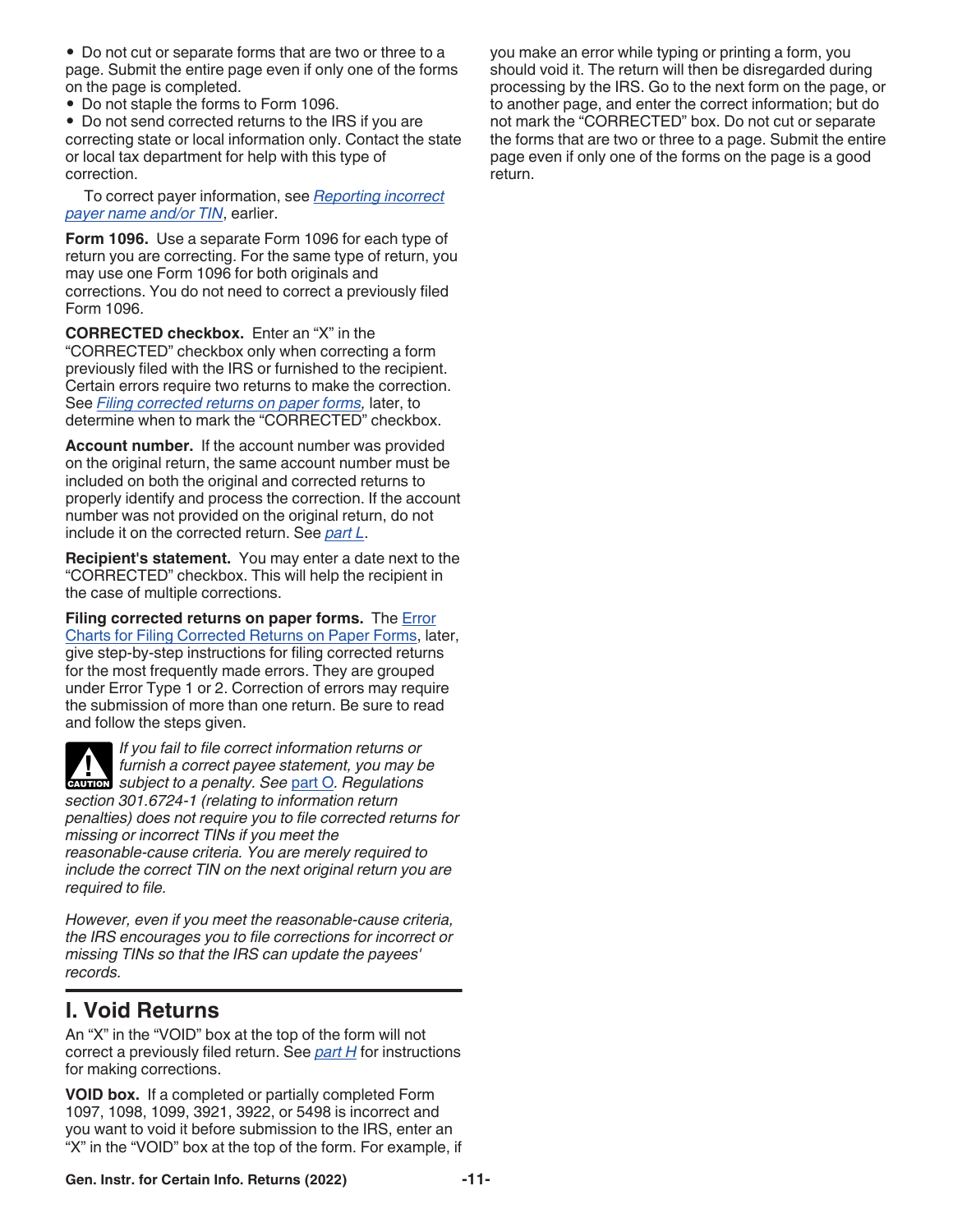### <span id="page-11-0"></span>**Error Charts for Filing Corrected Returns on Paper Forms**

Identify the correction needed based on **Error Type 1 or 2;** then follow the steps to make the corrections and file the form(s). Also see *[part H](#page-9-0)*, earlier.

| <b>Error Type 1</b>                                                                                                           | <b>Correction</b>                                                                                                                                                                                                                                                                                                                                        |
|-------------------------------------------------------------------------------------------------------------------------------|----------------------------------------------------------------------------------------------------------------------------------------------------------------------------------------------------------------------------------------------------------------------------------------------------------------------------------------------------------|
| Incorrect money amount(s), code, or<br>checkbox                                                                               | Form 1097, 1098, 1099, 3921, 3922, 5498, or W-2G<br>А.<br>Prepare a new information return.<br>2. Enter an "X" in the "CORRECTED" box (and date (optional)) at the top of the<br>form.<br>Correct any recipient information such as money amounts. Report other<br>3.<br>information as per the original return.                                         |
| A return was filed when one should<br>not have been filed.<br>These errors require only one return to<br>make the correction. | <b>B.</b><br><b>Form 1096</b><br>Prepare a new transmittal Form 1096.<br>Provide all requested information on the form as it applies to Part A, 1 and 2.<br>2.<br>File Form 1096 and Copy A of the return with the appropriate IRS Submission<br>3.<br>Processing Center.<br>4. Do not include a copy of the original return that was filed incorrectly. |
| <b>Caution:</b> If you must correct a TIN or a<br>payee name, follow the instructions under<br>Error Type 2.                  |                                                                                                                                                                                                                                                                                                                                                          |

| <b>Error Type 2</b>                                                                                                                                                                                                                                                         | Correction                                      |                                                                                                                                                                                                                                                                                                                                                                                                                                                                                                                                          |
|-----------------------------------------------------------------------------------------------------------------------------------------------------------------------------------------------------------------------------------------------------------------------------|-------------------------------------------------|------------------------------------------------------------------------------------------------------------------------------------------------------------------------------------------------------------------------------------------------------------------------------------------------------------------------------------------------------------------------------------------------------------------------------------------------------------------------------------------------------------------------------------------|
| No payee TIN (SSN, EIN, QI-EIN, or<br>ITIN),<br>or<br>Incorrect payee TIN,<br>or<br>Incorrect payee name,<br>or                                                                                                                                                             | Step 1. Identify incorrect return<br>submitted. | 1. Prepare a new information return.<br>2. Enter an "X" in the "CORRECTED" box (and date<br>(optional)) at the top of the form.<br>3. Enter the payer, recipient, and account number<br>information exactly as it appeared on the original<br>incorrect return; however, enter -0- (zero) for all money<br>amounts.                                                                                                                                                                                                                      |
| Original return filed using wrong type<br>of return (for example, a Form 1099-DIV<br>was filed when a Form 1099-INT should<br>have been filed).<br>Two separate returns are required to<br>make the correction properly. Follow all<br>instructions for both Steps 1 and 2. | <b>Step 2.</b> Report correct information.      | A. Form 1097, 1098, 1099, 3921, 3922, 5498, or W-2G<br>1. Prepare a new information return.<br>2. Do not enter an "X" in the "CORRECTED" box at<br>the top of the form. Prepare the new return as though it is<br>an original.<br>3. Include all the correct information on the form<br>including the correct TIN and name.                                                                                                                                                                                                              |
|                                                                                                                                                                                                                                                                             |                                                 | <b>B. Form 1096</b><br>1. Prepare a new transmittal Form 1096.<br>2. Enter one of the following phrases in the bottom<br>margin of the form.<br>• Filed To Correct TIN.<br>Filed To Correct Name.<br>• Filed To Correct Return.<br>3. Provide all requested information on the form as it<br>applies to the returns prepared in Steps 1 and 2.<br>4. File Form 1096 and Copy A of the return with the<br>appropriate IRS Submission Processing Center.<br>5. Do not include a copy of the original return that<br>was filed incorrectly. |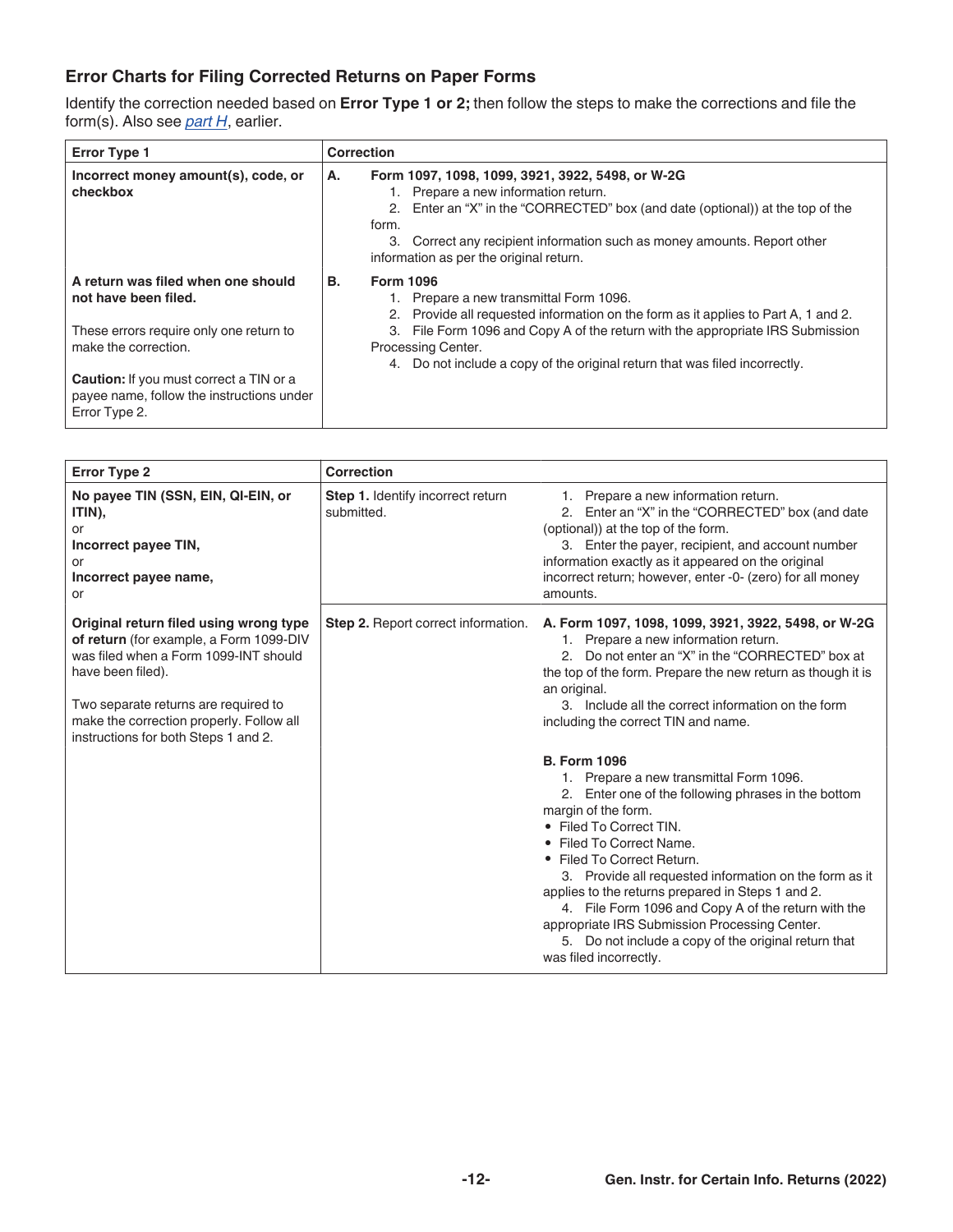# <span id="page-12-0"></span>**J. Recipient Names and Taxpayer Identification Numbers (TINs)**

**Recipient names.** Show the full name and address in the section provided on the information return. If payments have been made to more than one recipient or the account is in more than one name, show on the first name line the name of the recipient whose TIN is first shown on the return. You may show the names of any other individual recipients in the area below the first line, if desired. Form W-2G filers, see the Instructions for Forms W-2G and 5754.

*Sole proprietors.* You must show the individual's name on the first name line; on the second name line, you may enter the "doing business as (DBA)" name. You may not enter only the DBA name. For the TIN, enter either the individual's SSN or the EIN of the business (sole proprietorship). The IRS prefers that you enter the SSN.

*Limited liability company (LLC).* For a single-member LLC (including a foreign LLC with a U.S. owner) that is disregarded as an entity separate from its owner under Regulations section 301.7701-3, enter the owner's name only on the first name line and the LLC's name on the second name line. For the TIN, enter the owner's SSN (or EIN, if applicable). If the LLC is taxed as a corporation, partnership, etc., enter the entity's EIN.

*Bankruptcy estate.* If an individual (the debtor) for whom you are required to file an information return is in chapter 11 bankruptcy, and the debtor notified you of the bankruptcy estate's EIN, report post-petition gross income, gross proceeds, or other reportable payments on the applicable information return using the estate's name and EIN. The debtor should notify you when the bankruptcy is closed, dismissed, or converted, so that any subsequent information returns will be filed with the correct name and EIN. Different rules apply if the bankruptcy is converted to chapter 7, 12, or 13 of the Bankruptcy Code. For additional guidance, see Notice 2006-83, 2006-40 I.R.B. 596, available at *[IRS.gov/irb/](https://www.irs.gov/irb/2006-40_IRB#NOT-2006-83) [2006-40\\_IRB#NOT-2006-83](https://www.irs.gov/irb/2006-40_IRB#NOT-2006-83)*.

**TINs.** TINs are used to associate and verify amounts you report to the IRS with corresponding amounts on tax returns. Therefore, it is important that you report correct names, social security numbers (SSNs), individual taxpayer identification numbers (ITINs), employer identification numbers (EINs), or adoption taxpayer identification numbers (ATINs) for recipients on the forms sent to the IRS.



*Only one recipient TIN can be entered on the form.*

*Requesting a recipient's TIN.* If the recipient is a U.S. person (including a U.S. resident alien), the IRS suggests that you request the recipient complete Form W-9, Request for Taxpayer Identification Number and Certification, or Form W-9S, Request for Student's or Borrower's Taxpayer Identification Number and Certification, as appropriate. Form W-9 is required to be completed by recipients of certain types of payments (as provided in Regulations section 31.3406(d)-1). See the

Instructions for the Requester of Form W-9 for more information on how to request a TIN.

If the recipient is a foreign person, the IRS suggests that you request the recipient complete the appropriate Form W-8. See the Instructions for the Requester of Forms W-8BEN, W-8ECI, W-8EXP, and W-8IMY.



*U.S. resident aliens who rely on a "saving clause" of a tax treaty are to complete Form W-9, not*  of a tax treaty are to complete Form W-9, no

You may be subject to a penalty for an incorrect or missing TIN on an information return. See *[part O](#page-18-0)* for more information. You are required to maintain the confidentiality of information obtained on a Form W-9/ W-9S relating to the taxpayer's identity (including SSNs, EINs, ITINs, and ATINs), and you may use such information only to comply with the tax laws.

*If the recipient does not provide a TIN, leave the box for the recipient's TIN blank on the Form 1097, 1098, 1099, 3921, 3922, 5498, or W-2G. Backup withholding may apply; see* [part N](#page-17-0)*.* **TIP**



*If the recipient does not provide a TIN, you may not make the election described in Regulations section 1.1471-4(d)(5)(i)(A) or (B) or report as described in Regulations section 1.1471-4(d)(2)(iii)(A).*

The TIN for individual recipients of information returns is the SSN, ITIN, or ATIN. See *Sole proprietors*, earlier. For other recipients, including corporations, partnerships, and estates, the TIN is the EIN. Income reportable after the death of an individual must reflect the TIN of the payee, that is, of the estate or of the surviving joint owner. For more information, see *Personal Representative* in Pub. 559. For LLCs, see the information on *Limited liability company (LLC)*, earlier.

SSNs, ITINs, and ATINs have nine digits separated by two hyphens (000-00-0000), and EINs have nine digits separated by only one hyphen (00-0000000). **Note.** Make sure you include the hyphen(s) in the correct place(s) when completing the paper form(s).

*Expired ITINs may continue to be used for information return purposes regardless of whether they have expired for individual income tax return purposes regardless of whether filing purposes. Additionally, the third parties who file and furnish information returns with an expired payee ITIN will not be subject to information return penalties under section 6721 or 6722 solely because the ITIN is expired. See Notice 2016-48, 2016-33 I.R.B. 235, available at [IRS.gov/irb/2016-33\\_IRB#NOT-2016-48](https://www.irs.gov/irb/2016-33_IRB#NOT-2016-48).*

**Truncating payee's TIN on payee statements.** Filers of information returns are permitted to truncate a payee's TIN (SSN, ITIN, ATIN, or EIN) on most payee statements. The payee's TIN may not be truncated on Form W2-G. Where permitted, filers may truncate a payee's TIN on the payee statement (including substitute and composite substitute statements) furnished to the payee in paper form or electronically. Generally, the payee statement is that copy of an information return designated "Copy B" on the form. A "payee" is any person who is required to receive a copy of the information set forth on an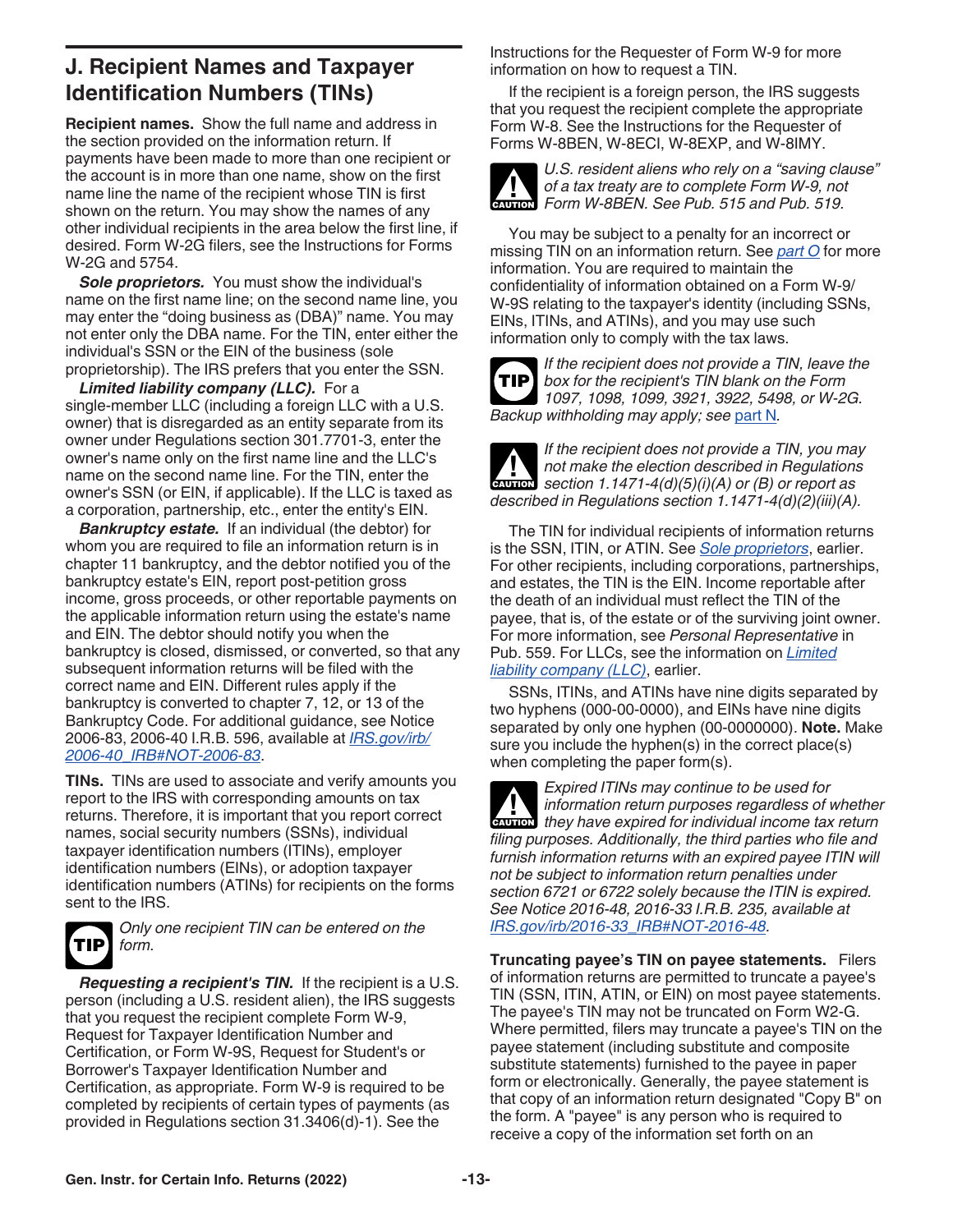<span id="page-13-0"></span>information return by the filer of the return. For some forms, the term "payee" will refer to beneficiary, borrower, debtor, insured, participant, payer, policyholder, recipient, shareholder, student, or transferor. If a filer truncates a TIN on Copy B, other copies of the form furnished to the payee may also include a truncated number. A filer may not truncate a payee's TIN on any forms the filer files with the IRS. A filer's TIN may not be truncated on any form. To truncate where allowed, replace the first five digits of the nine-digit number with asterisks (\*) or Xs (for example, an SSN xxx-xx-xxxx would appear on the paper payee statement as \*\*\*-\*\*-xxxx or XXX-XX-xxxx). See TD 9675, 2014-31 I.R.B. 242, available at *[IRS.gov/irb/](https://www.irs.gov/irb/2014-31_IRB#TD-9675) [2014-31\\_IRB#TD-9675](https://www.irs.gov/irb/2014-31_IRB#TD-9675)*.

**Electronic submission of Forms W-9.** Requesters may establish a system for payees and payees' agents to submit Forms W-9 electronically, including by fax. A requester is anyone required to file an information return. A payee is anyone required to provide a TIN to the requester.

*Payee's agent.* A payee's agent can be an investment adviser (corporation, partnership, or individual) or an introducing broker. An investment adviser must be registered with the Securities and Exchange Commission (SEC) under the Investment Advisers Act of 1940. The introducing broker is a broker-dealer that is regulated by the SEC and the National Association of Securities Dealers, Inc., and that is not a payer. Except for a broker who acts as a payee's agent for "readily tradable instruments," the adviser or broker must show in writing to the payer that the payee authorized the adviser or broker to transmit the Form W-9 to the payer.

Generally, the electronic system must do the following.

1. Ensure the information received is the information sent and document all occasions of user access that result in the submission.

2. Make reasonably certain the person accessing the system and submitting the form is the person identified on Form W-9.

3. Provide the same information as the paper Form W-9.

4. Be able to supply a hard copy of the electronic Form W-9 if the IRS requests it.

5. Require as the final entry in the submission an electronic signature by the payee whose name is on Form W-9 that authenticates and verifies the submission. The electronic signature must be under penalties of perjury and the perjury statement must contain the language of the paper Form W-9.



*For Forms W-9 that are not required to be signed, the electronic system need not provide for an electronic signature or a perjury statement.*

Additional requirements may apply. See Announcement 98-27, available on page 30 of Internal Revenue Bulletin 1998-15 at *[IRS.gov/pub/irs-irbs/](https://www.irs.gov/pub/irs-irbs/irb98-15.pdf) [irb98-15.pdf](https://www.irs.gov/pub/irs-irbs/irb98-15.pdf)*, and Announcement 2001-91, available on page 221 of Internal Revenue Bulletin 2001-36 at *[IRS.gov/pub/irs-irbs/irb01-36.pdf](https://www.irs.gov/pub/irs-irbs/irb01-36.pdf)*.

**Electronic submission of Forms W-9S.** See the Instructions for Forms 1098-E and 1098-T.

### **K. Filer's Name, Taxpayer Identification Number (TIN), and Address**

The TIN for filers of information returns, including sole proprietors and nominees/middlemen, is the EIN. However, sole proprietors and nominees/middlemen who are not otherwise required to have an EIN should use their SSNs. A sole proprietor is not required to have an EIN unless he or she has a Keogh plan or must file excise or employment tax returns (including to report backup withholding). See Pub. 583.



*If you are an FFI making the election described in*  **TIP** Regulations section 1.1471-4(d)(5)(i)(A) or (B), *you are required to use an EIN and cannot, for purposes of filing a Form 1099, use your GIIN.*

*The filer's name and TIN are required to match the name and TIN used on the filer's other tax returns (such as Form 945 to report backup withholding). The name of the filer's paying agent or service bureau must not be used in place of the name of the filer.* **CAUTION !**

For a single-member LLC (including a foreign LLC with a U.S. owner) that is disregarded as an entity separate from its owner under Regulations section 301.7701-3, enter the owner's name only on the first name line and the LLC's name on the second name line. For the TIN, enter the owner's SSN (or EIN, if applicable). If the LLC is taxed as a corporation, partnership, etc., enter the entity's EIN.

If you don't have an EIN, you may apply for one online by visiting the IRS website at *[IRS.gov/EIN](https://www.irs.gov/ein)*. You may also apply for an EIN by faxing or mailing Form SS-4 to the IRS. See the Instructions for Form SS-4 for more information.

### **L. Account Number Box on Forms**

Use the account number or policy number box on Forms 1097, 1098, 1099, 3921, 3922, and 5498 for an account number designation. The account number is required if you have multiple accounts for a recipient for whom you are filing more than one information return of the same type. The account number is also required if you are an FFI making the election described in Regulations section  $1.1471-4(d)(5)(i)(A)$  or (B) or are a U.S. payer reporting as described in Regulations section 1.1471-4(d)(2)(iii)(A). Additionally, the IRS encourages you to include the recipient's account number on paper forms if your system of records uses the account number rather than the name or TIN for identification purposes. Also, the IRS will include the account number in future notices to you about backup withholding. See Pub. 1220 if you are filing electronically.

The account number may be a checking account number, savings account number, brokerage account number, serial number, loan number, policy number, or any other number you assign to the payee that is unique and will distinguish the specific account. This number must not appear anywhere else on the form, and this box may not be used for any other item unless the separate instructions indicate otherwise. Using unique account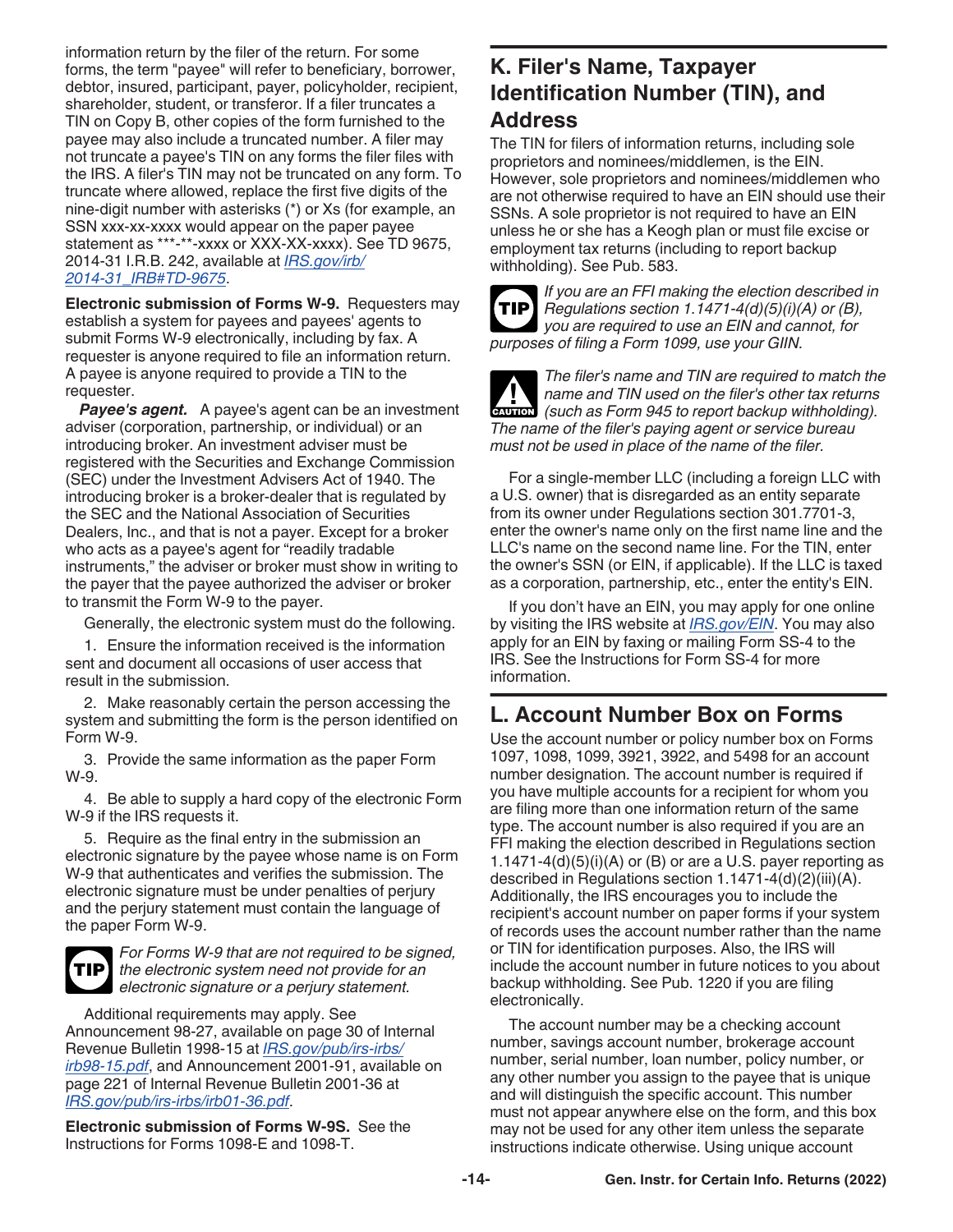<span id="page-14-0"></span>numbers ensures that corrected information returns will be processed accurately.

If you are using window envelopes to mail statements to recipients and using reduced rate mail, be sure the account number does not appear in the window. The U.S. Postal Service may not accept these for reduced rate mail.

# **M. Statements to Recipients (Beneficiaries, Borrowers, Debtors, Donors, Employees, Insureds, Participants, Payment Recipients, Payers, Policyholders, Sellers, Shareholders, Students, Transferors, or Winners on Certain Forms)**

If you are required to file Forms 1097, 1098, 1099, 3921, 3922, 5498, or W-2G, you must also furnish statements to recipients containing the information furnished to the IRS and, in some cases, additional information. Be sure that the statements you provide to recipients are clear and legible.

**Substitute statements.** If you are not using the official IRS form to furnish statements to recipients, see Pub. 1179 for specific rules about providing "substitute" statements to recipients. Generally, a substitute is any statement other than Copy B of the official form. You may develop them yourself or buy them from a private printer. However, the substitutes must comply with the format and content requirements specified in Pub. 1179 that is available on *[IRS.gov](https://www.irs.gov)*.

**Telephone number.** You are required to include the telephone number of a person to contact on the following statements to recipients: W-2G, 1097-BTC, 1098, 1098-C, 1098-E, 1098-F, 1098-MA, 1098-Q, 1098-T, 1099-A, 1099-B, 1099-C, 1099-CAP, 1099-DIV, 1099-G (excluding state and local income tax refunds), 1099-INT, 1099-K, 1099-LS, 1099-LTC, 1099-MISC (excluding fishing boat proceeds), 1099-NEC, 1099-OID, 1099-PATR, 1099-Q, 1099-QA, 1099-R, 1099-S, 1099-SA, and 1099-SB. You may include the telephone number in any conspicuous place on the statements. This number must provide direct access to an individual who can answer questions about the statement. Although not required, if you report on other Forms 1099 and 5498, or on Forms 3921 and 3922, you are encouraged to furnish telephone numbers.

**Rules for furnishing statements.** Different rules apply to furnishing statements to recipients depending on the type of payment (or other information) you are reporting and the form you are filing.



*If you are reporting a payment that includes noncash property, show the FMV of the property at the time of payment.*

Report the type of payment information as described next for: (a) *Dividend, interest, and royalty payments;* (b) *Real estate transactions;* and (c) *Other information.*

**Dividend, interest, and royalty payments.** For payments of dividends under section 6042 (reported on Form 1099-DIV), patronage dividends under section 6044 (reported on Form 1099-PATR), interest (including OID and tax-exempt interest) under section 6049 (reported on Form 1099-INT or 1099-OID), or royalties under section 6050N (reported on Form 1099-MISC or 1099-S), you are required to furnish an official IRS Form 1099 or an acceptable substitute Form 1099 to a recipient either in person, by First-Class Mail to the recipient's last known address, or electronically (see *[Electronic recipient](#page-16-0) [statements](#page-16-0)*, later). Statements may be sent by intraoffice mail if you use intraoffice mail to send account information and other correspondence to the recipient.

*Statement mailing requirements for Forms 1099-DIV, 1099-INT, 1099-OID, and 1099-PATR, and forms reporting royalties only.* The following statement mailing requirements apply only to Forms 1099-DIV (except for section 404(k) dividends), 1099-INT (except for interest reportable in the course of your trade or business under section 6041), 1099-OID, 1099-PATR, and timber royalties reported under section 6050N (on Form 1099-MISC or 1099-S). The mailing must contain the official IRS Form 1099 or an acceptable substitute and may also contain the following enclosures: (a) Form W-2, applicable Form W-8, Form W-9, or other Forms W-2G, 1097, 1098, 1099, 3921, 3922, and 5498 statements; (b) a check from the account being reported; (c) a letter explaining why no check is enclosed; (d) a statement of the person's account shown on Forms 1097, 1098, 1099, 3921, 3922, or 5498; and (e) a letter explaining the tax consequences of the information shown on the recipient statement.

A statement of the person's account (year-end account summary) that you are permitted to enclose in a statement mailing may include information similar to the following: (a) the part of a mutual fund distribution that is interest on U.S. Treasury obligations, (b) accrued interest expense on the purchase of a debt obligation, and (c) the cost or other basis of securities and the gain/loss on the sale of securities.

No additional enclosures, such as advertising, promotional material, or a quarterly or annual report, are permitted. Even a sentence or two on the year-end statement describing new services offered by the payer is not permitted. Logos are permitted on the envelope and on any nontax enclosures. See section 1.3.2 of Pub. 1179.

A recipient statement may be perforated to a check or to a statement of the recipient's specific account. The check or account statement to which the recipient statement is perforated must contain, in bold and conspicuous type, the legend "Important Tax Return Document Attached."

The legend "Important Tax Return Document Enclosed" must appear in a bold and conspicuous manner on the outside of the envelope and on each letter explaining why no check is enclosed, or on each check or account statement that is not perforated to the recipient statement. The legend is not required on any tax form, tax statement, or permitted letter of tax consequences included in a statement mailing. Further, you need not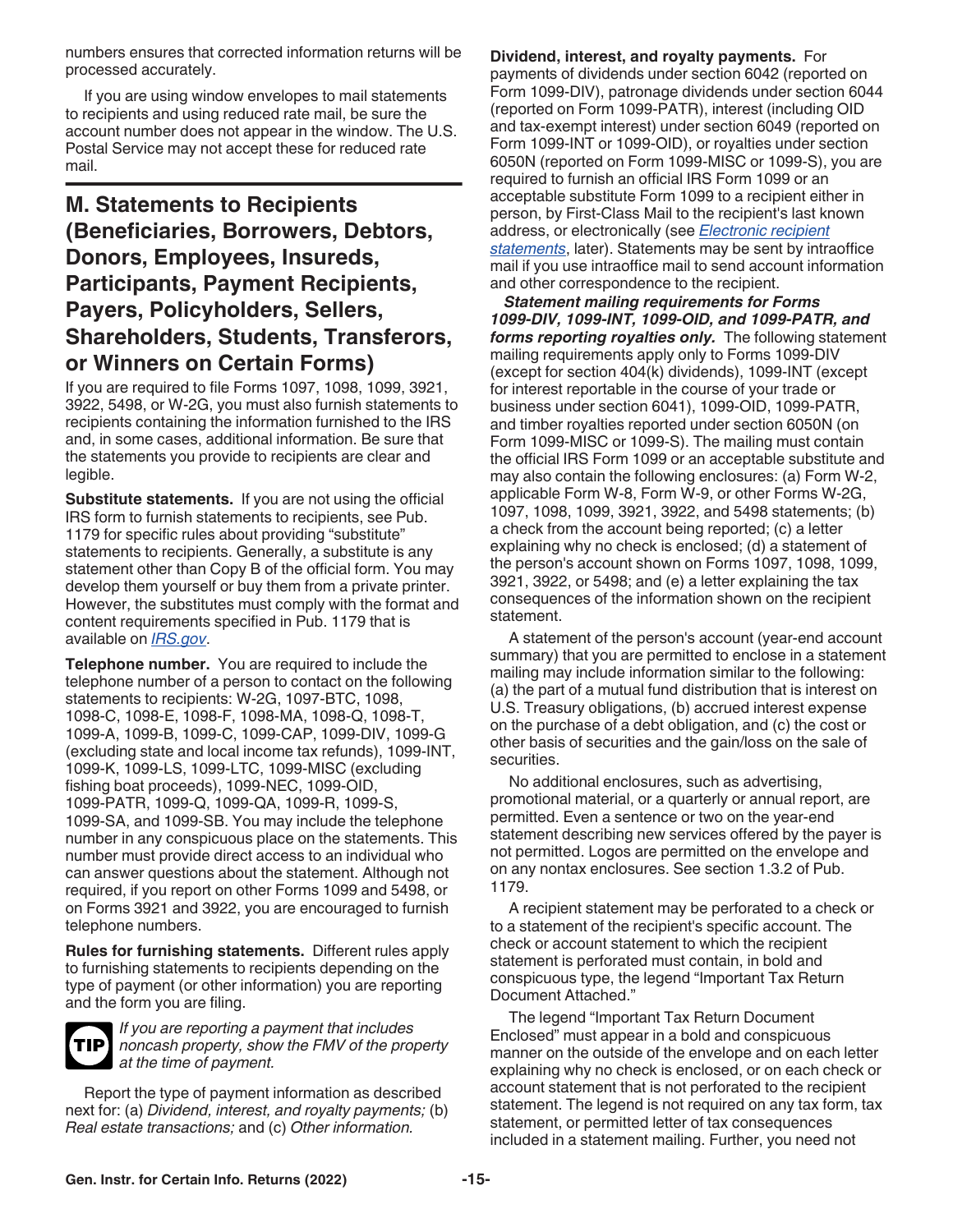<span id="page-15-0"></span>pluralize the word "document" in the legend simply because more than one recipient statement is enclosed.

*If you provide Forms 1097, 1098, 1099, 3921, 3922, 5498, or W-2G recipient statements in a "separate mailing" that contains only these statements, Forms W-8 and W-9, and a letter explaining the tax consequences of the information shown on a recipient statement included in the envelope, you are not required to include the legend "Important Tax Return Document Enclosed" on the envelope.* **TIP**

**Substitute forms.** You may furnish to the recipient Copy B of the official IRS form, or you may use substitute Forms 1099-DIV, 1099-INT, 1099-OID, or 1099-PATR if they contain the same language as the official IRS forms and they comply with the rules in Pub. 1179 relating to substitute Forms 1099. Applicable box titles and numbers must be clearly identified, using the same wording and numbering as the official IRS form. For information on substitute Forms 1099-MISC, 1099-NEC, see *Other information*, later. For Form 1099-S, see *Real estate transactions*, later.

*All substitute statements to recipients must contain the tax year, form number, and form name prominently displayed together in one area of the statement. For example, they could be shown in the upper right part of the statement.* **TIP**

If you are using substitutes, the IRS encourages you to use boxes so that the substitute has the appearance of a form. The substitute form must contain the same applicable instructions as on the front and back of Copy B (in the case of Form 1099-R, Copies B, C, and 2) of the official IRS form. See Pub. 1179 for additional requirements and certain "composite" statements that are permitted.

**Real estate transactions.** You must furnish a statement to the transferor containing the same information reported to the IRS on Form 1099-S. You may use Copy B of the official IRS Form 1099-S or a substitute form that complies with Pub. 1179 and Regulations section 1.6045-4(m). You may use a Settlement Statement (under the Real Estate Settlement Procedures Act (RESPA)) as the written statement if it is conformed by including on the statement the legend shown on Form 1099-S and by designating which information is reported to the IRS on Form 1099-S. You may furnish the statement to the transferor in person, by mail, or electronically. Furnish the statement at or after closing but by February 15 of the following year.

The statement mailing requirements explained earlier do not apply to statements to transferors for proceeds from real estate transactions reported on Form 1099-S. However, the statement mailing requirements do apply to statements to transferors for timber royalties reportable under section 6050N on Form 1099-S.

**Other information.** Statements to recipients for Forms 1097-BTC, 1098, 1098-C, 1098-E, 1098-F, 1098-Q, 1098-T, 1099-A, 1099-B, 1099-C, 1099-CAP, 1099-G, 1099-K, 1099-LS, 1099-LTC, 1099-MISC, 1099-NEC, 1099-Q, 1099-QA, 1099-R, 1099-SA, 1099-SB, 3921,

3922, 5498, 5498-ESA, 5498-QA, 5498-SA, W-2G, 1099-DIV (only for section 404(k) dividends reportable under section 6047), 1099-INT (only for interest reportable in the course of your trade or business under section 6041), or 1099-S (only for royalties) need not be, but can be, a copy of the official paper form filed with the IRS. If you do not use a copy of the paper form, the form number and title of your substitute must be the same as the official IRS form. All information required to be reported must be numbered and titled on your substitute in substantially the same manner as on the official IRS form. However, if you are reporting a payment as "Other income" in box 3 of Form 1099-MISC, you may substitute appropriate explanatory language for the box title. For example, for payments of accrued wages to a beneficiary of a deceased employee required to be reported on Form 1099-MISC, you might change the title of box 3 to "Beneficiary payments" or something similar.

Appropriate instructions to the recipient, similar to those on the official IRS form, must be provided to aid in the proper reporting of the items on the recipient's income tax return. For payments reported on Form 1099-B, rather than furnish appropriate instructions with each Form 1099-B statement, you may furnish to the recipient one set of instructions for all statements required to be furnished to a recipient in a calendar year.

Except for royalties reported on Form 1099-MISC or 1099-S, the statement mailing requirements explained earlier do not apply to statements to recipients for information reported on the forms listed under *Other information*, earlier. You may combine the statements with other reports or financial or commercial notices, or expand them to include other information of interest to the recipient. Be sure that all copies of the forms are legible. See Pub. 1179 for certain "composite" statements that are permitted.

**When to furnish forms or statements.** Generally, you must furnish Forms 1098, 1099, 3921, 3922, and W-2G information by January 31, 2023. Forms 1099-B, 1099-S, and 1099-MISC (if you are reporting payments in only box 8 or 10) must be furnished by February 15, 2023. Also, this applies to statements furnished as part of a consolidated reporting statement. See TD 9504, 2010-47 I.R.B. 670, available at *[IRS.gov/irb/](https://www.irs.gov/irb/2010-47_IRB#TD-9504)*

*[2010-47\\_IRB#TD-9504](https://www.irs.gov/irb/2010-47_IRB#TD-9504)*. However, you may issue them earlier in some situations, as provided by the regulations. For example, you may furnish Form 1099-INT to the recipient redeeming U.S. Savings Bonds at the time of redemption. Brokers and barter exchanges may furnish Form 1099-B anytime but not later than February 15, 2023.

Form 1099-SB must generally be furnished by February 15, 2023. However, if notice of a transfer to a foreign person is not received until after January 31, 2023, the due date is 30 days after the date notice is received. See Regulations section 1.6050Y-3(d)(2). Form 1099-LS must be furnished to reportable policy sale payment recipients by February 15, 2023. See Regulations section 1.6050Y-2(d)(1)(ii). Form 1099-LS must be furnished to issuers by January 17, 2023, at the latest, but must be furnished by the later of 20 calendar days after the reportable policy sale or 5 calendar days after the end of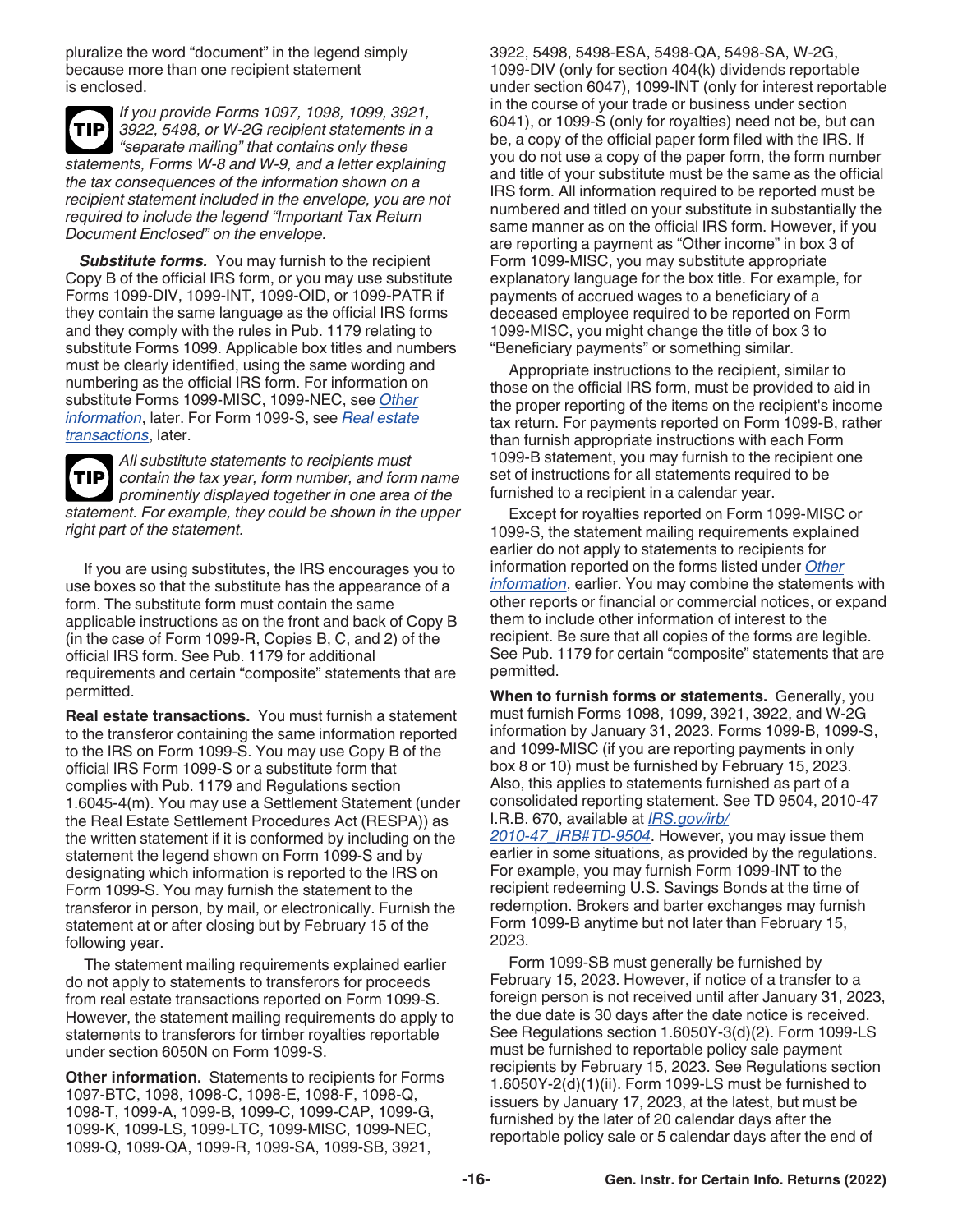<span id="page-16-0"></span>the applicable state law rescission period if the later date occurs before January 17, 2023. See Regulations section 1.6050Y-2(d)(2)(ii).

Furnish Form 1097-BTC to the recipient for each month in which a tax credit amount is allowable to the recipient on or before the 15th day of the 2nd calendar month after the close of the calendar month in which the credit is allowed. For more information, see the Instructions for Form 1097-BTC.

Donee organizations required to issue Form 1098-C must furnish the acknowledgment to a donor within 30 days of the sale of the vehicle (if it is sold without material improvements or significant intervening use) or within 30 days of the contribution.

Trustees or issuers of IRAs must furnish Form 5498 to participants with a statement of the value of the participant's account, and RMD and information on hard to value assets, if applicable, by January 31, 2023.

Trustees of a SIMPLE IRA must furnish a statement of the account activity by January 31, 2023. Contribution information for all other types of IRAs must be furnished to the participant by May 31, 2023.

Trustees and middlemen of a WHFIT must furnish the required statement by March 15, 2023.

For real estate transactions, you may furnish Form 1099-S to the transferor at closing or by mail on or before February 15, 2023.

Filers of Forms 5498 or 5498-SA who furnish a statement of FMV of the account (and any other required information) to the participant by January 31, 2023, with no reportable contributions, including rollovers, made in 2022, need not furnish another statement by May 31, 2023, to the participant to report zero contributions. If another statement is not furnished to the participant, the statement of the FMV of the account must contain a legend designating which information is being filed with the IRS.

Form 5498-ESA must be furnished to the beneficiary by May 1, 2023.

Form 5498-QA must be furnished to the beneficiary by March 15, 2023.

See the [Guide to Information Returns](#page-25-0), later, for the date other information returns are due to the recipient.

If the statement is properly addressed and mailed, or, with respect to electronic recipient statements, posted to a website, on or before the due date, it will be deemed timely furnished. If the regular due date falls on a Saturday, Sunday, or legal holiday in the District of Columbia, furnish by the next business day. A business day is any day that is not a Saturday, Sunday, or legal holiday in the District of Columbia. See section 11 of Pub. 15 for a list of legal holidays.

**Electronic recipient statements.** If you are required to furnish a written statement (Copy B or an acceptable substitute) to a recipient, then you may generally furnish the statement electronically instead of on paper, but only if you meet the requirements discussed later in this section. This includes furnishing the statement to recipients of Forms 1097-BTC, 1098, 1098-E, 1098-F, 1098-Q, 1098-T, 1099-A, 1099-B, 1099-C, 1099-CAP, 1099-DIV,

1099-G, 1099-H, 1099-INT, 1099-K, 1099-LS, 1099-LTC, 1099-MISC, 1099-NEC, 1099-OID, 1099-PATR, 1099-Q, 1099-QA, 1099-R, 1099-S, 1099-SA, 1099-SB, 3921, 3922, 5498, 5498-ESA, 5498-QA, and 5498-SA. It also includes Form W-2G (except for horse and dog racing, jai alai, sweepstakes, wagering pools, and lotteries).



*Until further guidance is issued to the contrary, Form 1098-C may not be furnished electronically.*

If you meet the requirements that follow, you are treated as furnishing the statement.

*Consent.* The recipient must consent in the affirmative and not have withdrawn the consent before the statement is furnished. The consent by the recipient must be made electronically in a way that shows that he or she can access the statement in the electronic format in which it will be furnished.

You must notify the recipient of any hardware or software changes prior to furnishing the statement. A new consent to receive the statement electronically is required after the new hardware or software is put into service.

Prior to furnishing the statements electronically, you must provide the recipient a statement with the following statements prominently displayed.

• If the recipient does not consent to receive the

statement electronically, a paper copy will be provided. • The scope and duration of the consent. For example, whether the consent applies to every year the statement is furnished or only for the statement for a particular year, as applicable, immediately following the date of the consent.

• How to obtain a paper copy after giving consent.

• How to withdraw the consent. The consent may be withdrawn at any time by furnishing the withdrawal in writing (electronically or on paper) to the person whose name appears on the statement. Also, confirmation of the withdrawal will be in writing (electronically or on paper).

• Notice of termination. The notice must state under what conditions the statements will no longer be furnished to the recipient.

• Procedures to update the recipient's information.

• A description of the hardware and software required to access, print, and retain a statement, and a date the statement will no longer be available on the website.

*Format, posting, and notification.* Additionally, you must do the following.

• Ensure the electronic format contains all the required information and complies with the applicable revenue procedure for substitute statements to recipients in Pub. 1179.

• Post, on or before the due date, the applicable statement on a website accessible to the recipient through October 15 of that year.

• Inform the recipient, electronically or by mail, of the posting and how to access and print the statement.

For information regarding the electronic furnishing of Forms W-2, which the IRS generally applies to the forms addressed by these instructions, see Regulations section 31.6051-1.

For additional specific instructions on the electronic furnishing of: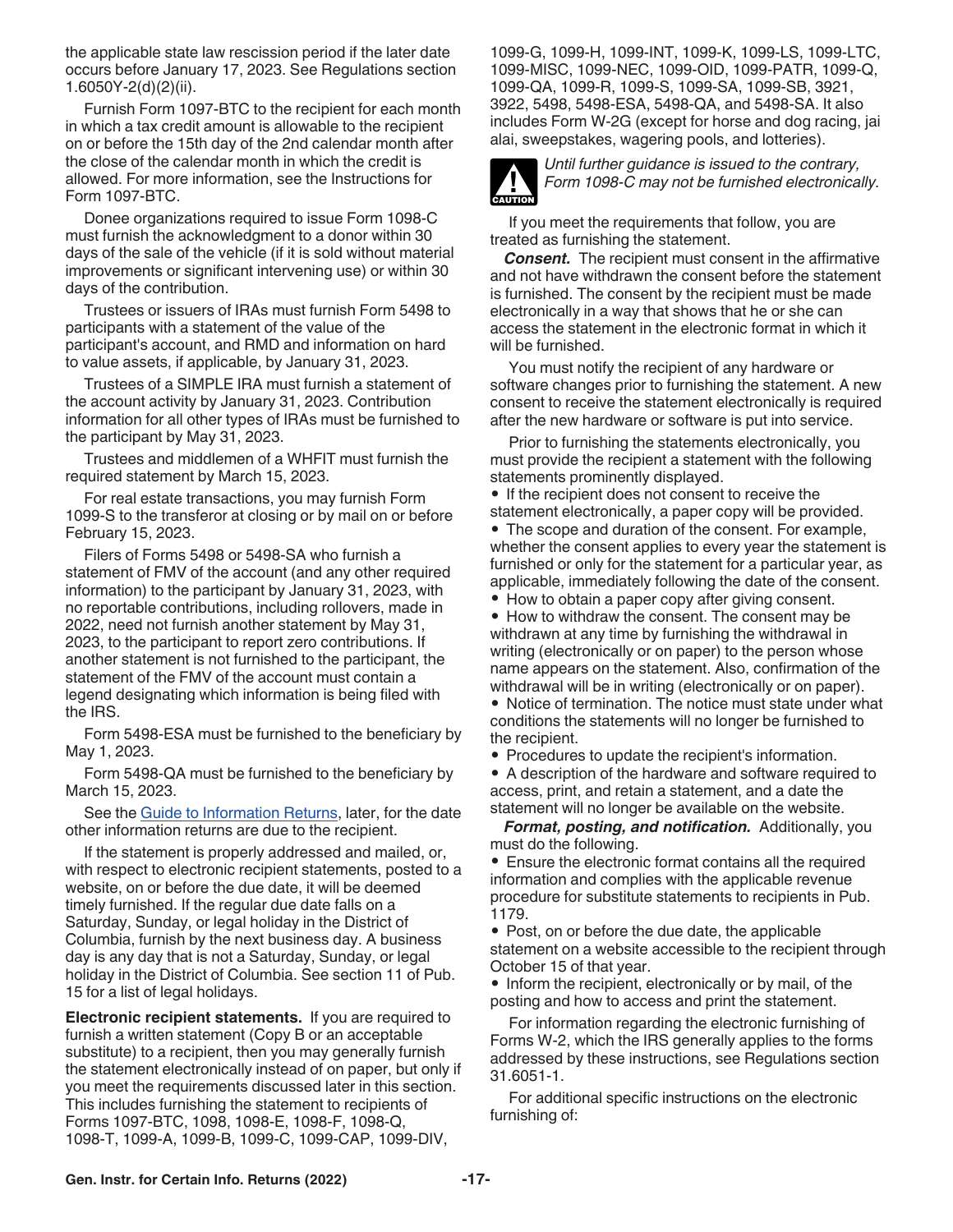- <span id="page-17-0"></span>• Forms 1098-E and 1098-T, see Regulations section 1.6050S-2;
- Forms 1099-R, 1099-SA, 1099-Q, 5498, 5498-ESA, and 5498-SA, see Notice 2004-10, 2004-6 I.R.B. 433, available at *[IRS.gov/irb/2004-06\\_IRB#NOT-2004-10](https://www.irs.gov/irb/2004-06_IRB#NOT-2004-10)*;
- Forms 3921 and 3922, see the form instructions;
- Form 1099-K, see Regulations section 1.6050W-2(a)(2) (i); and

• Forms 1099-QA and 5498-QA, see Regulations section 1.529A-7, available at *[IRS.gov/irb/](https://www.irs.gov/irb/2020-50_IRB#TD-9923) [2020-50\\_IRB#TD-9923](https://www.irs.gov/irb/2020-50_IRB#TD-9923)*.

#### **Extension of time to furnish statements to recipients.**

You may request an extension of time to furnish the statements to recipients by faxing a letter to:

Internal Revenue Service Technical Services **Operation** Attn: Extension of Time Coordinator Fax: 877-477-0572 (International Fax: 304-579-4105)

Do not submit an extension request by mail.

The letter must include (a) payer name, (b) payer TIN, (c) payer address, (d) type of return (Form 1042-S, Form W-2, specific 1099 family form), (e) a statement that your extension request is for providing statements to recipients, (f) reason for delay, and (g) the signature of the payer or authorized agent.

Your request must be received no later than the date on which the statements are due to the recipients. If your request for an extension is approved, generally you will be granted a maximum of 30 extra days to furnish the recipient statements.

# **N. Backup Withholding**

Interest (including tax-exempt interest and exempt-interest dividends), dividends, rents, royalties, commissions, nonemployee compensation, and certain other payments (including broker and barter exchange transactions, compensation paid to an H-2A visa holder who did not furnish a TIN, reportable gross proceeds paid to attorneys, gambling winnings, payment card and third-party network transactions, and certain payments made by fishing boat operators) may be subject to backup withholding at a 24% rate. To be subject to backup withholding, a payment must be a reportable interest (including tax-exempt interest and exempt-interest dividends) or dividend payment under section 6049(a), 6042(a), or 6044 (if the patronage dividend is paid in money or qualified check), or an "other" reportable payment under section 6041, 6041A(a), 6045, 6050A, 6050N, or 6050W. If the payment is one of these reportable payments, backup withholding will apply if:

1. The payee fails to furnish his or her TIN to you;

2. For interest, dividend, and broker and barter exchange accounts opened or instruments acquired after 1983, the payee fails to certify, under penalties of perjury, that the TIN provided is correct;

3. The IRS notifies you to impose backup withholding because the payee furnished an incorrect TIN;

4. For interest and dividend accounts or instruments, you are notified that the payee is subject to backup withholding (under section 3406(a)(1)(C)); or

5. For interest and dividend accounts opened or instruments acquired after 1983, the payee fails to certify to you, under penalties of perjury, that he or she is not subject to backup withholding. See *[4. Payee failure to](#page-18-0) [certify that he or she is not subject to backup withholding](#page-18-0)*  under *When to apply backup withholding,* later.

6. The payment is also a withholdable payment under chapter 4 (sections 1471–1474) that is made to a recalcitrant account holder that is a U.S. nonexempt recipient, and you are a PFFI (including a Reporting Model 2 FFI) that elects to withhold under section 3406 to satisfy your withholding obligation under Regulations section 1.1471-4(b)(1). See Regulations section 1.1471-4(b)(3)(iii).



*If you do not collect and pay over backup withholding from affected payees as required, you*  withholding from affected payees as required, y<br>
may become liable for any uncollected amount.

Some payees are exempt from backup withholding. For a list of exempt payees and other information, see Form W-9 and the separate Instructions for the Requester of Form W-9.

Examples of payments to which backup withholding does not apply include but are not limited to the following. • Wages.

• Distributions from a pension, annuity, profit-sharing or stock bonus plan, any IRA, an owner-employee plan, or other deferred compensation plan.

• Distributions from a medical or health savings account (HSA) and long-term care benefits.

• Certain surrenders of life insurance contracts.

• Distributions from qualified tuition programs (QTPs) or Coverdell ESAs.

• Gambling winnings if regular gambling winnings withholding is required under section 3402(q). However, if regular gambling winnings withholding is not required under section 3402(q), backup withholding applies if the payee fails to furnish a TIN.

• Real estate transactions reportable under section 6045(e).

• Canceled debts reportable under section 6050P.

• Fish purchases for cash reportable under section 6050R.

• Reportable payments that are withholdable payments made to a recalcitrant account holder that is a U.S. nonexempt recipient from which you have withheld under chapter 4. See Regulations section 1.1474-6(f).

**When to apply backup withholding.** Generally, the period for which the 24% should be withheld is as follows.

*1. Failure to furnish TIN in the manner required.*  Withhold on payments made until the TIN is furnished in the manner required. Special backup withholding rules may apply if the payee has applied for a TIN. The payee may certify to this on Form W-9 by noting "Applied For" in the TIN block and by signing the form. This form then becomes an "awaiting-TIN" certificate, and the payee has 60 days to obtain a TIN and furnish it to you. If you do not receive a TIN from the payee within 60 days and you have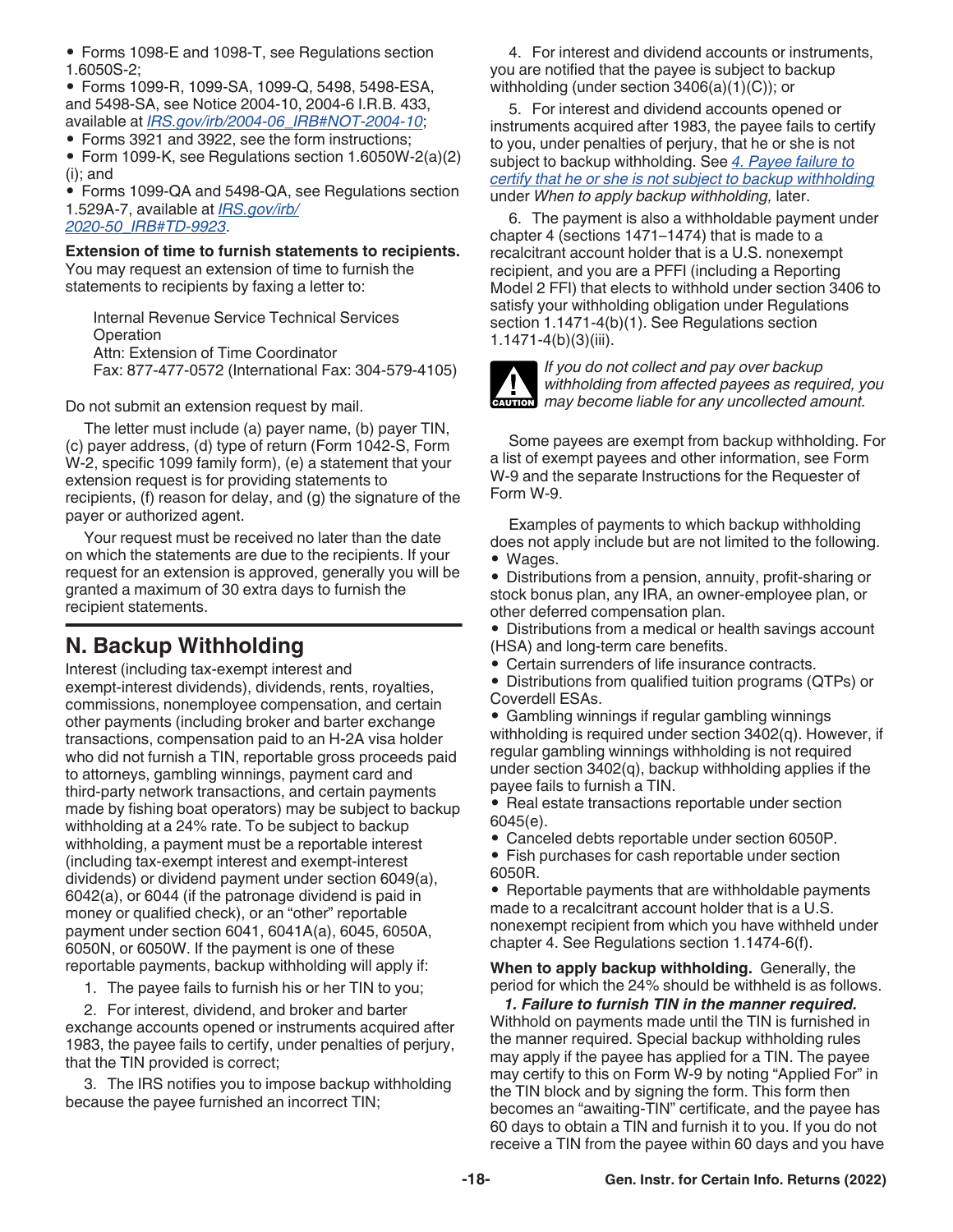<span id="page-18-0"></span>not already begun backup withholding, begin backup withholding and continue until the TIN is provided.

*The 60-day exemption from backup withholding applies only to interest and dividend payments*  **z** applies only to interest and dividend payments made with respect to *readily tradable instruments. Therefore, any other payment, such as NEC, is subject to backup withholding even if the payee has applied for and is awaiting a TIN. For information about whether backup withholding applies during the 60-day period, see Regulations section 31.3406(g)-3.*

*2. Notice from the IRS that payee's TIN is incorrect.*  You may choose to withhold on any reportable payment made to the account(s) subject to backup withholding after receipt of an incorrect TIN notice from the IRS, but you must withhold on any reportable payment made to the account more than 30 business days after you received the notice. Stop withholding within 30 days after you receive a certified Form W-9 (or other form that requires the payee to certify the payee's TIN).

*The IRS will furnish a notice to you that informs you that you have filed an information return reporting on an incorrect name/TIN combination. You are then required to promptly furnish a "B" notice, or an acceptable substitute, to the payee. For further information, see Regulations section 31.3406(d)-5 and Pub. 1281, Backup Withholding for Missing and Incorrect Name/TIN(s).* **TIP**

*If you receive two incorrect TIN notices within 3 years for the same account, follow the procedures in Regulations section 31.3406(d)-5(g) and Pub. 1281.*

*3. Notice from the IRS that payee is subject to backup withholding due to notified payee underreporting.* You may choose to withhold on any reportable payment made to the account(s) subject to backup withholding after receipt of the notice, but you must withhold on any reportable payment made to the account more than 30 business days after you receive the notice. The IRS will notify you in writing when to stop withholding, or the payee may furnish you a written certification from the IRS stating when the withholding should stop. In most cases, the stop date will be January 1 of the year following the year of the stop notice.



*You must notify the payee when withholding under this procedure starts. For further*  **TIP** *information, see Regulations section 31.3406(c)-1(d).*

*4. Payee failure to certify that he or she is not subject to backup withholding.* Withhold on reportable interest and dividends until the certification has been received.

For exceptions to these general timing rules, see section 3406(e).



*For special rules on backup withholding on gambling winnings, see the separate Instructions for Forms W-2G and 5754.*

**Reporting backup withholding.** Report backup withholding on Form 945, Annual Return of Withheld Federal Income Tax. Also, report backup withholding and the amount of the payment on Forms W-2G, 1099-B, 1099-DIV, 1099-G, 1099-INT, 1099-K, 1099-MISC, 1099-NEC, 1099-OID, or 1099-PATR even if the amount of the payment is less than the amount for which an information return is normally required.



*The EIN of the filer of the forms listed above must be the EIN of the filer of Form 945.*

*Form 945.* Report backup withholding, voluntary withholding on certain government payments, and withholding from gambling winnings, pensions, annuities, IRAs, military retirement, and Indian gaming profits on Form 945. Generally, file Form 945 for 2022 by January 31, 2023. For more information, including the deposit requirements for Form 945, see the separate Instructions for Form 945, and Pub. 15.

Do not report on Form 945 any income tax withholding reported on the following forms.

• Form W-2, including withholding on distributions to plan participants from nonqualified plans that must be reported on Form 941, and may be reported on Form 943, Form 944, or Schedule H (Form 1040).

• Form 1042-S withholding must be reported on Form 1042.



*Pub. 515 has more information on Form 1042 reporting, partnership withholding on effectively connected income, and dispositions of U.S. real property interests by a foreign person.*

**Additional information.** For more information about backup withholding, see Pub. 1281.

# **O. Penalties**

The following penalties generally apply to the person required to file information returns. The penalties apply to paper filers as well as to electronic filers.



*For information on the penalty for failure to file electronically, see* [Penalty](#page-8-0)*, earlier, in* part F*.*

### **Failure To File Correct Information Returns by the Due Date (Section 6721)**

If you fail to file a correct information return by the due date and you cannot show reasonable cause, you may be subject to a penalty. The penalty applies:

- If you fail to file timely,
- If you fail to include all information required to be shown on a return, or
- If you include incorrect information on a return.

The penalty also applies:

• If you file on paper when you were required to file electronically,

- If you report an incorrect TIN,
- If you fail to report a TIN, or

• If you fail to file paper forms that are machine readable and applicable revenue procedures provide for a machine-readable paper form.

The amount of the penalty is based on when you file the correct information return. The penalty is as follows.

**Gen. Instr. for Certain Info. Returns (2022) -19-**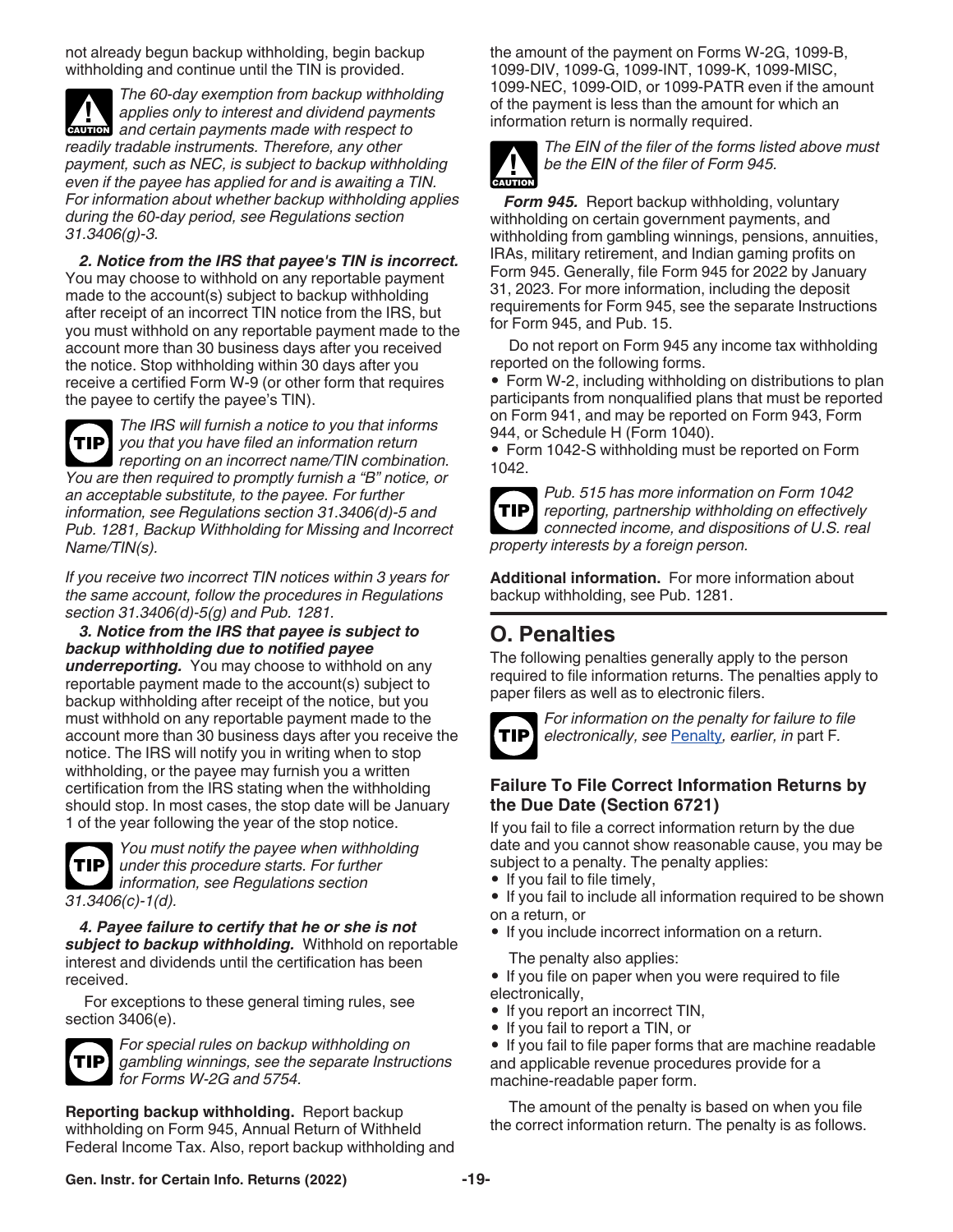• \$50 per information return if you correctly file within 30 days (by March 30 if the due date is February 28); maximum penalty \$588,500 per year (\$206,000 for small businesses, defined below).

• \$110 per information return if you correctly file more than 30 days after the due date but by August 1; maximum penalty \$1,766,000 per year (\$588,500 for small businesses).

• \$290 per information return if you file after August 1 or you do not file required information returns; maximum penalty \$3,532,500 per year (\$1,177,500 for small businesses).



*If you do not file corrections and you do not meet any of the exceptions to the penalty described*  **later, the penalty is \$290 per information return.**<br> **CAUTION** later, the penalty is \$290 per information return.

**Small businesses—lower maximum penalties.** You are a small business if your average annual gross receipts for the 3 most recent tax years (or for the period you were in existence, if shorter) ending before the calendar year in which the information returns were due are \$5 million or less.

**Exceptions to the penalty.** The following are exceptions to the failure-to-file penalty.

1. The penalty will not apply to any failure that you can show was due to reasonable cause and not to willful neglect. In general, you must be able to show that your failure was due to an event beyond your control or due to significant mitigating factors. You must also be able to show that you acted in a responsible manner and took steps to avoid the failure.

2. An inconsequential error or omission is not considered a failure to include correct information. An inconsequential error or omission does not prevent or hinder the IRS from processing the return, from correlating the information required to be shown on the return with the information shown on the payee's tax return, or from otherwise putting the return to its intended use. Errors and omissions that are never inconsequential are those related to (a) a TIN, (b) a payee's surname, and (c) any money amount except as provided, later, with respect to the safe harbor for de minimis dollar amount errors.

3. De minimis rule for corrections. Even though you cannot show reasonable cause, the penalty for failure to file correct information returns will not apply to a certain number of returns if you:

a. Filed those information returns timely,

b. Either failed to include all the information required on a return or included incorrect information, and

c. Filed corrections by August 1.

If you meet all the conditions in (a), (b), and (c) above, the penalty for filing incorrect returns will not apply to the greater of 10 information returns or 1/2 of 1% (0.005) of the total number of information returns you are required to file for the calendar year.

4. Safe harbor for de minimis dollar amount errors. See *Safe Harbor for De Minimis Dollar Amount Errors on Information Returns and Payee Statements Under Sections 6721 and 6722*, later.

**Intentional disregard of filing requirements.** If any failure to file a correct information return is due to intentional disregard of the filing or correct information requirements, the penalty is at least \$580 per information return with no maximum penalty.

### **Failure To Furnish Correct Payee Statements (Section 6722)**

If you fail to provide correct payee statements and you cannot show reasonable cause, you may be subject to a penalty. The penalty applies if you fail to provide the statement by the due date (January 31 for most returns; see the [Guide to Information Returns](#page-25-0), later), you fail to include all information required to be shown on the statement, or you include incorrect information on the statement. "Payee statement" has the same meaning as "statement to recipient" as used in *[part M](#page-14-0)*.

The amount of the penalty is based on when you furnish the correct payee statement. It is a separate penalty, and is applied in the same manner as the penalty for failure to file correct information returns by the due date (section 6721), described earlier.

**Exception.** An inconsequential error or omission is not considered a failure to include correct information. An inconsequential error or omission cannot reasonably be expected to prevent or hinder the payee from timely receiving correct information and reporting it on his or her income tax return or from otherwise putting the statement to its intended use. Errors and omissions that are never inconsequential are those relating to (a) a dollar amount, except as provided, later, with respect to the safe harbor for de minimis dollar amount errors; (b) a significant item in a payee's address; (c) the appropriate form for the information provided (that is, whether the form is an acceptable substitute for the official IRS form); and (d) whether the statement was furnished in person or by "statement mailing," when required.

**Intentional disregard of payee statement requirements.** If any failure to provide a correct payee statement is due to intentional disregard of the requirements to furnish a correct payee statement, the penalty is at least \$580 per payee statement with no maximum penalty.



*No penalty will be imposed on an educational institution that fails to provide the TIN of a student on Form 1098-T if the institution certifies under penalty of perjury that it complied with the rules for obtaining the student's TIN. See the 2022 Instructions for Forms 1098-E and 1098-T for additional information.*

#### **Safe Harbor for De Minimis Dollar Amount Errors on Information Returns and Payee Statements Under Sections 6721 and 6722**

If one or more dollar amounts are incorrect on an information return filed with the IRS or on a payee statement furnished to a recipient, no correction of the dollar amount shall be required, and the return shall be treated as having been filed or the payee statement furnished as correct if: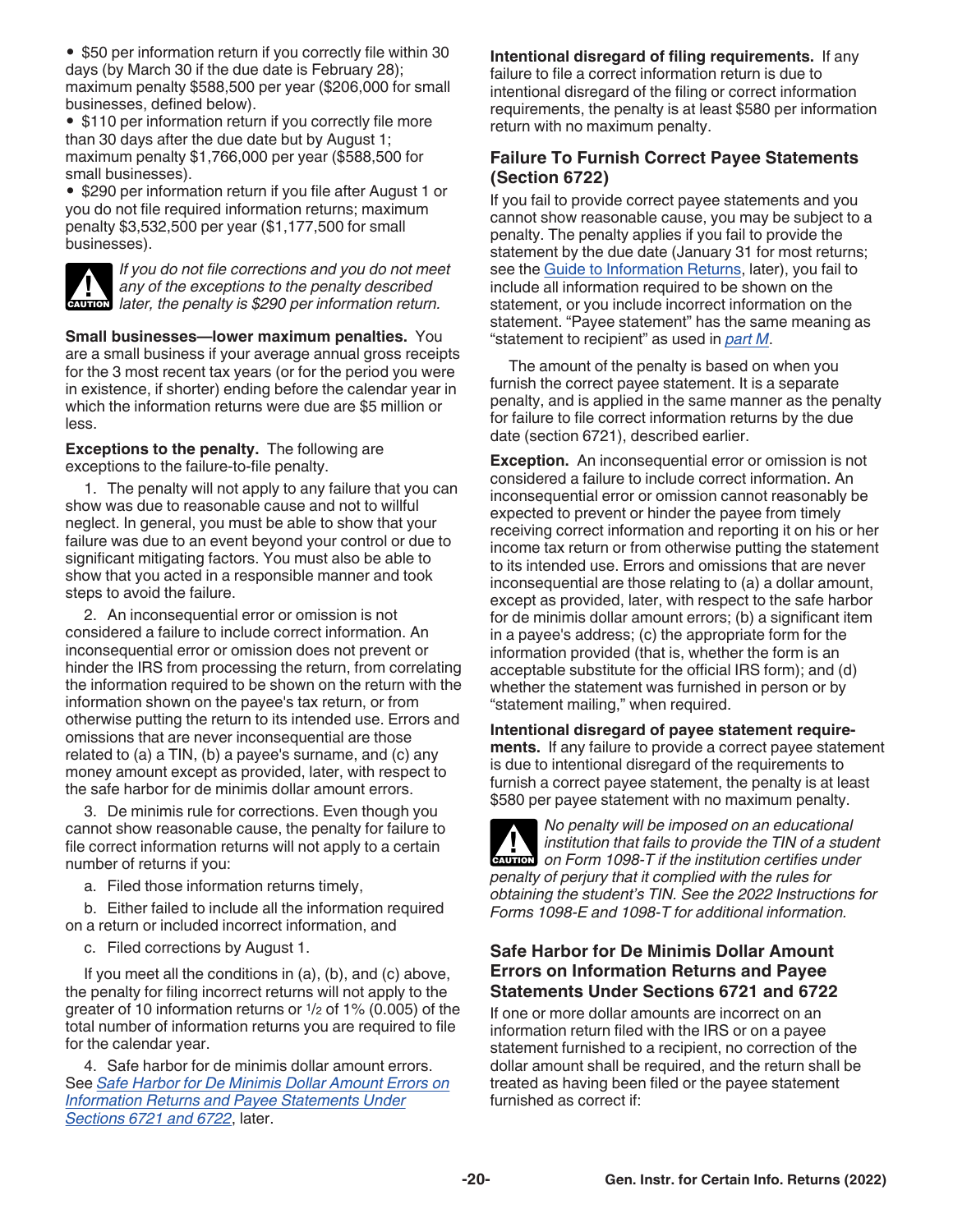<span id="page-20-0"></span>• The difference between the dollar amount reported on the filed return or furnished payee statement and the correct amount is no more than \$100, and

• The difference between the dollar amount reported for tax withheld on the filed return or furnished payee statement and the correct amount is no more than \$25.

This safe harbor provision shall not apply if a recipient to whom a statement is required to be furnished elects to receive a corrected statement. In that case, a corrected return must be filed with the IRS and a corrected payee statement furnished to the recipient.

### **Forms 1099-B (QOF Reporting Only), 1099-Q, 1099-QA, 1099-SA, 5498, 5498-ESA, 5498-QA, and 5498-SA (Section 6693)**

The penalties under sections 6721 and 6722 do not apply to:

| <b>Forms</b>                         | <b>Filed Under Code Section</b> |
|--------------------------------------|---------------------------------|
| Forms 1099-B (QOF reporting<br>only) | 14007-2                         |
| 1099-SA and 5498-SA                  | 220(h) and 223(h)               |
| 5498                                 | 408(i) and 408(l)               |
| 1099-Q                               | 529(d) and 530(h)               |
| 1099-QA and 5498-QA                  | 529A                            |
| 5498-ESA                             | 530(h)                          |

The penalty for failure to timely file Forms 1099-SA, 5498-SA, 5498, 1099-Q, 1099-QA, 5498-QA, or 5498-ESA is \$50 per return with no maximum, unless the failure is due to reasonable cause. See section 6693.

### **Fraudulent Acknowledgments With Respect to Donations of Motor Vehicles, Boats, and Airplanes (Section 6720)**

If you are required under section  $170(f)(12)(A)$  to furnish a contemporaneous written acknowledgment to a donor and you knowingly furnish a false or fraudulent Form 1098-C, or knowingly fail to furnish a Form 1098-C within the applicable 30-day period, you may be subject to a penalty. See the 2022 Instructions for Form 1098-C for more detailed information.

### **Civil Damages for Fraudulent Filing of Information Returns (Section 7434)**

If you willfully file a fraudulent information return for payments you claim you made to another person, that person may be able to sue you for damages. You may have to pay \$5,000 or more.

# **P. Payments to Corporations and Partnerships**

Generally, payments to corporations are not reportable. See, for example, Regulations section 1.6049-4(c)(1)(ii). However, you must report payments to corporations for the following.

- Medical and health care payments (Form 1099-MISC).
- Withheld federal income tax or foreign tax.
- Barter exchange transactions (Form 1099-B).
- Broker and barter transactions for an S corporation (Form 1099-B).
- Substitute payments in lieu of dividends and tax-exempt interest (Form 1099-MISC).

• Acquisitions or abandonments of secured property (Form 1099-A).

• Cancellation of debt (Form 1099-C).

• Payments of attorneys' fees and gross proceeds paid to attorneys (Form 1099-NEC, Form 1099-MISC).

- Fish purchases for cash (Form 1099-MISC).
- Credits and interest for qualified tax credit bonds reported on Forms 1097-BTC and 1099-INT.
- Merchant card and third-party network payments (Form 1099-K).

• Federal executive agency payments for services (Form 1099-MISC). For additional reporting requirements, see Rev. Rul. 2003-66 on page 1115 of Internal Revenue Bulletin 2003-26 at *[IRS.gov/pub/irs-irbs/irb03-26.pdf](https://www.irs.gov/pub/irs-irbs/irb03-26.pdf)*.

• Payments made in a reportable policy sale (Form 1099-LS). In addition, the following information returns are furnished to corporations, although the information returns do not report payments: Form 1099-SB, Seller's Investment in Life Insurance Contract; and Form 1098-F, Fines, Penalties, and Other Amounts.

Reporting is generally required for all payments to partnerships. For example, payments of \$600 or more made in the course of your trade or business to an architectural firm that is a partnership are reportable on Form 1099-MISC.

### **Q. Earnings on Any IRA, Coverdell ESA, ABLE Account, Archer MSA, or HSA**

Generally, income earned in any IRA, Coverdell ESA, ABLE account, Archer MSA, or HSA, such as interest or dividends, is not reported on Forms 1099. However, distributions from such arrangements or accounts must be reported on Form 1099-R, 1099-Q, 1099-QA, or 1099-SA.

# **R. Certain Grantor Trusts**

Certain grantor trusts (other than WHFITs) may choose to file Forms 1099 rather than a separate statement attached to Form 1041, U.S. Income Tax Return for Estates and Trusts. If you have filed Form 1041 for a grantor trust in the past and you want to choose the Form 1099 filing method for 2022, you must have filed a final Form 1041 for 2021. To change reporting method, see Regulations section 1.671-4(g) and the Instructions for Form 1041 and Schedules A, B, G, J, and K-1.

For more information on WHFITs, see *[Widely held fixed](#page-3-0)  [investment trusts \(WHFITs\)](#page-3-0)*, earlier.

#### **Gen. Instr. for Certain Info. Returns (2022) -21-**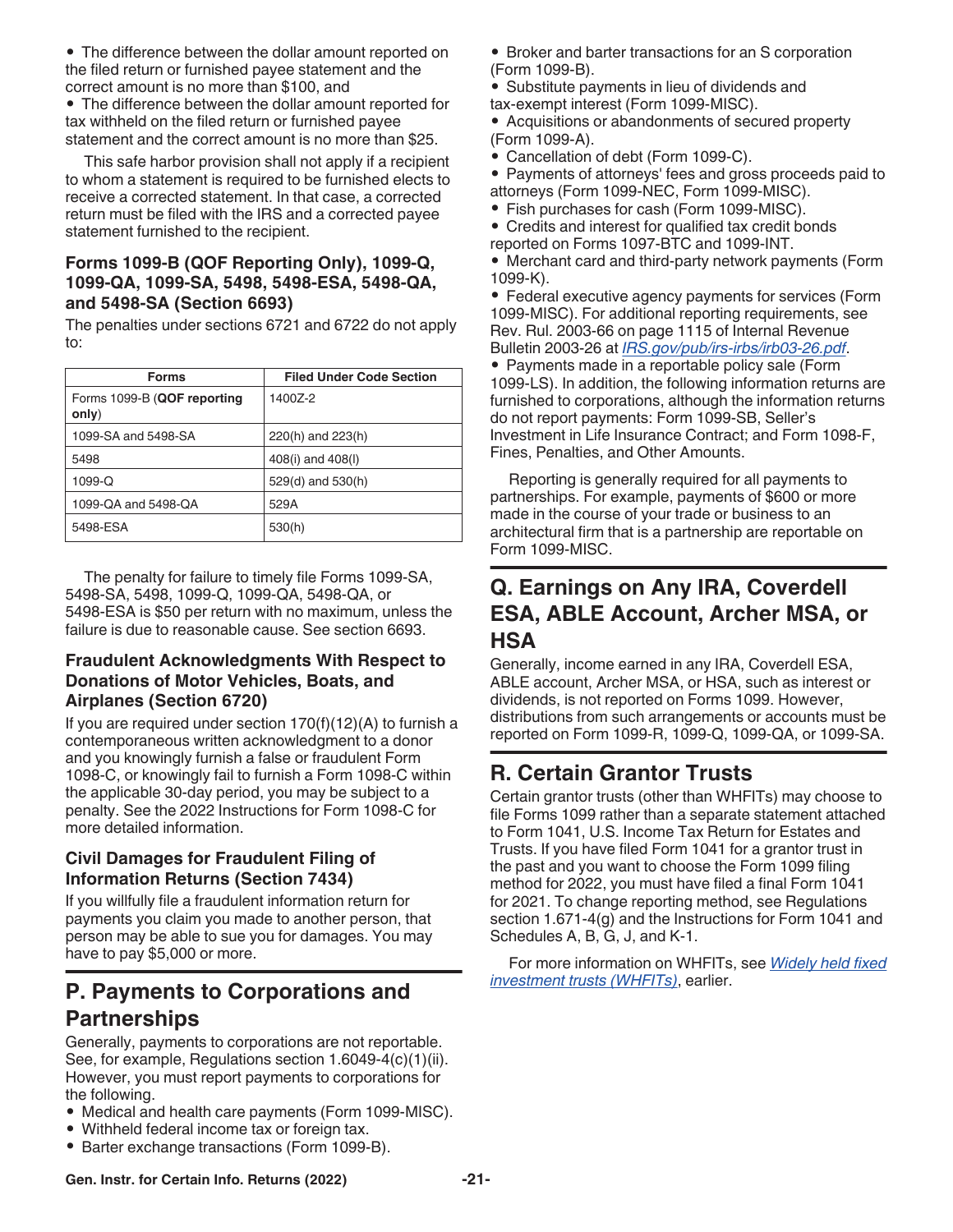# <span id="page-21-0"></span>**S. Special Rules for Reporting Payments Made Through Foreign Intermediaries and Foreign Flow-Through Entities on Form 1099**

If you are the payer and have received a Form W-8IMY from a foreign intermediary or flow-through entity, follow the instructions for completing Form 1099, later.

### **Definitions**

**Foreign intermediary (FI).** An FI is any person who is not a U.S. person and acts as a custodian, broker, nominee, or otherwise as an agent for another person, regardless of whether that other person is the beneficial owner of the amount paid, a flow-through entity, or another intermediary. The intermediary can be a qualified intermediary or a nonqualified intermediary.

*Qualified intermediary (QI).* A QI is a person that is a party to a withholding agreement with the IRS (described in Regulations section  $1.1441 - 1(e)(5)(iii)$  and is:

• An FFI (other than a U.S. branch of an FFI) that is a participating FFI (including a Reporting Model 2 FFI), a registered deemed-compliant FFI (including an FFI treated as a deemed-compliant FFI under an applicable IGA subject to due diligence and reporting requirements similar to those applicable to a registered deemed-compliant FFI under Regulations section 1.1471-5(f)(1), including the requirement to register with the IRS), or any other category of FFI identified in the QI agreement;

• A foreign person that has a home office or has a branch that is an eligible entity (as described in Regulations section 1.1441-1(e)(6)(ii), without regard to the requirement that the person be a QI);

• A foreign branch or office of a U.S. financial institution or a foreign branch or office of a U.S. clearing organization; or

• A foreign entity not described above that the IRS accepts as a QI.

For details on QI agreements, see Rev. Proc. 2017-15, 2017-03 I.R.B. 437, available at *[IRS.gov/irb/](https://www.irs.gov/irb/2017-03_IRB#RP-2017-15) [2017-03\\_IRB#RP-2017-15](https://www.irs.gov/irb/2017-03_IRB#RP-2017-15)*.

*Nonqualified intermediary (NQI).* An NQI is any intermediary that is not a U.S. person and that is not a QI.

**Foreign flow-through entity (FTE).** An FTE is a foreign partnership (other than a withholding foreign partnership), a foreign simple trust or foreign grantor trust (other than a withholding foreign trust), or, for payments for which a reduced rate of withholding is claimed under an income tax treaty, any entity to the extent the entity is considered to be fiscally transparent under section 894 with respect to the payment by an interest holder's jurisdiction.

*Withholding foreign partnership or withholding foreign trust.* A withholding foreign partnership or withholding foreign trust is a foreign partnership or a foreign simple or grantor trust that has entered into a withholding agreement with the IRS in which it agrees to assume primary withholding responsibility for all payments that are made to it for its partners, beneficiaries, or owners. See Rev. Proc. 2017-21, 2017-6 I.R.B. 791,

available at *[IRS.gov/irb/2017-06\\_IRB#RP-2017-21](https://www.irs.gov/irb/2017-06_IRB#RP-2017-21)*, for procedures for entering into a withholding foreign partnership or trust agreement.

*Nonwithholding foreign partnership, simple trust, or grantor trust.* A nonwithholding foreign partnership is any foreign partnership other than a withholding foreign partnership. A nonwithholding foreign simple trust is any foreign simple trust that is not a withholding foreign trust. A nonwithholding foreign grantor trust is any foreign grantor trust that is not a withholding foreign trust.

*Fiscally transparent entity.* An entity is treated as fiscally transparent with respect to an item of income to the extent that the interest holders in the entity must, on a current basis, take into account separately their shares of an item of income paid to the entity, whether or not distributed, and must determine the character of the items of income as if they were realized directly from the sources from which they were realized by the entity. For example, partnerships, common trust funds, and simple trusts or grantor trusts are generally considered to be fiscally transparent with respect to items of income received by them.

#### **Presumption Rules**

*For additional information including details on the presumption rules, see the Instructions for the Requester of Forms W-8BEN, W-8BEN-E, W-8ECI, W-8EXP, and W-8IMY; and Pub. 515. To order, see* [How To Get Forms, Publications, and Other](#page-23-0)  [Assistance](#page-23-0) *under* part T*.* **TIP**

If you are the payer and do not have a Form W-9, appropriate Form W-8, or other valid documentation, or you cannot allocate a payment to a specific payee, prior to payment, you are required to use certain presumption rules to determine the following.

- The status of the payee as a U.S. or foreign person.
- The classification of the payee as an individual, trust, estate, corporation, or partnership.

See Regulations sections 1.1441-1(b)(3), 1.1441-5(d) and (e), 1.6045-1(g)(3)(ii), and 1.6049-5(d).

Under these presumption rules, if you must presume that the payee is a U.S. nonexempt recipient subject to backup withholding, you must report the payment on a Form 1099. However, if before filing Form 1099 with the IRS the recipient is documented as foreign, then report the payment on a Form 1042-S.

Conversely, if you must presume that the payee is a foreign recipient and prior to filing Form 1042-S with the IRS you discover that the payee is a U.S. nonexempt recipient based on documentation, then report all payments made to that payee during the calendar year on a Form 1099.

If you use the 90-day grace period rule to presume a payee is foreign, you must file a Form 1042-S to report all payments subject to withholding during the grace period. If, after the grace period expires, you discover that the payee is a U.S. nonexempt recipient subject to backup withholding, you must file a Form 1099 for all payments made to that payee after the expiration of the grace period.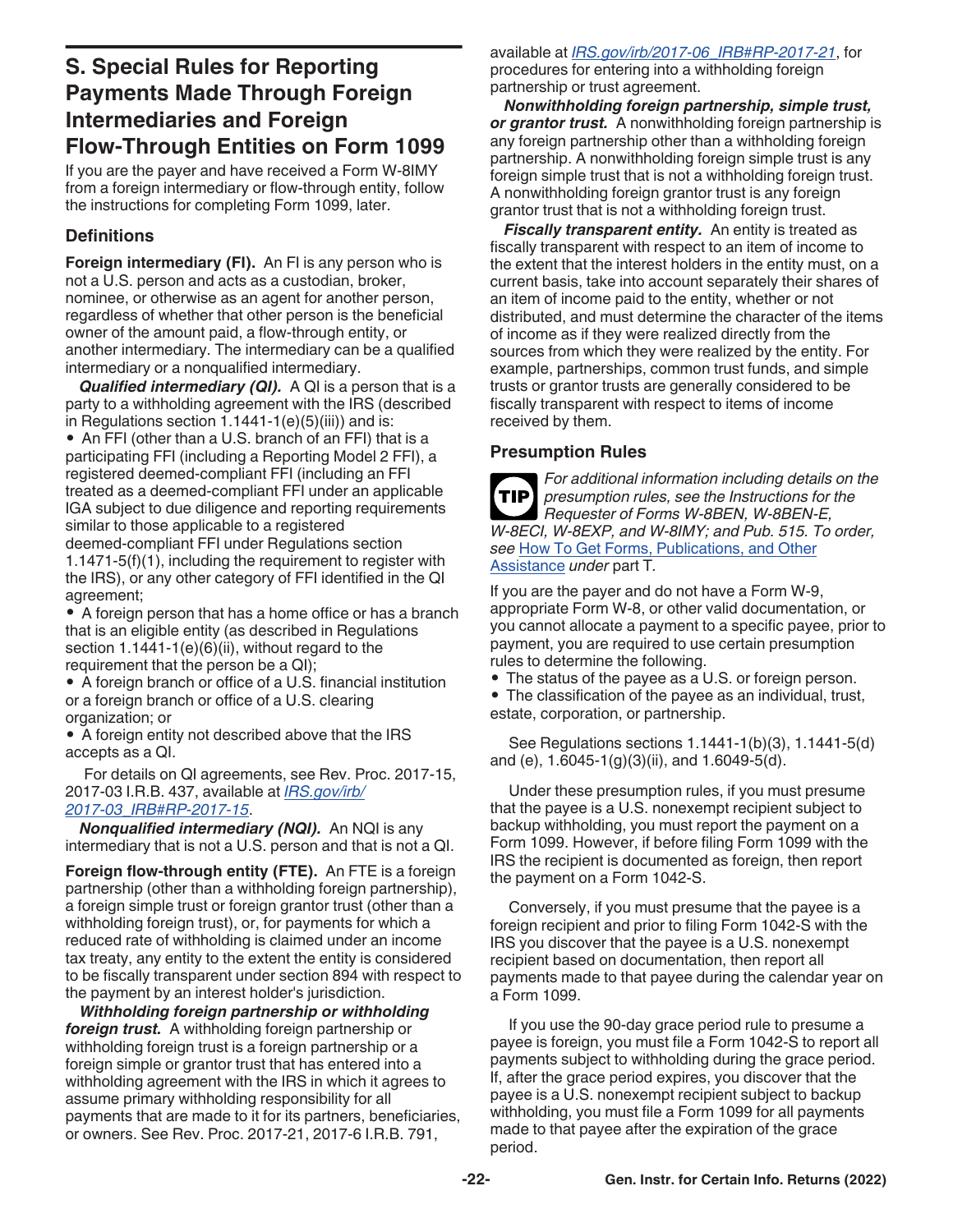#### <span id="page-22-0"></span>**Rules for Payments Made to U.S. Nonexempt Recipients Through a QI, NQI, or FTE**

If you are the payer making a payment through a QI, NQI, or FTE for a U.S. nonexempt recipient on whose behalf the QI, NQI, or FTE is acting, use the following rules to complete Form 1099.

**Known recipient.** If you know that a payee is a U.S. nonexempt recipient and have the payee's name, address, and TIN (if a TIN has been provided), you must complete the Form 1099 with that information unless you are not required to report the payment under Regulations section 1.6049-4(c)(4) (applicable only to certain payments to specified FFIs). Also, on the second name line below the recipient's name, enter "IMY" followed by the name of the QI, NQI, or FTE.

For payments made to multiple recipients: (a) enter the name of the recipient whose status you relied on to determine the applicable rate of withholding; and (b) on the second name line, enter "IMY" followed by the name of the QI, NQI, or FTE. However, if the QI has assumed primary Form 1099 reporting or backup withholding responsibility, you are not required to issue the Form 1099 or to backup withhold. See *[Qualified intermediary \(QI\)](#page-21-0)*, earlier.

**Unknown recipient.** If you cannot reliably associate a payment with valid documentation and are required to presume a payee is a U.S. nonexempt recipient, do the following.

1. File a Form 1099 and enter "unknown recipient" on the first name line.

2. On the second name line, enter "IMY" followed by the name of the NQI or FTE.

3. Enter the EIN of the NQI or FTE, if applicable, in the recipient's TIN box.

4. Furnish a copy of the Form 1099 with "unknown recipient" to the NQI or FTE who is acting on the recipient's behalf.

*A payer that is required to report payments made to a U.S. nonexempt recipient account holder but*  **does** not receive the necessary allocation **counting** *information cannot report those payments on a pro rata basis. Report unallocated payments using the* 

*presumption rules described above.*

### **Rules for Non-U.S. Payers**

Non-U.S. payers (foreign persons that are not U.S. payers) generally have the same reporting obligations as U.S. payers. A U.S. payer is anyone who is:

- A U.S. person;
- Any U.S. governmental agency;
- A controlled foreign corporation (CFC);

• A foreign partnership that has one or more U.S. partners who, in the aggregate, hold more than 50% of the gross income derived from the conduct of a U.S. trade or business;

• A foreign person who owns 50% or more of the gross income that is effectively connected with a U.S. trade or business; or

• A U.S. branch or territory financial institution described in Regulations section  $1.1441-1(b)(2)(iv)$  that is treated as a U.S. person.

For more information, see Regulations section 1.6049-5(c)(5).

**Exceptions.** The following payments are not subject to reporting by a non-U.S. payer.

1. A foreign source payment paid and received outside the United States. For example, see Regulations section 1.6049-4(f)(16).

2. Gross proceeds from a sale effected outside the United States. See Regulations section 1.6045-1(a).

3. An NQI or QI that provides another payer all the information sufficient for that payer to complete Form 1099 reporting. For example, see Regulations section 1.6049-5(b)(14). However, if an NQI or QI does not provide sufficient information for another payer to report a payment on Form 1099, the intermediary must report the payment.

4. A payment made by certain FFIs for which an exception to reporting applies under Regulations section 1.6049-4(c)(4).

#### **Rules for Reporting Payments Initially Reported on Form 1042-S**

If an NQI or QI receives a Form 1042-S made out to an "unknown recipient" and the NQI or QI has actual knowledge that the payee of the income is a U.S. nonexempt recipient, it must file a Form 1099 even if the payment has been subject to withholding by another payer. The NQI or QI reports the amount withheld by the other payer on Form 1099 as federal income tax withheld.

# **T. How To Get Tax Help**

#### **Information Reporting Program Customer Service Section**

For answers to your questions about reporting on Forms 1096, 1097, 1098, 1099, 3921, 3922, 5498, W-2, W-2G, and W-3, you may call a toll-free number, 866-455-7438. You may still use the original telephone number, 304-263-8700 (not toll free). Persons with a hearing or speech disability with access to TTY/TDD equipment can call 304-579-4827 (not toll free).

**Other tax-related matters.** For other tax information related to business returns or accounts, call 800-829-4933.

If you have a hearing or speech disability and have access to TTY/TDD equipment, call 800-829-4059 to ask tax account questions.

#### **Internal Revenue Bulletin (IRB)**

The IRB, published weekly, contains newly issued regulations, notices, announcements, legislation, court decisions, and other items of general interest. You may find this publication useful to keep you up to date with current developments. See *[How To Get Forms,](#page-23-0) [Publications, and Other Assistance](#page-23-0)*, later.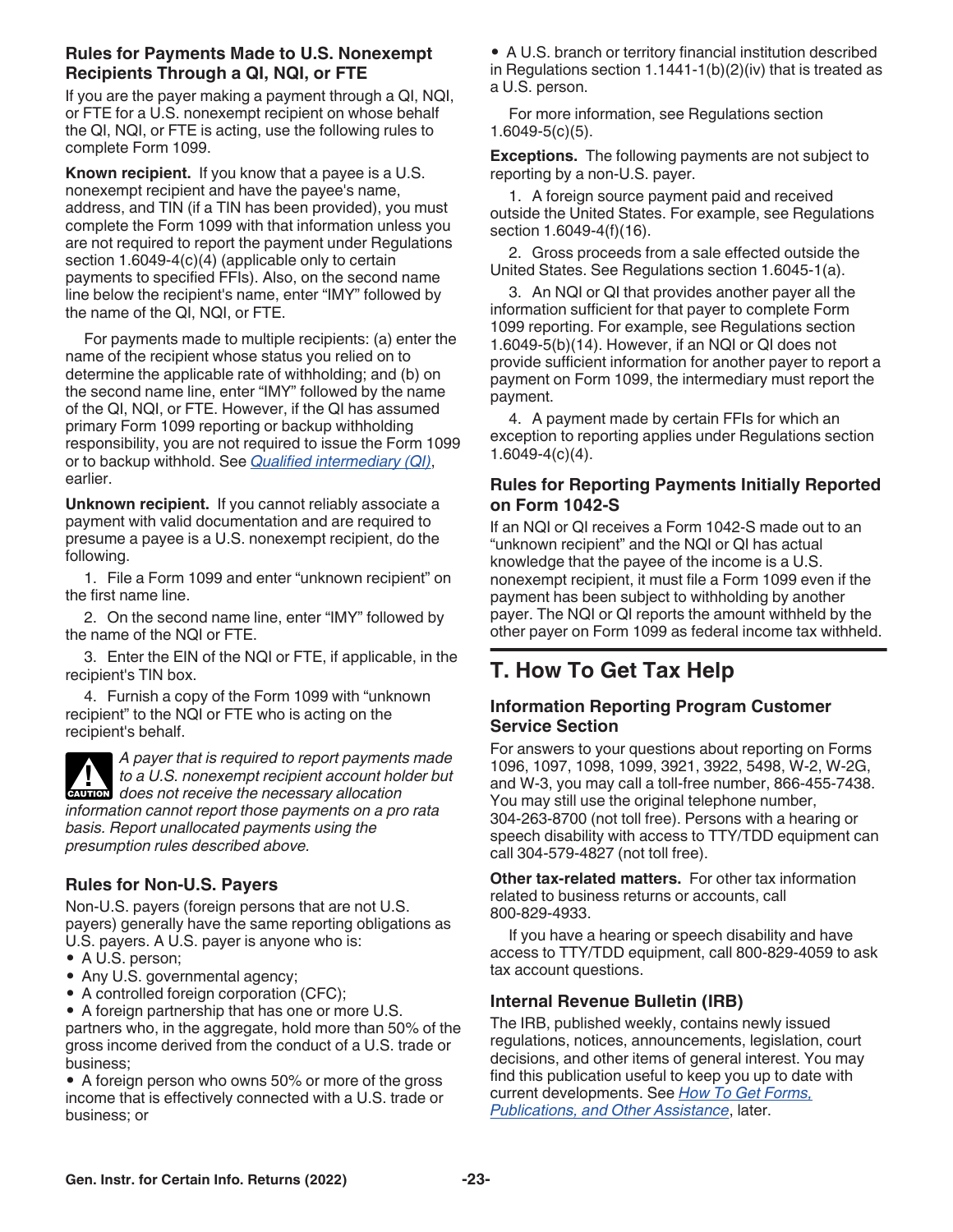### <span id="page-23-0"></span>**Contacting Your Taxpayer Advocate**

The Taxpayer Advocate Service (TAS) is there to help you. The TAS is your voice at the IRS. Their job is to ensure that every taxpayer is treated fairly and that you know and understand your rights.

*What can the TAS do for you?* They can offer you free help with IRS problems that you can't resolve on your own. They know this process can be confusing, but the worst thing you can do is nothing at all! The TAS can help if you can't resolve your tax problem and:

• Your problem is causing financial difficulties for you, your family, or your business;

• You face (or your business is facing) an immediate threat of adverse action; or

• You've tried repeatedly to contact the IRS but no one has responded, or the IRS hasn't responded by the date promised.

If you qualify for their help, you'll be assigned to one advocate who'll be with you at every turn and will do everything possible to resolve your problem. Here's why they can help.

- The TAS is an independent organization within the IRS.
- Their advocates know how to work with the IRS.
- Their services are free and tailored to meet your needs.

• They have offices in every state, the District of Columbia, and Puerto Rico.

*How can you reach them?* If you think the TAS can help you, call your local advocate, whose number is in your local directory and at *[IRS.gov/Advocate](https://www.irs.gov/uac/Taxpayer-Advocate-Service-6)*, or call them toll free at 877-777-4778.

*How else does the TAS help taxpayers?* The TAS also works to resolve large-scale, systemic problems that affect many taxpayers. If you know of one of these broad issues, please report it to them by going to *[IRS.gov/](https://www.irs.gov/Advocate/Systemic-Advocacy-Management-System-SAMS) [SAMS](https://www.irs.gov/Advocate/Systemic-Advocacy-Management-System-SAMS)*.

*Taxpayer Advocacy Panel (TAP).* The TAP listens to taxpayers, identifies taxpayer issues, and makes suggestions for improving IRS services and customer satisfaction. If you have suggestions for improvements, contact the TAP toll free at 888-912-1227 or go to *[ImproveIRS.org](https://improveirs.org/)*.

#### **How To Get Forms, Publications, and Other Assistance**

**Forms, instructions, and publications.** Visit *[IRS.gov/](https://www.irs.gov/formspubs) [FormsPubs](https://www.irs.gov/formspubs)* to download forms and publications. Otherwise, you can go to *[IRS.gov/OrderForms](https://www.irs.gov/orderforms)* to order current and prior-year forms and instructions. Your order should arrive within 10 business days. You can also mail an order to the address at the mail icon below.

*Because the IRS processes paper forms by machine (optical character recognition*  **Properties Analysis of the** *equipment*), you cannot file Form 1096 or Copy A *of Forms 1097, 1098, 1099, 3921, 3922, or 5498 that you print from the IRS website. However, you can use Copy B from those sources to provide recipient statements.*

**Exception.** Forms 1097-BTC, 1098-C, 1098-MA, 1099-CAP, 1099-H, 1099-LTC, 1099-Q, 1099-QA, 1099-SA, 3922, 5498-ESA, 5498-QA, and 5498-SA can be filled out online and Copy A can be printed and filed with the IRS using Form 1096.



**Mail.** You can send your order for forms, instructions, and publications to the address below. You should receive a response within 10 business days after your request is received.

Internal Revenue Service 1201 N. Mitsubishi Motorway Bloomington, IL 61705-6613



**Online.** Go to *[IRS.gov](https://www.irs.gov)* 24 hours a day, 7 days a week to do the following.

- Access commercial tax preparation and *e-file* services.
- Research your tax questions online.
- Search publications online by topic or keyword.
- Use the online Internal Revenue Code, regulations, or other official guidance.
- View IRBs published in the last few years.
- Sign up to receive local and national tax news by email.

#### **Comments and Suggestions**

We welcome your comments about this publication and your suggestions for future editions.

You can send your comments from *[IRS.gov/](https://www.irs.gov/FormComment) [FormComments](https://www.irs.gov/FormComment)*.

Or you can write to us at the following address.

Internal Revenue Service Tax Forms and Publications Division 1111 Constitution Ave. NW, IR-6526 Washington, DC 20224

Although we cannot respond individually to each comment received, we do appreciate your feedback and will consider your comments as we revise our tax products.

**Privacy Act and Paperwork Reduction Act Notice.**  We ask for the information on these forms to carry out the Internal Revenue laws of the United States. You are required to give us the information. We need it to figure and collect the right amount of tax.

Sections 170(f)(12), 199, 220(h), 223, 408, 408A, 529, 529A, 530, 853A, 6039, 6041, 6041A, 6042, 6043, 6044, 6045, 6047, 6049, 6050A, 6050B, 6050D, 6050E, 6050H, 6050J, 6050N, 6050P, 6050Q, 6050R, 6050S, 6050T, 6050U, 6050W, 6050X, 6050Y, and their regulations require you to file an information return with the IRS and furnish a statement to recipients. Section 6109 and its regulations require you to provide your TIN on what you file.

Routine uses of this information include giving it to the Department of Justice for civil and criminal litigation, and to cities, states, the District of Columbia, and U.S. commonwealths and possessions for use in administering their tax laws. We may also disclose this information to other countries under a tax treaty, to federal and state agencies to enforce federal nontax criminal laws, or to federal law enforcement and intelligence agencies to combat terrorism. If you fail to provide this information in a timely manner, you may be subject to penalties.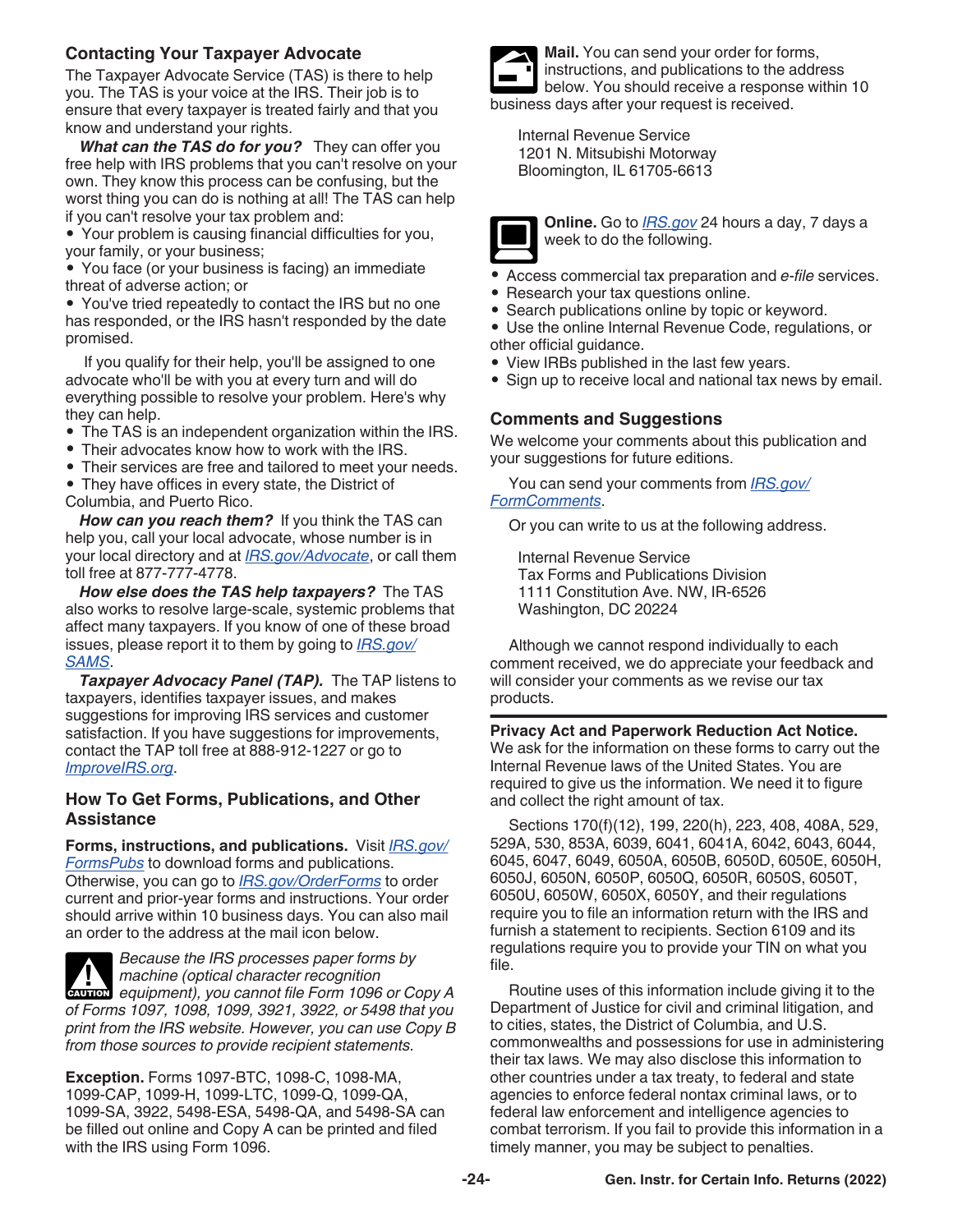You are not required to provide the information requested on a form that is subject to the Paperwork Reduction Act unless the form displays a valid OMB control number. Books or records relating to a form or its instructions must be retained as long as their contents may become material in the administration of any Internal Revenue law. Generally, tax returns and return information are confidential, as required by section 6103. The time needed to complete and file the following forms will vary depending on individual circumstances. The estimated average times are:

|                                               | 14 minutes |
|-----------------------------------------------|------------|
|                                               | 19 minutes |
|                                               | 15 minutes |
|                                               | 18 minutes |
|                                               | 7 minutes  |
|                                               | 7 minutes  |
|                                               | 14 minutes |
|                                               | 8 minutes  |
|                                               | 13 minutes |
|                                               | 9 minutes  |
|                                               | 25 minutes |
|                                               | 13 minutes |
|                                               | 11 minutes |
|                                               | 24 minutes |
|                                               | 18 minutes |
|                                               | 18 minutes |
|                                               | 13 minutes |
|                                               | 27 minutes |
|                                               | 7 minutes  |
|                                               | 13 minutes |
|                                               | 18 minutes |
|                                               | 5 minutes  |
|                                               | 13 minutes |
|                                               | 15 minutes |
| 1099- $Q$ ,                                   | 13 minutes |
|                                               | 10 minutes |
|                                               | 25 minutes |
|                                               | 8 minutes  |
|                                               | 11 minutes |
|                                               | 7 minutes  |
|                                               | 11 minutes |
| 3922*                                         | 12 minutes |
|                                               | 24 minutes |
|                                               | 7 minutes  |
|                                               | 11 minutes |
|                                               | 10 minutes |
| $W-2G$                                        | 24 minutes |
| $*$ Primary Act does not pertain to this form |            |

Privacy Act does not pertain to this form.

Burden estimates are based upon current statutory requirements as of October 2021. Estimates of burden do not reflect any future legislative changes that may affect the 2022 tax year. Any changes to burden estimates will be included in the IRS's annual Paperwork Reduction Act submission to the Office of Management and Budget (OMB) and will be made publicly available on *[RegInfo.gov](http://www.reginfo.gov)*.

If you have comments concerning the accuracy of these time estimates, we would be happy to hear from you. You can send your comments from *[IRS.gov/](https://www.irs.gov/formcomments) [FormComments](https://www.irs.gov/formcomments)*. Send your comments to the Internal Revenue Service, Tax Forms and Publications, 1111 Constitution Ave. NW, IR-6526, Washington, DC 20224. Do not send these forms to this address. Instead, see *[part](#page-6-0) [D](#page-6-0)*.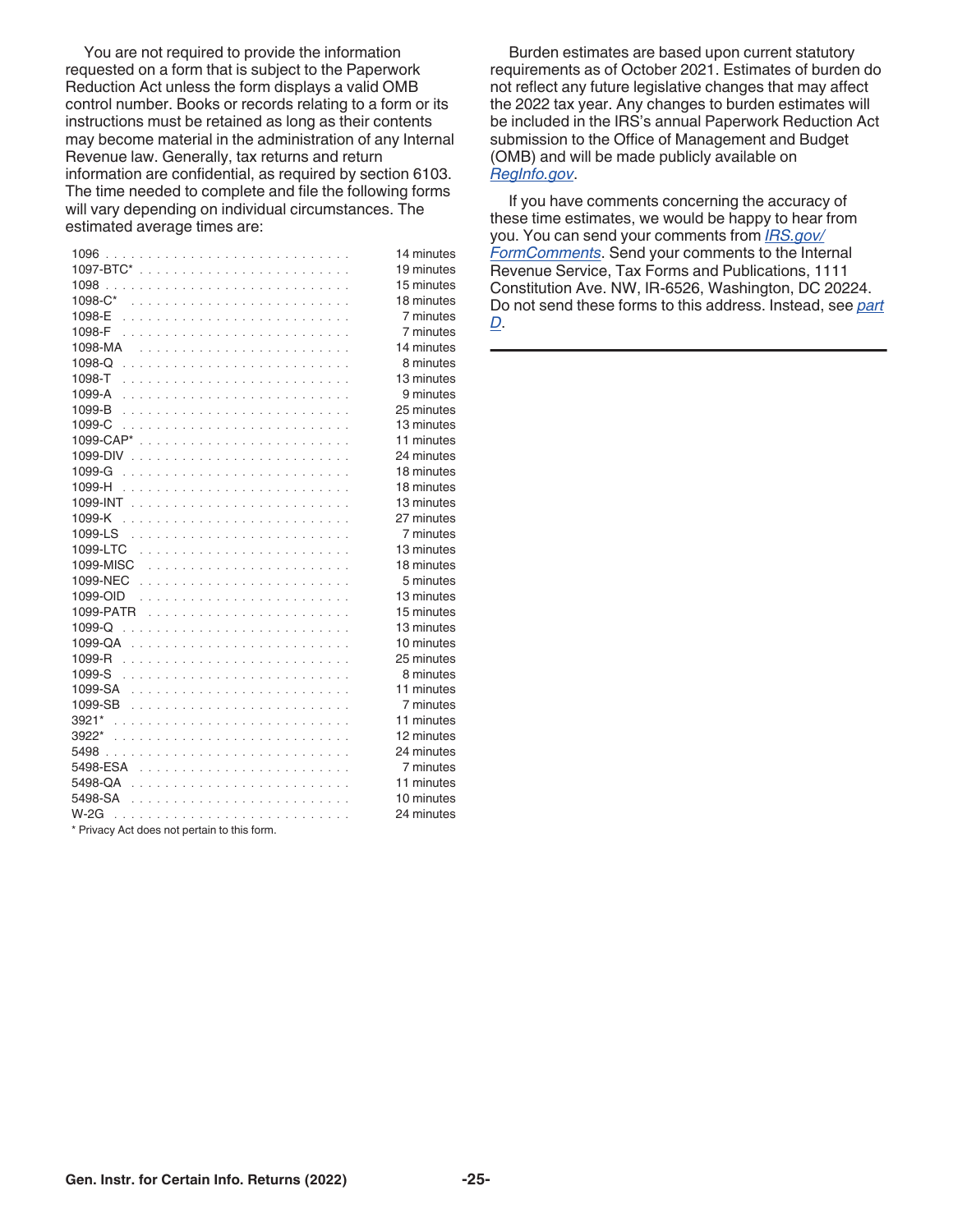#### <span id="page-25-0"></span>**Guide to Information Returns (If any date shown falls on a Saturday, Sunday, or legal holiday in the District of Columbia or where the return is to be filed, the due date is the next business day.)**

|          |                                                                    |                                                                                                                                                                                                                                                                                                                                                                      |                                                           | Due Date     |                                                                                                                                               |
|----------|--------------------------------------------------------------------|----------------------------------------------------------------------------------------------------------------------------------------------------------------------------------------------------------------------------------------------------------------------------------------------------------------------------------------------------------------------|-----------------------------------------------------------|--------------|-----------------------------------------------------------------------------------------------------------------------------------------------|
| Form     | <b>Title</b>                                                       | <b>What To Report</b>                                                                                                                                                                                                                                                                                                                                                | <b>Amounts To Report</b>                                  | To IRS       | <b>To Recipient</b><br>(unless<br>indicated<br>otherwise)                                                                                     |
| 1042-S   | Foreign Person's U.S.<br>Source Income<br>Subject to Withholding   | Income such as interest, dividends, royalties, pensions and annuities,<br>etc., and amounts withheld under chapter 3. Also, distributions of<br>effectively connected income by publicly traded partnerships or nominees.                                                                                                                                            | See form instructions                                     | March 15     | March 15                                                                                                                                      |
| 1097-BTC | <b>Bond Tax Credit</b>                                             | Tax credit bond credits to bondholders.                                                                                                                                                                                                                                                                                                                              | All amounts                                               | February 28* | On or before the<br>15th day of the<br>2nd calendar<br>month after the<br>close of the<br>calendar month in<br>which the credit is<br>allowed |
| 1098     | Mortgage Interest<br>Statement                                     | Mortgage interest (including points) and certain mortgage insurance<br>premiums you received in the course of your trade or business from<br>individuals and reimbursements of overpaid interest.                                                                                                                                                                    | \$600 or more                                             | February 28* | (To Payer/<br>Borrower)<br>January 31                                                                                                         |
| 1098-C   | <b>Contributions of Motor</b><br>Vehicles, Boats, and<br>Airplanes | Information regarding a donated motor vehicle, boat, or airplane.                                                                                                                                                                                                                                                                                                    | Gross proceeds of<br>more than \$500                      | February 28* | (To Donor)<br>30 days from date<br>of sale or<br>contribution                                                                                 |
| 1098-E   | Student Loan Interest<br>Statement                                 | Student loan interest received in the course of your trade or business.                                                                                                                                                                                                                                                                                              | \$600 or more                                             | February 28* | January 31                                                                                                                                    |
| 1098-F   | Fines, Penalties, and<br><b>Other Amounts</b>                      | Statement furnished by a government or governmental entity regarding<br>payments required by a court order or agreement with respect to a<br>violation or potential violation of law.                                                                                                                                                                                | \$50,000 or more                                          | N/A          | N/A                                                                                                                                           |
| 1098-MA  | Mortgage Assistance<br>Payments                                    | Assistance payments paid to homeowners from funds allocated from the<br>Housing Finance Agency Innovation Fund for the Hardest Hit Housing<br>Markets (HFA Hardest Hit Fund) or the Emergency Homeowners' Loan<br>Program.                                                                                                                                           | All amounts                                               | February 28  | January 31                                                                                                                                    |
| 1098-Q   | Qualifying Longevity<br><b>Annuity Contract</b><br>Information     | Status of a contract that is intended to be a qualifying longevity annuity<br>contract (QLAC), defined in section A-17 of Regulations section 1.401(a)<br>(9)-6, that is purchased or held under any plan, annuity, or account<br>described in section 401(a), 403(a), 403(b), or 408 (other than a Roth IRA)<br>or eligible governmental plan under section 457(b). | All amounts                                               | February 28  | January 31                                                                                                                                    |
| 1098-T   | <b>Tuition Statement</b>                                           | Qualified tuition and related expenses, reimbursements or refunds, and<br>scholarships or grants (optional).                                                                                                                                                                                                                                                         | See instructions                                          | February 28* | January 31                                                                                                                                    |
| 1099-A   | Acquisition or<br>Abandonment of<br><b>Secured Property</b>        | Information about the acquisition or abandonment of property that is<br>security for a debt for which you are the lender.                                                                                                                                                                                                                                            | All amounts                                               | February 28* | (To Borrower)<br>January 31                                                                                                                   |
| 1099-B   | Proceeds From Broker<br>and Barter Exchange<br>Transactions        | Sales or redemptions of securities, futures transactions, commodities, and<br>barter exchange transactions (including payments reported pursuant to an<br>election described in Regulations section 1.1471-4(d)(5)(i)(A) or reported<br>as described in Regulations section $1.1471-4(d)(2)(iii)(A)).$                                                               | All amounts                                               | February 28* | February 15**                                                                                                                                 |
| 1099-C   | Cancellation of Debt                                               | Cancellation of a debt owed to a financial institution, the federal<br>government, a credit union, RTC, FDIC, NCUA, a military department, the<br>U.S. Postal Service, the Postal Rate Commission, or any organization<br>having a significant trade or business of lending money.                                                                                   | \$600 or more                                             | February 28* | January 31                                                                                                                                    |
| 1099-CAP | Changes in Corporate<br><b>Control and Capital</b><br>Structure    | Information about cash, stock, or other property from an acquisition of<br>control or the substantial change in capital structure of a corporation.                                                                                                                                                                                                                  | Over \$1,000                                              | February 28* | (To Shareholders)<br>January 31, (To<br>Clearing<br>Organization)<br>January 5                                                                |
| 1099-DIV | Dividends and<br><b>Distributions</b>                              | Distributions, such as dividends, capital gain distributions, or nontaxable<br>distributions, that were paid on stock and liquidation distributions<br>(including distributions reported pursuant to an election described in<br>Regulations section 1.1471-4(d)(5)(i)(A) or reported as described in<br>Regulations section 1.1471-4(d)(2)(iii)(A)).                | \$10 or more, except<br>\$600 or more for<br>liquidations | February 28* | January 31**                                                                                                                                  |
| 1099-G   | Certain Government<br>Payments                                     | Unemployment compensation, state and local income tax refunds,<br>agricultural payments, and taxable grants.                                                                                                                                                                                                                                                         | \$10 or more for refunds<br>and unemployment              | February 28* | January 31                                                                                                                                    |
| 1099-H   | Health Coverage Tax<br>Credit (HCTC)<br><b>Advance Payments</b>    | Health insurance premiums paid on behalf of certain individuals.                                                                                                                                                                                                                                                                                                     | All amounts                                               | February 28* | January 31                                                                                                                                    |

\* The due date is March 31 if filed electronically.

\*\* The due date is March 15 for reporting by trustees and middlemen of WHFITs.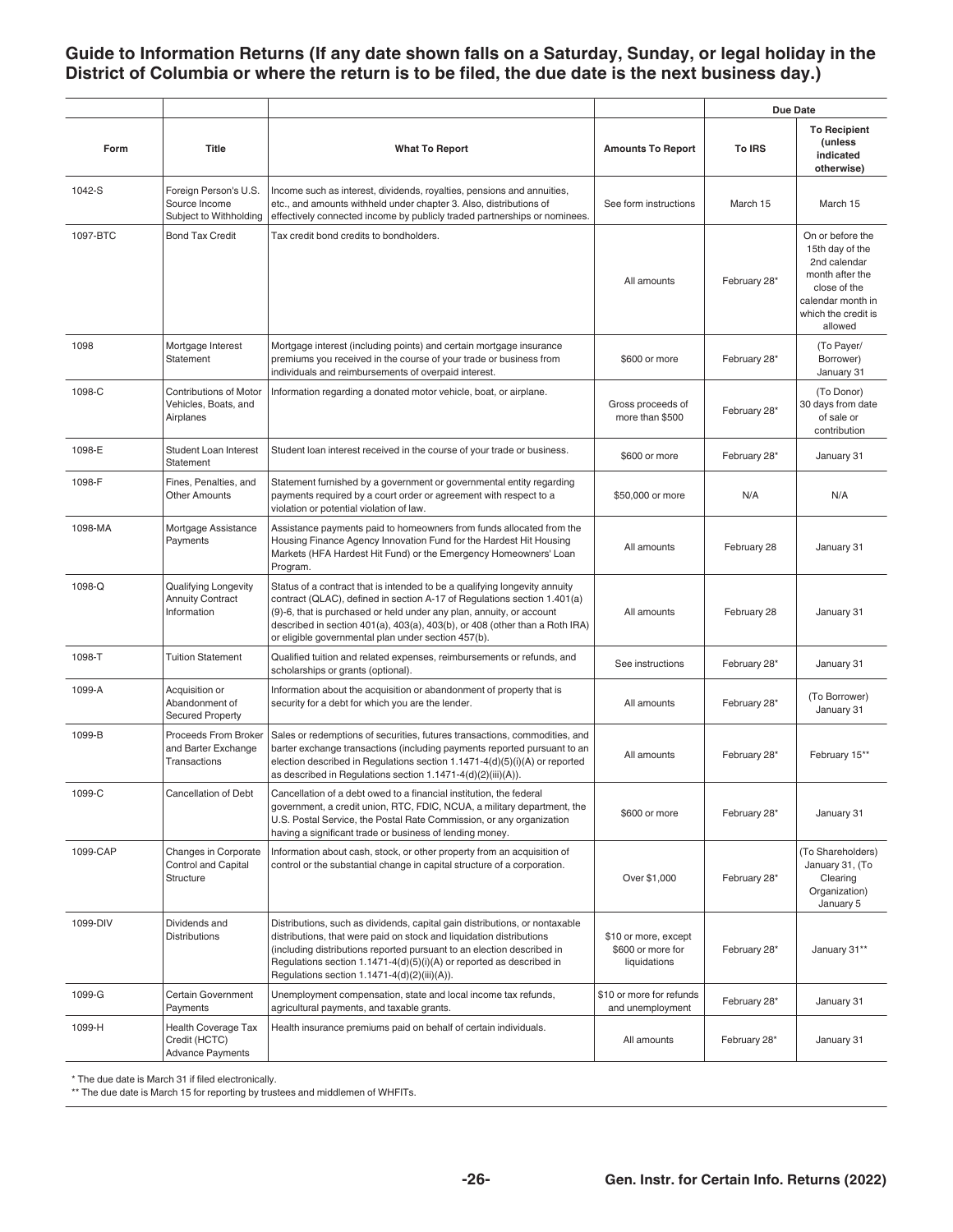### **Guide to Information Returns (Continued)**

|           |                                                                      |                                                                                                                                                                                                                                                                                                                                                                                                  |                                                        | <b>Due Date</b> |                                                                                                                                                                                 |
|-----------|----------------------------------------------------------------------|--------------------------------------------------------------------------------------------------------------------------------------------------------------------------------------------------------------------------------------------------------------------------------------------------------------------------------------------------------------------------------------------------|--------------------------------------------------------|-----------------|---------------------------------------------------------------------------------------------------------------------------------------------------------------------------------|
| Form      | Title                                                                | <b>What To Report</b>                                                                                                                                                                                                                                                                                                                                                                            | <b>Amounts To Report</b>                               | <b>To IRS</b>   | <b>To Recipient</b><br>(unless indicated<br>otherwise)                                                                                                                          |
| 1099-INT  | Interest Income                                                      | Interest income (including payments reported pursuant to an election<br>described in Regulations section 1.1471-4(d)(5)(i)(A) or reported as<br>described in Regulations section 1.1471-4(d)(2)(iii)(A)); market discount<br>subject to an election under section 1278(b). Tax-exempt interest is also<br>reported on this form.                                                                 | \$10 or more (\$600 or<br>more in some cases)          | February 28*    | January 31**                                                                                                                                                                    |
| 1099-K    | Payment Card and<br><b>Third Party Network</b>                       | Payment card transactions.                                                                                                                                                                                                                                                                                                                                                                       | All amounts                                            |                 |                                                                                                                                                                                 |
|           | <b>Transactions</b>                                                  | Third party network transactions.                                                                                                                                                                                                                                                                                                                                                                | more than \$600                                        | February 28*    | January 31                                                                                                                                                                      |
| 1099-LS   | Reportable Life<br>Insurance Sale                                    | Payments made to a payment recipient in a reportable policy sale.                                                                                                                                                                                                                                                                                                                                | All amounts***                                         | February 28*    | For reportable<br>policy sale payment<br>recipient, February<br>15; For issuer,<br>January 15, or<br>earlier as required<br>by Regulations<br>section 1.6050Y-2(d)<br>(2)(i)(A) |
| 1099-LTC  | Long-Term Care and<br><b>Accelerated Death</b><br><b>Benefits</b>    | Payments under a long-term care insurance contract and accelerated<br>death benefits paid under a life insurance contract or by a viatical<br>settlement provider.                                                                                                                                                                                                                               | All amounts                                            | February 28*    | January 31                                                                                                                                                                      |
| 1099-MISC | Miscellaneous<br>Information                                         | Rent or royalty payments; prizes and awards that are not for services,<br>such as winnings on TV or radio shows (including payments reported<br>pursuant to an election described in Regulations section 1.1471-4(d)(5)<br>$(i)(A)$ or reported as described in Regulations section 1.1471-4 $(d)(2)(iii)$<br>(A)).                                                                              | \$600 or more, except<br>\$10 or more for<br>royalties |                 |                                                                                                                                                                                 |
|           |                                                                      | Payments to crew members by owners or operators of fishing boats<br>including payments of proceeds from sale of catch.                                                                                                                                                                                                                                                                           | All amounts                                            |                 |                                                                                                                                                                                 |
|           |                                                                      | Section 409A income from nonqualified deferred compensation plans<br>(NQDCs).                                                                                                                                                                                                                                                                                                                    | All amounts                                            |                 | January 31**                                                                                                                                                                    |
|           |                                                                      | Payments to a physician, physicians' corporation, or other supplier of<br>health and medical services. Issued mainly by medical assistance<br>programs or health and accident insurance plans.                                                                                                                                                                                                   | \$600 or more                                          |                 |                                                                                                                                                                                 |
|           |                                                                      | Fish purchases paid in cash for resale.                                                                                                                                                                                                                                                                                                                                                          | \$600 or more                                          | February 28*    |                                                                                                                                                                                 |
|           |                                                                      | Crop insurance proceeds.                                                                                                                                                                                                                                                                                                                                                                         | \$600 or more                                          |                 |                                                                                                                                                                                 |
|           |                                                                      | Substitute dividends and tax-exempt interest payments reportable by<br>brokers.                                                                                                                                                                                                                                                                                                                  | \$10 or more                                           |                 | February 15**                                                                                                                                                                   |
|           |                                                                      | Gross proceeds paid to attorneys.                                                                                                                                                                                                                                                                                                                                                                | \$600 or more                                          |                 | February 15**                                                                                                                                                                   |
|           |                                                                      | A U.S. account for chapter 4 purposes to which you made no payments<br>during the year that are reportable on any applicable Form 1099 (or a<br>U.S. account to which you made payments during the year that do not<br>reach the applicable reporting threshold for any applicable Form 1099)<br>reported pursuant to an election described in Regulations section<br>$1.1471 - 4(d)(5)(i)(A)$ . | All amounts<br>(including \$0)                         |                 | January 31**                                                                                                                                                                    |
|           |                                                                      | Aggregated direct sales of consumer goods for resale.                                                                                                                                                                                                                                                                                                                                            | \$5,000 or more                                        |                 |                                                                                                                                                                                 |
| 1099-NEC  | Nonemployee<br>Compensation                                          | Payments for services performed for a trade or business by people not<br>treated as its employees (including payments reported pursuant to an<br>election described in Regulations section 1.1471-4(d)(5)(i)(A) or<br>reported as described in Regulations section 1.1471-4(d)(2)(iii)(A)).<br>Examples: fees to subcontractors or directors and golden parachute<br>payments.                   | \$600 or more                                          | January 31      | January 31                                                                                                                                                                      |
|           |                                                                      | Aggregated direct sales of consumer goods for resale.                                                                                                                                                                                                                                                                                                                                            | \$5,000 or more                                        |                 |                                                                                                                                                                                 |
| 1099-OID  | Original Issue<br><b>Discount</b>                                    | Original issue discount (including amounts reported pursuant to an<br>election described in Regulations section 1.1471-4(d)(5)(i)(A) or<br>reported as described in Regulations section 1.1471-4(d)(2)(iii)(A));<br>market discount subject to an election under section 1278(b).<br>Tax-exempt OID is also reported on this form.                                                               | \$10 or more                                           | February 28*    | January 31**                                                                                                                                                                    |
| 1099-PATR | <b>Taxable Distributions</b><br><b>Received From</b><br>Cooperatives | Distributions from cooperatives passed through to their patrons including<br>any domestic production activities deduction and certain pass-through<br>credits.                                                                                                                                                                                                                                   | \$10 or more                                           | February 28*    | January 31                                                                                                                                                                      |

\* The due date is March 31 if filed electronically.

\*\* The due date is March 15 for reporting by trustees and middlemen of WHFITs.

\*\*\* See Regulations sections 1.6050Y-1(a)(16)(ii) and 1.6050Y-2(f)(2) for exceptions for amounts paid to persons other than sellers. Also, no amounts are required to be reported on statements furnished to issuers. See Regulations section 1.6050Y-2(d)(2)(i)(A).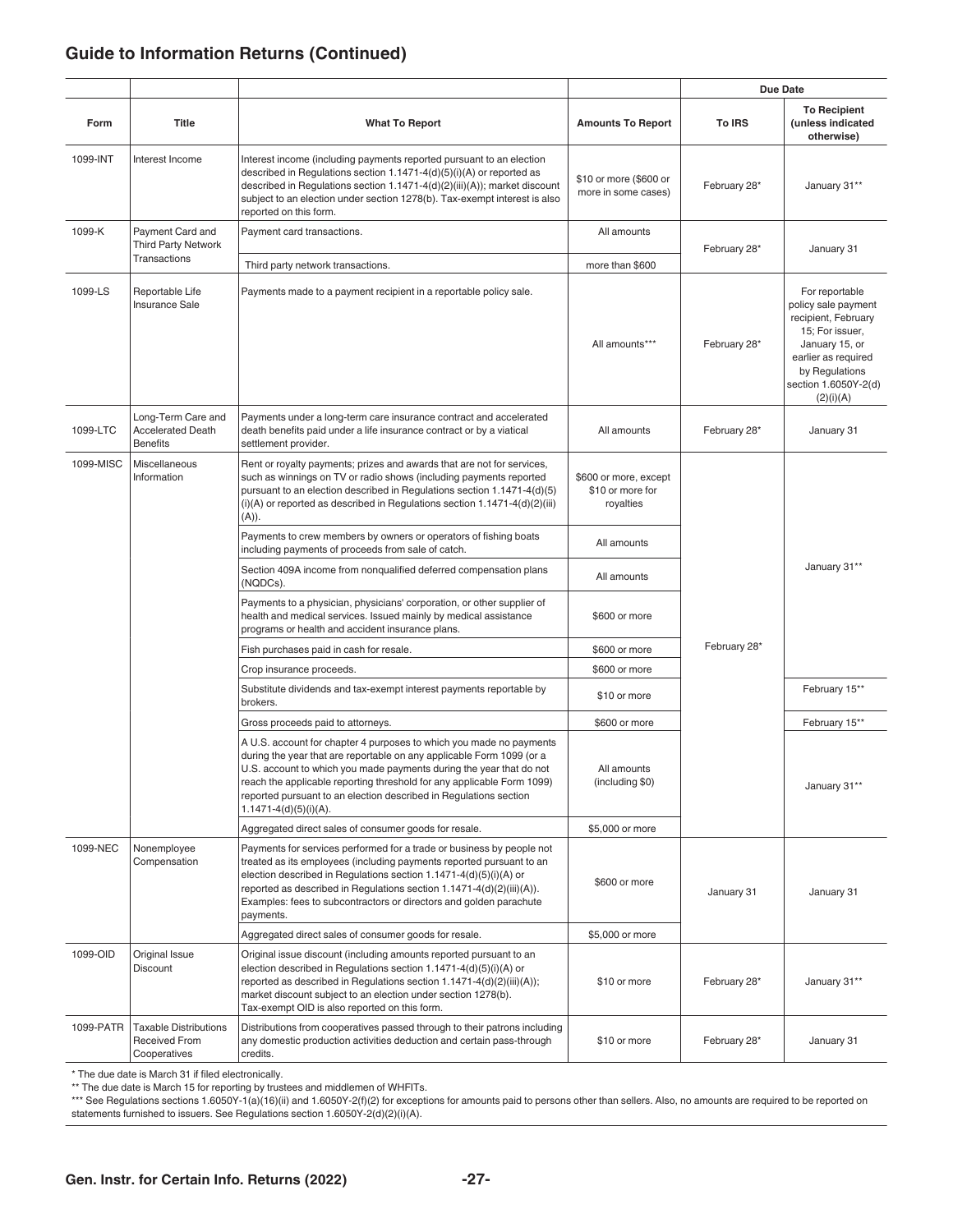### **Guide to Information Returns (Continued)**

|          |                                                                                                                                   |                                                                                                                                                                                                                                                                                                                    |                                                                                                                 | <b>Due Date</b>                                                             |                                                                                                                           |
|----------|-----------------------------------------------------------------------------------------------------------------------------------|--------------------------------------------------------------------------------------------------------------------------------------------------------------------------------------------------------------------------------------------------------------------------------------------------------------------|-----------------------------------------------------------------------------------------------------------------|-----------------------------------------------------------------------------|---------------------------------------------------------------------------------------------------------------------------|
| Form     | <b>Title</b>                                                                                                                      | <b>What To Report</b>                                                                                                                                                                                                                                                                                              | <b>Amounts To</b><br>Report                                                                                     | <b>To IRS</b>                                                               | <b>To Recipient</b><br>(unless indicated<br>otherwise)                                                                    |
| 1099-Q   | Payments From<br><b>Qualified Education</b><br>Programs (Under<br>Sections 529 and<br>530)                                        | Earnings from qualified tuition programs and Coverdell ESAs.                                                                                                                                                                                                                                                       | All amounts                                                                                                     | February 28*                                                                | January 31                                                                                                                |
| 1099-QA  | <b>Distributions From</b><br><b>ABLE Accounts</b>                                                                                 | Distributions from ABLE accounts.                                                                                                                                                                                                                                                                                  | All amounts                                                                                                     | February 28                                                                 | January 31                                                                                                                |
| 1099-R   | <b>Distributions From</b><br>Pensions, Annuities,<br>Retirement or<br>Profit-Sharing Plans,<br>IRAs, Insurance<br>Contracts, etc. | Distributions from retirement or profit-sharing plans, any IRA,<br>insurance contracts, and IRA recharacterizations (including payments<br>reported pursuant to an election described in Regulations section<br>1.1471-4(d)(5)(i)(B) or reported as described in Regulations section<br>$1.1471-4(d)(2)(iii)(A)).$ | \$10 or more                                                                                                    | February 28*                                                                | January 31                                                                                                                |
| 1099-S   | <b>Proceeds From Real</b><br><b>Estate Transactions</b>                                                                           | Gross proceeds from the sale or exchange of real estate and certain<br>royalty payments.                                                                                                                                                                                                                           | Generally, \$600 or<br>more                                                                                     | February 28*                                                                | February 15                                                                                                               |
| 1099-SA  | Distributions From an<br>HSA, Archer MSA, or<br>Medicare Advantage<br><b>MSA</b>                                                  | Distributions from an HSA, Archer MSA, or Medicare Advantage MSA.                                                                                                                                                                                                                                                  | All amounts                                                                                                     | February 28*                                                                | January 31                                                                                                                |
| 1099-SB  | Seller's Investment in<br>Life Insurance<br>Contract                                                                              | Seller's investment in a life insurance contract as determined by the<br>issuer.                                                                                                                                                                                                                                   | All amounts                                                                                                     | March 1* (except as<br>provided in<br>Regulations section<br>$1.6050Y-3(c)$ | February 15 (except<br>as provided in<br>Regulations section<br>$1.6050Y-3(d)(2)$                                         |
| 3921     | Exercise of an<br><b>Incentive Stock</b><br><b>Option Under Section</b><br>422(b)                                                 | Transfer of stock pursuant to the exercise of an incentive stock option<br>under section 422(b).                                                                                                                                                                                                                   | All amounts                                                                                                     | February 28*                                                                | January 31                                                                                                                |
| 3922     | <b>Transfer of Stock</b><br>Acquired Through an<br><b>Employee Stock</b><br>Purchase Plan Under<br>Section 423(c)                 | Transfer of stock acquired through an employee stock purchase plan<br>under section 423(c).                                                                                                                                                                                                                        | All amounts                                                                                                     | February 28*                                                                | January 31                                                                                                                |
| 5498     | <b>IRA Contribution</b><br>Information                                                                                            | Contributions (including rollover contributions) to any individual<br>retirement arrangement (IRA), including a SEP, SIMPLE, and Roth<br>IRA; Roth conversions; IRA recharacterizations; and the fair market<br>value (FMV) of the account (including information on hard-to-value<br>assets).                     | All amounts                                                                                                     | <b>May 31</b>                                                               | (To Participant)<br>For FMV/RMD/<br>SIMPLE IRA<br>contributions,<br>January 31;<br>For all other<br>contributions, May 31 |
| 5498-ESA | Coverdell ESA<br>Contribution<br>Information                                                                                      | Contributions (including rollover contributions) to a Coverdell ESA.                                                                                                                                                                                                                                               | All amounts                                                                                                     | <b>May 31</b>                                                               | April 30                                                                                                                  |
| 5498-QA  | <b>ABLE Account</b><br>Contributions<br>Information                                                                               | Contributions (including rollover contributions) to an ABLE account.                                                                                                                                                                                                                                               | All amounts                                                                                                     | <b>May 31</b>                                                               | March 15                                                                                                                  |
| 5498-SA  | HSA, Archer MSA, or<br>Medicare Advantage<br><b>MSA</b> Information                                                               | Contributions to an HSA (including transfers and rollovers) or Archer<br>MSA and the FMV of an HSA, Archer MSA, or Medicare Advantage<br>MSA.                                                                                                                                                                      | All amounts                                                                                                     | May 31                                                                      | (To Participant)<br>May 31                                                                                                |
| $W-2G$   | Certain Gambling<br>Winnings<br>$-1.04$ : $0.4$                                                                                   | Gambling winnings from horse racing, dog racing, jai alai, lotteries,<br>keno, bingo, slot machines, sweepstakes, wagering pools, poker<br>tournaments, etc.                                                                                                                                                       | Generally, \$600 or<br>more; \$1,200 or<br>more from bingo or<br>slot machines;<br>\$1,500 or more<br>from keno | February 28*                                                                | January 31                                                                                                                |

The due date is March 31 if filed electronically.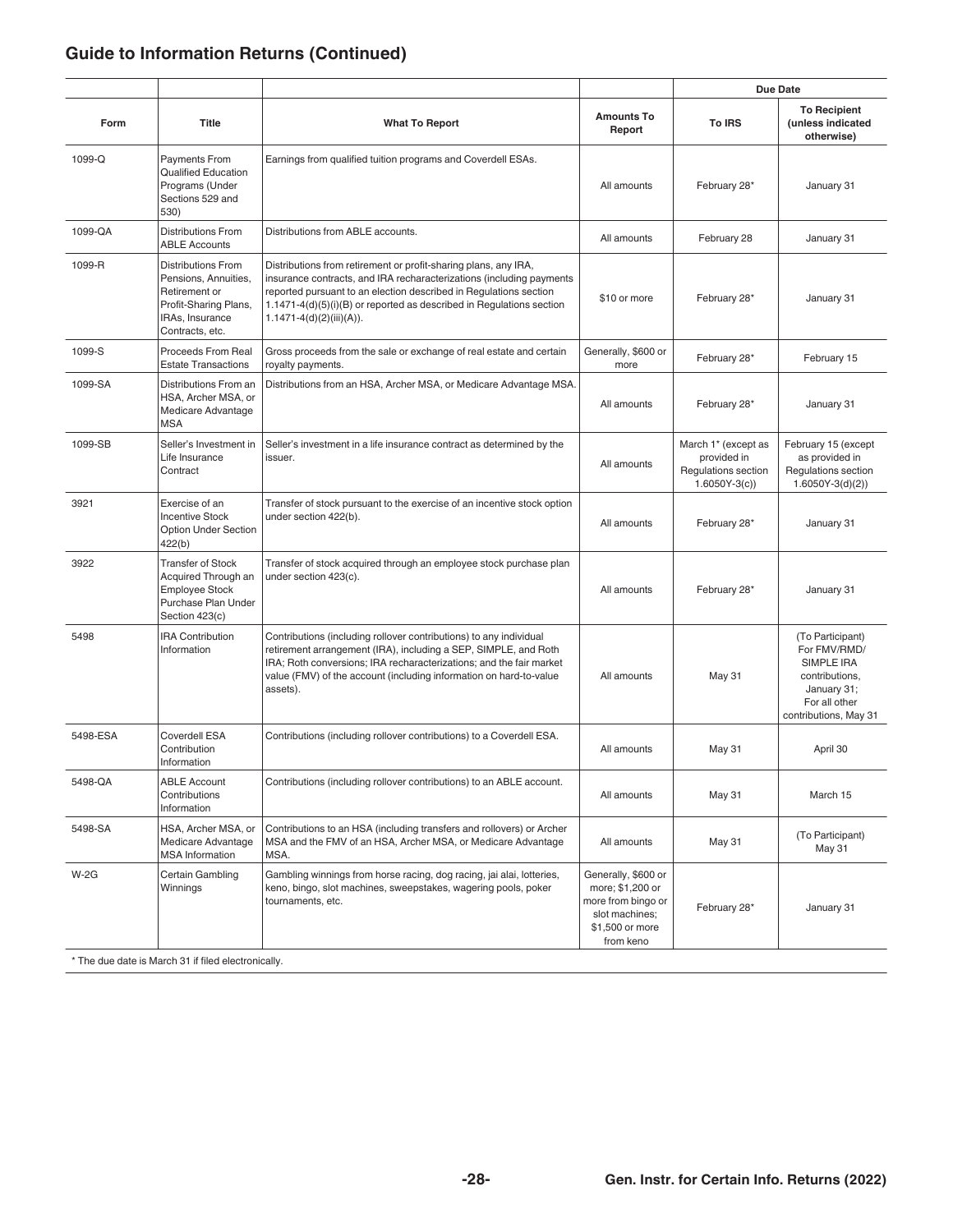#### **Types of Payments**

**Below is an alphabetic list of some payments and the forms to file and report them on. However, it is not a complete list of all payments, and the absence of a payment from the list does not indicate that the payment is not reportable. For instructions on a specific type of payment, see the separate instructions in the form(s) listed.**

| <b>Type of Payment</b>                                                                                                                                                                                                        | <b>Report on Form</b>   |
|-------------------------------------------------------------------------------------------------------------------------------------------------------------------------------------------------------------------------------|-------------------------|
| <b>ABLE</b> accounts:                                                                                                                                                                                                         |                         |
|                                                                                                                                                                                                                               | 5498-QA                 |
|                                                                                                                                                                                                                               | 1099-QA                 |
| Abandonment<br>a dia any kaominina dia kaominina dia 40.000                                                                                                                                                                   | 1099-A                  |
| Accelerated death benefits                                                                                                                                                                                                    | 1099-LTC                |
| Acquisition of control enterstanding to the set of the set of the set of the set of the set of the set of the                                                                                                                 | 1099-CAP                |
|                                                                                                                                                                                                                               | 1099-G                  |
| Allocated tips with a subset of the subset of the subset of the subset of the subset of the subset of the subset                                                                                                              | $W-2$                   |
| Alternate TAA payments                                                                                                                                                                                                        | 1099-G                  |
| Annuities                                                                                                                                                                                                                     | 1099-R                  |
| Archer MSAs:                                                                                                                                                                                                                  |                         |
| -Contributions                                                                                                                                                                                                                | 5498-SA                 |
|                                                                                                                                                                                                                               | 1099-SA                 |
| Attorney, fees and gross proceeds                                                                                                                                                                                             | 1099-MISC               |
| Auto reimbursements-employee<br>ana ana ana                                                                                                                                                                                   | $W-2$                   |
| Auto reimbursements-nonemployee<br><b>Carl Carl Carl</b><br>and a strain                                                                                                                                                      | 1099-NEC                |
| Awards—employee<br>$\ddot{\phantom{a}}$<br>$\sim$ $\sim$ $\sim$<br>$\mathcal{L}$<br>÷<br>$\overline{\phantom{a}}$<br>$\sim$                                                                                                   | $W-2$                   |
| Awards—nonemployee<br>and a series                                                                                                                                                                                            | 1099-NEC                |
| Barter exchange income<br>$\sim$<br>$\ddot{\phantom{a}}$<br>and a strain                                                                                                                                                      | 1099-B                  |
| Bond tax credit enterprise and a series of the series of the series of the series of the series of the series of the series of the series of the series of the series of the series of the series of the series of the series | 1097-BTC                |
|                                                                                                                                                                                                                               | $W-2$                   |
| Bonuses—nonemployee                                                                                                                                                                                                           | 1099-NEC                |
|                                                                                                                                                                                                                               | 1099-B                  |
| Cancellation of debt                                                                                                                                                                                                          | 1099-C                  |
|                                                                                                                                                                                                                               | 1099-DIV                |
| Carexpense—employee                                                                                                                                                                                                           | $W-2$                   |
| Car expense—nonemployee<br>$\sim$ $\sim$ $\sim$                                                                                                                                                                               | 1099-NEC                |
| Changes in capital structure<br>and a contract<br>J.<br>$\sim$ $\sim$ $\sim$<br>and a strain                                                                                                                                  | 1099-CAP                |
|                                                                                                                                                                                                                               | 1099-R                  |
| Commissions-employee<br>.                                                                                                                                                                                                     | $W-2$                   |
| Commissions-nonemployee<br>.                                                                                                                                                                                                  | 1099-NEC                |
| Commodities transactions                                                                                                                                                                                                      | 1099-B                  |
| Compensation-employee                                                                                                                                                                                                         | $W-2$                   |
| Compensation-nonemployee                                                                                                                                                                                                      | 1099-NEC                |
| Contributions of motor vehicles, boats, and airplanes<br><b>Service</b>                                                                                                                                                       | 1098-C                  |
| Cost of current life insurance protection                                                                                                                                                                                     | 1099-R                  |
| Coverdell ESA contributions                                                                                                                                                                                                   | 5498-ESA                |
| Coverdell ESA distributions                                                                                                                                                                                                   | $1099 - Q$              |
|                                                                                                                                                                                                                               | 1099-MISC               |
|                                                                                                                                                                                                                               | 1099-MISC               |
| Death benefits                                                                                                                                                                                                                | 1099-R                  |
|                                                                                                                                                                                                                               | 1099-C                  |
| Dependent care payments                                                                                                                                                                                                       | $W-2$                   |
| Direct rollovers                                                                                                                                                                                                              | 1099-Q, 1099-R,<br>5498 |
| Direct sales of consumer products for resale                                                                                                                                                                                  | 1099-MISC.<br>1099-NEC  |
|                                                                                                                                                                                                                               | 1099-MISC               |
| Discharge of indebtedness                                                                                                                                                                                                     | 1099-C                  |
|                                                                                                                                                                                                                               | 1099-DIV                |
|                                                                                                                                                                                                                               | 1098-C                  |
|                                                                                                                                                                                                                               | 1098-E                  |
| Employee business expense reimbursement                                                                                                                                                                                       | $W-2$                   |
| Employee compensation                                                                                                                                                                                                         | $W-2$                   |
| Excess deferrals, excess contributions-distributions                                                                                                                                                                          | 1099-R                  |
| Exercise of incentive stock option under section 422(b)                                                                                                                                                                       | 3921                    |
|                                                                                                                                                                                                                               | $W-2$                   |
|                                                                                                                                                                                                                               | 1099-NEC                |
| Fishing boat crew members proceeds                                                                                                                                                                                            | 1099-MISC               |
|                                                                                                                                                                                                                               | 1099-MISC               |
|                                                                                                                                                                                                                               | 1099-A                  |

| <b>Type of Payment</b>                                                                                                                                                                                                                                                                                                                                       | <b>Report on Form</b>  |
|--------------------------------------------------------------------------------------------------------------------------------------------------------------------------------------------------------------------------------------------------------------------------------------------------------------------------------------------------------------|------------------------|
|                                                                                                                                                                                                                                                                                                                                                              | 1042-S                 |
|                                                                                                                                                                                                                                                                                                                                                              | $W-2$                  |
|                                                                                                                                                                                                                                                                                                                                                              | 1099-DIV               |
|                                                                                                                                                                                                                                                                                                                                                              | $W-2G$<br>$W-2$        |
| Golden parachute-employee<br>Golden parachute-nonemployee                                                                                                                                                                                                                                                                                                    | 1099-NEC               |
|                                                                                                                                                                                                                                                                                                                                                              | 1099-G                 |
|                                                                                                                                                                                                                                                                                                                                                              | 1099-MISC              |
| Health coverage tax credit (HCTC) advance payments                                                                                                                                                                                                                                                                                                           | 1099-H                 |
| Health savings accounts:                                                                                                                                                                                                                                                                                                                                     |                        |
|                                                                                                                                                                                                                                                                                                                                                              | 5498-SA<br>1099-SA     |
| Income attributable to domestic production activities, deduction                                                                                                                                                                                                                                                                                             |                        |
| for the company of the company of the company of the company of the company of the company of the company of the company of the company of the company of the company of the company of the company of the company of the comp                                                                                                                               | 1099-PATR              |
| Income tax refunds-state and local                                                                                                                                                                                                                                                                                                                           | 1099-G                 |
| Indian gaming profits paid to tribal members                                                                                                                                                                                                                                                                                                                 | 1099-MISC              |
| Interest income enterprise and a series of the series of the series of the series of the series of the series of the series of the series of the series of the series of the series of the series of the series of the series                                                                                                                                | 1099-INT<br>1099-INT   |
| Interest, mortgage $\ldots \ldots \ldots \ldots \ldots \ldots \ldots$                                                                                                                                                                                                                                                                                        | 1098                   |
|                                                                                                                                                                                                                                                                                                                                                              | 5498                   |
| IRA distributions                                                                                                                                                                                                                                                                                                                                            | 1099-R                 |
| Life insurance contract distributions                                                                                                                                                                                                                                                                                                                        | 1099-R. 1099-LTC       |
| Liquidation-distributions                                                                                                                                                                                                                                                                                                                                    | 1099-DIV               |
| Loans, distribution from pension plan                                                                                                                                                                                                                                                                                                                        | 1099-R<br>1099-LTC     |
| Medicare Advantage MSAs:                                                                                                                                                                                                                                                                                                                                     |                        |
| — Contributions <b>contributions</b> and a contract of the contract of the contract of the contract of the contract of                                                                                                                                                                                                                                       | 5498-SA                |
|                                                                                                                                                                                                                                                                                                                                                              | 1099-SA                |
|                                                                                                                                                                                                                                                                                                                                                              | 1099-MISC              |
|                                                                                                                                                                                                                                                                                                                                                              | $W-2$<br>1099-NEC      |
| Mileage-nonemployee<br>Military retirement<br>the contract of the contract of the contract of the                                                                                                                                                                                                                                                            | 1099-R                 |
| Mortgage assistance payments                                                                                                                                                                                                                                                                                                                                 | 1098-MA                |
|                                                                                                                                                                                                                                                                                                                                                              | 1098                   |
| Moving expense response to the contract of the contract of the Moving expense of the contract of the contract of                                                                                                                                                                                                                                             | $W-2$                  |
| Nonemployee compensation<br>Nonqualified deferred compensation:                                                                                                                                                                                                                                                                                              | 1099-NEC               |
|                                                                                                                                                                                                                                                                                                                                                              | 1099-R                 |
| — Employee readers and a contract and a contract of the Employee                                                                                                                                                                                                                                                                                             | $W-2$                  |
|                                                                                                                                                                                                                                                                                                                                                              | 1099-NEC               |
| Original issue discount (OID)                                                                                                                                                                                                                                                                                                                                | 1099-OID               |
|                                                                                                                                                                                                                                                                                                                                                              | 1099-OID<br>1099-PATR  |
| Payment card transactions                                                                                                                                                                                                                                                                                                                                    | 1099-K                 |
| Pensions in the contract of the contract of the contract of the Pension of the contract of the contract of the                                                                                                                                                                                                                                               | 1099-R                 |
|                                                                                                                                                                                                                                                                                                                                                              | 1098                   |
| Prizes-employee<br>the contract of the contract of the contract of the contract of the contract of the contract of the contract of the contract of the contract of the contract of the contract of the contract of the contract of the contract o                                                                                                            | $W-2$<br>1099-NEC      |
| Profit-sharing plan                                                                                                                                                                                                                                                                                                                                          | 1099-R                 |
|                                                                                                                                                                                                                                                                                                                                                              | 1099-MISC              |
| Qualified longevity annuity contract                                                                                                                                                                                                                                                                                                                         | 1098-Q                 |
| Qualified plan distributions                                                                                                                                                                                                                                                                                                                                 | 1099-R                 |
| Qualified tuition program payments                                                                                                                                                                                                                                                                                                                           | 1099-Q                 |
| Recharacterized IRA contributions                                                                                                                                                                                                                                                                                                                            | 1099-S<br>1099-R, 5498 |
| Refund—state and local tax reflection and the contract of the state of the state of the state of the state of                                                                                                                                                                                                                                                | 1099-G                 |
|                                                                                                                                                                                                                                                                                                                                                              | 1099-MISC              |
| Reportable policy sale response to a subset of the selection of the selection of the selection of the selection                                                                                                                                                                                                                                              | 1099-LS                |
|                                                                                                                                                                                                                                                                                                                                                              | 1099-R                 |
| Roth conversion IRA contributions<br>Roth conversion IRA distributions                                                                                                                                                                                                                                                                                       | 5498<br>1099-R         |
|                                                                                                                                                                                                                                                                                                                                                              | 5498                   |
| Roth IRA distributions the contract of the contract of the contract of the contract of the contract of the contract of the contract of the contract of the contract of the contract of the contract of the contract of the con                                                                                                                               | 1099-R                 |
|                                                                                                                                                                                                                                                                                                                                                              | 1099-MISC, 1099-S      |
| Timber-pay-as-cut contract                                                                                                                                                                                                                                                                                                                                   | 1099-S                 |
| Sales:                                                                                                                                                                                                                                                                                                                                                       |                        |
| -Real estate response to the contract of the state of the state of the state of the state of the state of the                                                                                                                                                                                                                                                | 1099-S<br>1099-B       |
|                                                                                                                                                                                                                                                                                                                                                              | 1099-R                 |
| Seller's investment in life insurance contract                                                                                                                                                                                                                                                                                                               | 1099-SB                |
|                                                                                                                                                                                                                                                                                                                                                              | W-2, 5498              |
| SEP distributions to a contract to a contract to a contract of the SEP distributions of the contract of the set                                                                                                                                                                                                                                              | 1099-R                 |
| Severance pay recover and contact the contract of the second second service services and services are services<br>Sick pay<br>the contract of the contract of the contract of the contract of the contract of the contract of the contract of the contract of the contract of the contract of the contract of the contract of the contract of the contract o | $W-2$<br>$W-2$         |
|                                                                                                                                                                                                                                                                                                                                                              |                        |

**Gen. Instr. for Certain Info. Returns (2022) -29-**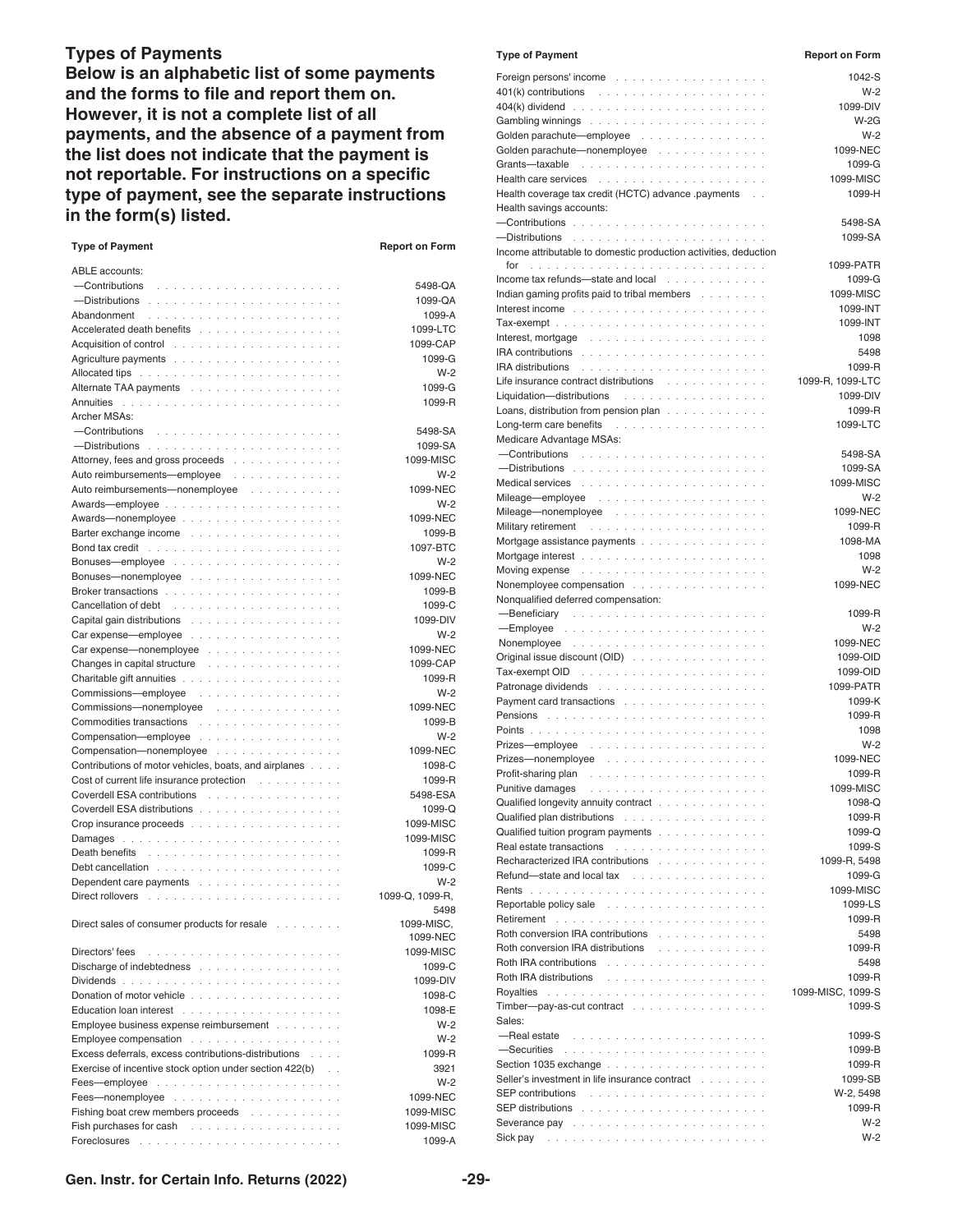| <b>Type of Payment</b>                                                         | <b>Report on Form</b> |
|--------------------------------------------------------------------------------|-----------------------|
|                                                                                | W-2, 5498             |
|                                                                                | 1099-R                |
|                                                                                | 1098-E                |
| Substitute payments in lieu of dividends or tax-exempt                         |                       |
|                                                                                | 1099-MISC             |
| Supplemental unemployment                                                      | $W-2$                 |
| Tax refunds-state and local                                                    | 1099-G                |
| Third party network transactions                                               | 1099-K                |
|                                                                                | $W-2$                 |
| Traditional IRA contributions                                                  | 5498                  |
| Traditional IRA distributions                                                  | 1099-R                |
| Transfer of stock acquired through an employee stock                           |                       |
| purchase plan under section 423(c)                                             | 3922                  |
|                                                                                | 1098-T                |
|                                                                                | 1099-G                |
| Vacation allowance—employee                                                    | $W-2$                 |
| Vacation allowance—nonemployee results and results and results are very leader | 1099-NEC              |
|                                                                                | $W-2$                 |